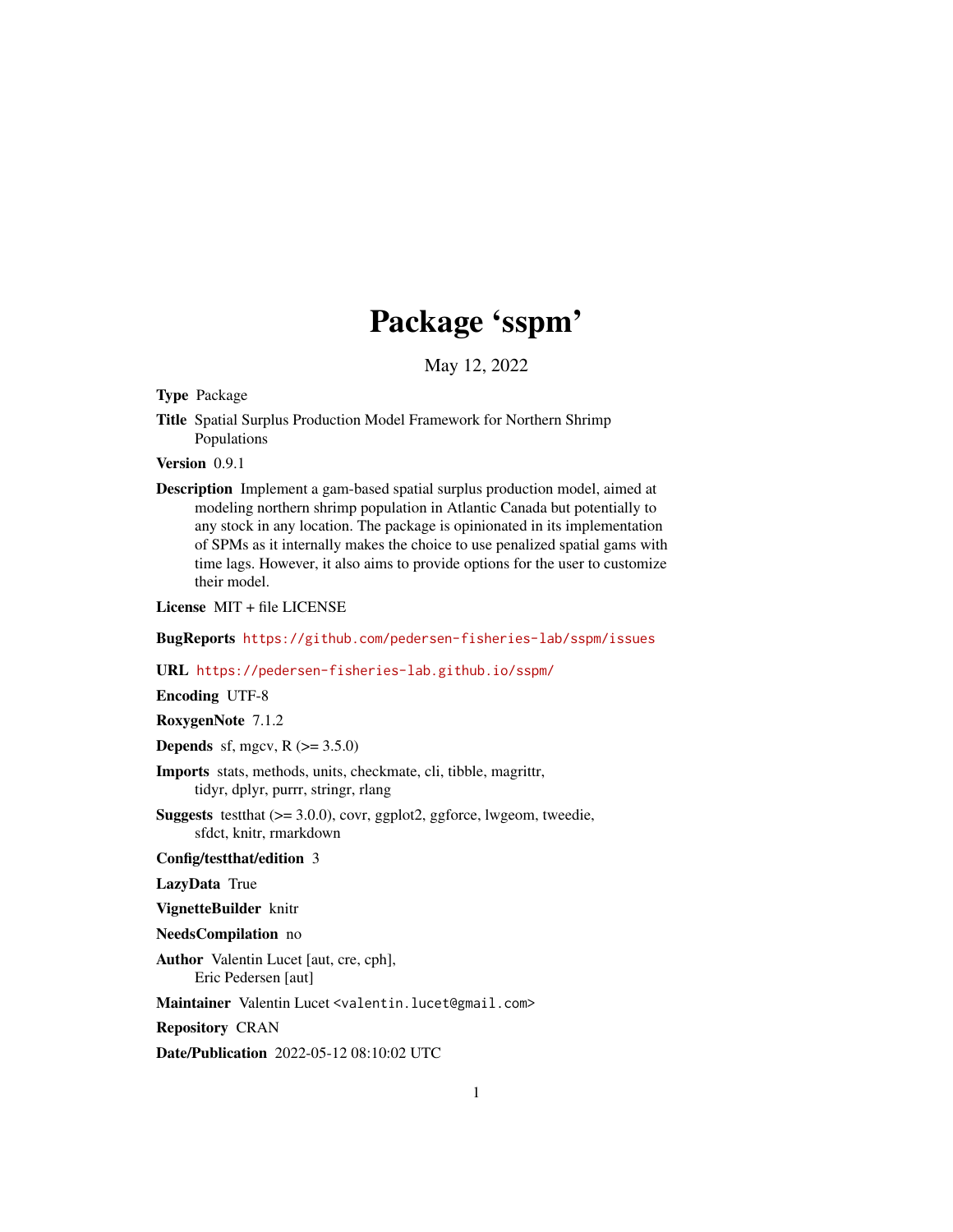## R topics documented:

| 3              |
|----------------|
| $\overline{4}$ |
| $\overline{4}$ |
| 5              |
| 5              |
| 9              |
| 10             |
| 11             |
| 13             |
| 14             |
| 15             |
| 16             |
| 17             |
| 19             |
| <b>20</b>      |
| 23             |
| 26             |
| 28             |
| 30             |
|                |
| 31             |
| 34             |
| 36             |
| 38             |
|                |
| 41             |
| 42             |
| 44             |
| 47             |
| 48             |
| 48             |
| 50             |
| -51            |
|                |
|                |
| 52             |
| 53             |
| 53             |
| 54             |
| 56             |

**Index**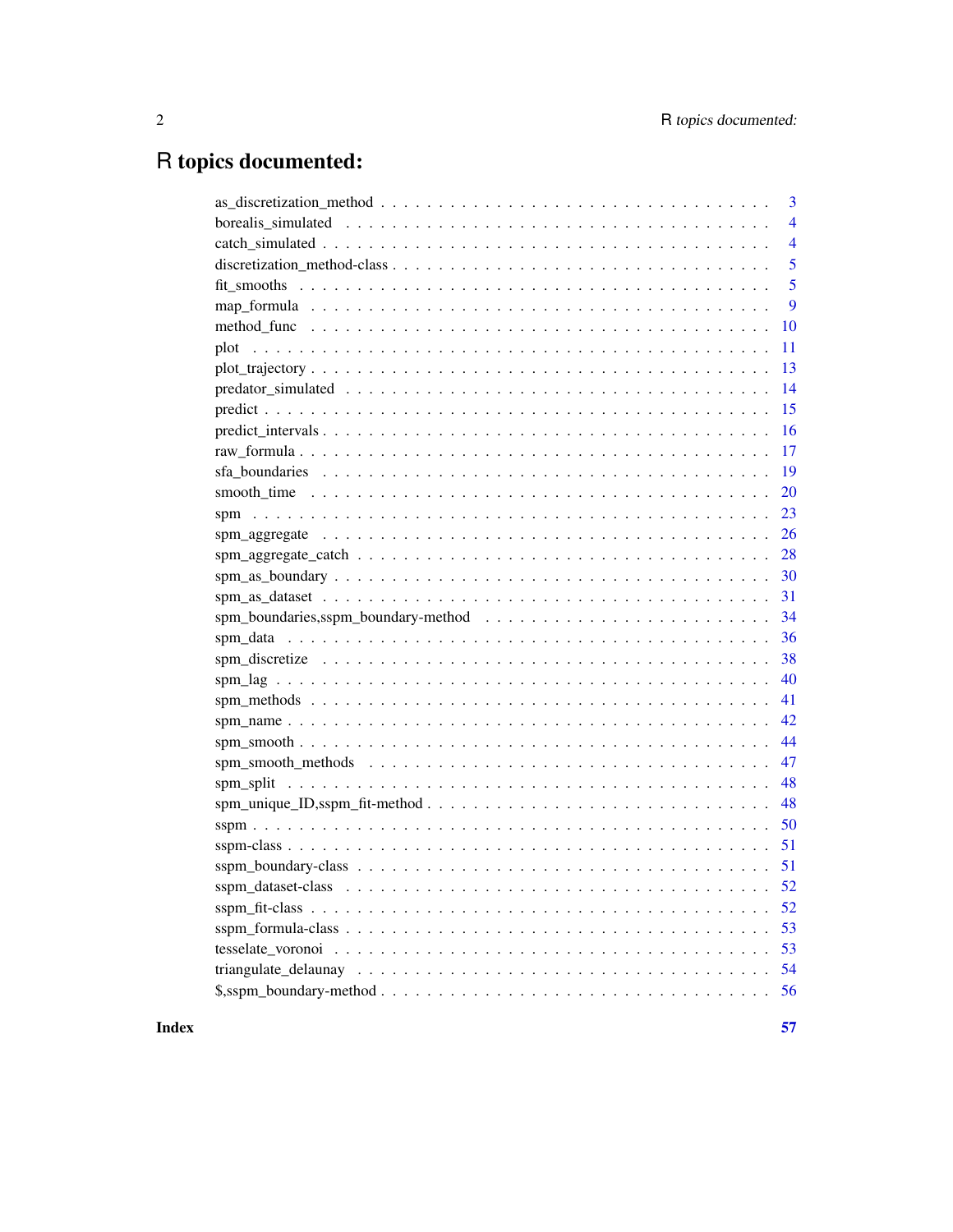<span id="page-2-0"></span>as\_discretization\_method

*Cast into a* discretization\_method *object*

## Description

Cast a character value into [discretization\\_method](#page-4-1) object, using the list of possible methods in [spm\\_methods](#page-40-1).

## Usage

as\_discretization\_method(name, method)

## S4 method for signature 'character,ANY' as\_discretization\_method(name)

## S4 method for signature 'missing,`function`' as\_discretization\_method(method)

## Arguments

| name   | <b>[character]</b> The name of the method.                                                        |
|--------|---------------------------------------------------------------------------------------------------|
| method | <b>[character]</b> If custom method, the function to use. See spm_discretize for<br>more details. |

## Value

An objectof class [discretization\\_method](#page-4-1).

## See Also

[spm\\_methods.](#page-40-1)

## Examples

as\_discretization\_method("tesselate\_voronoi")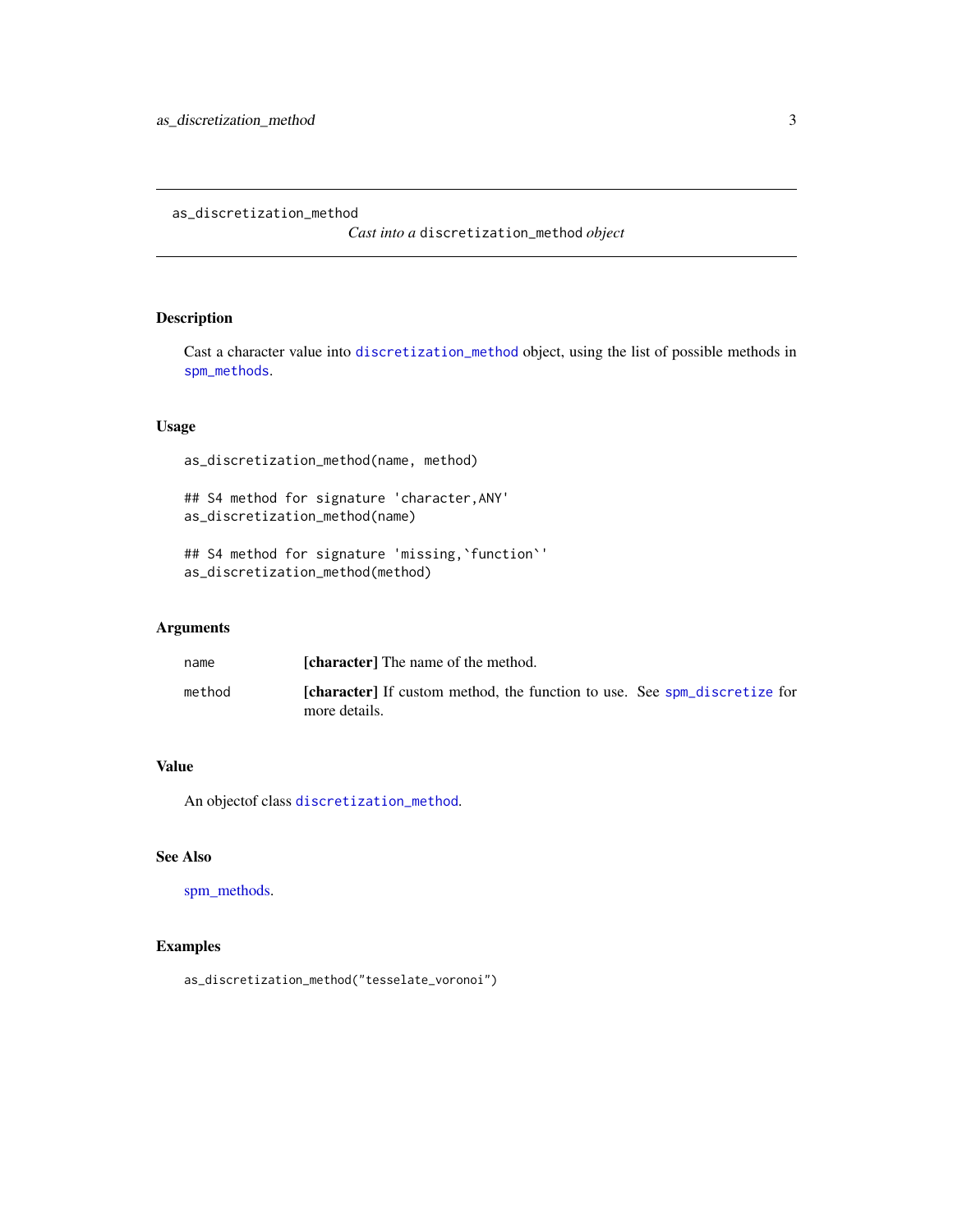<span id="page-3-0"></span>borealis\_simulated *Simulated biomass data*

## Description

Simulated biomass data for test and practice.

#### Usage

borealis\_simulated

#### Format

A data frame:

year f Year as a factor sfa SFA ID number weight\_per\_km2 Simualated biomass in kg per km2 temp\_at\_bottom Simulated water temperature lon\_dec Longitude lat dec Latitude row Row ID uniqueID Unique ID for simulated observation

catch\_simulated *Simulated catch data*

## Description

Simulated catch data for test and practice.

#### Usage

catch\_simulated

#### Format

A data frame:

year\_f Year as a factor sfa SFA ID number catch Simualated catch in kg lon\_dec Longitude lat\_dec Latitude row Row ID uniqueID Unique ID for simulated observation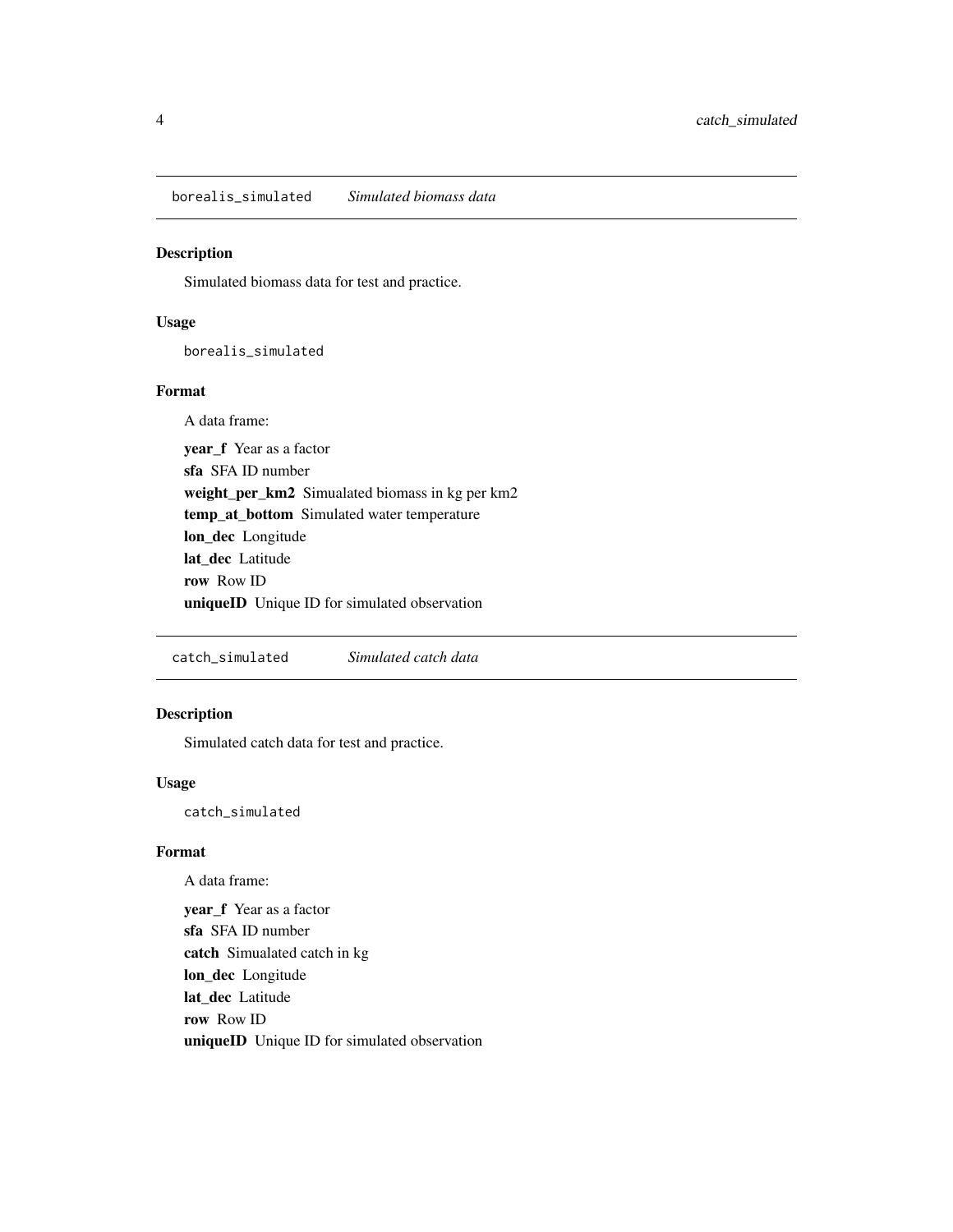<span id="page-4-1"></span><span id="page-4-0"></span>discretization\_method-class

*sspm discretization method class*

#### Description

This class encapsulates a name and a method (function) used for discretization.

#### Slots

name [character] Name of the discretization method. method [function] Function used for discretization.

fit\_smooths *Fit the GAM part of a sspm model*

## Description

Once formulas have been mapped onto a sspm discrete object, the GAMs can be fitted with this function. Arguments can be passed onto bam.

```
fit_smooths(
  sspm_object,
  boundaries,
  keep\_fit = TRUE,predict = TRUE,
  family = mgcv::tw,drop.unused.levels = F,
  method = "fREML",
  ...
\mathcal{E}fit_spm(
  sspm_object,
  sspm_formula,
  keep_fit = TRUE,
  family = mgcv::scat,
  drop.unused.levels = F,
  select = TRUE,
  method = "REML",
  ...
)
```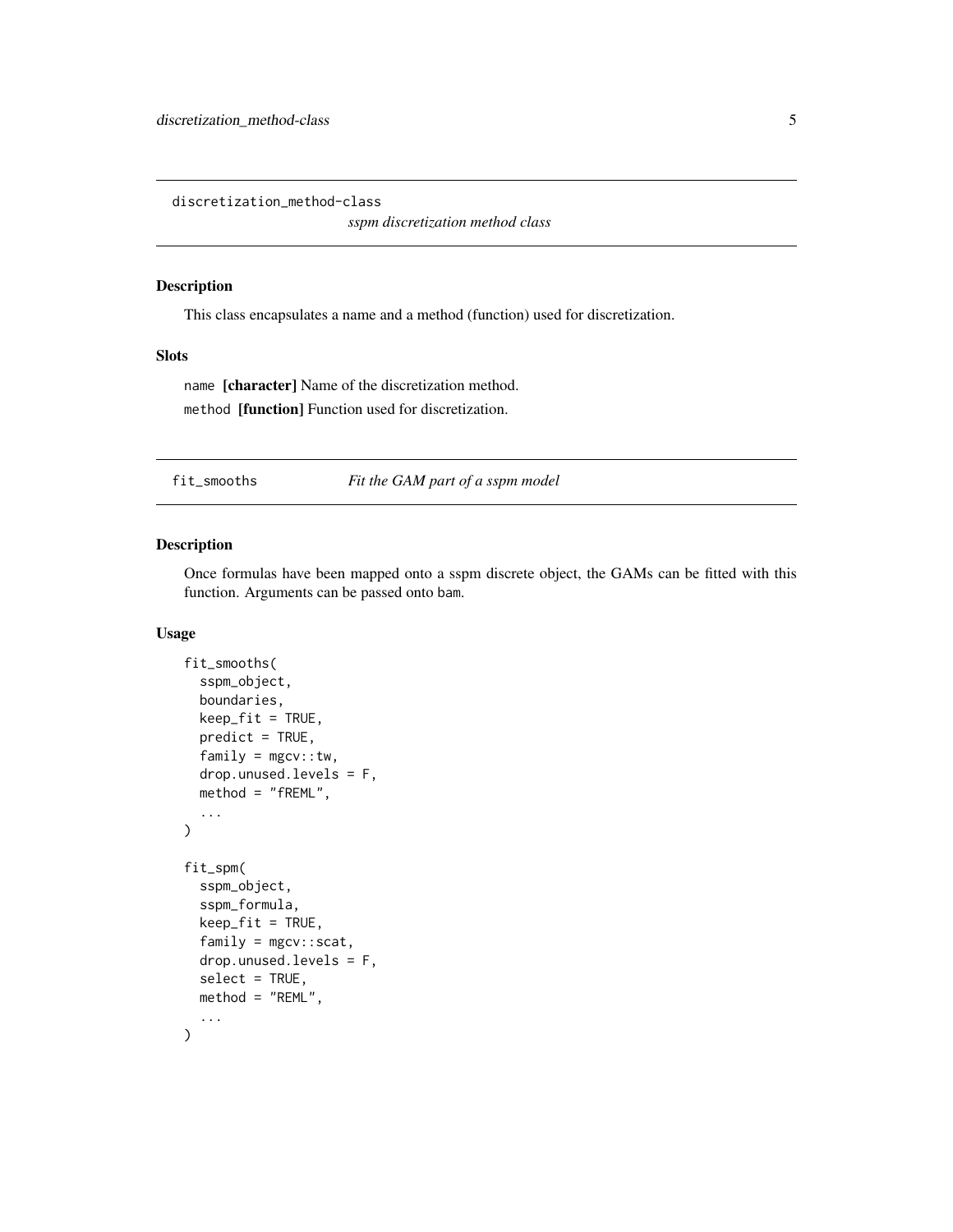```
## S4 method for signature 'sspm_dataset,sspm_discrete_boundary'
fit_smooths(
  sspm_object,
 boundaries,
 keep_fit = TRUE,
 predict = TRUE,
  family = mgcv::tw,drop.unused.levels = F,
 method = "fREM."...
\mathcal{L}## S4 method for signature 'sspm,sspm_formula'
fit_spm(
  sspm_object,
  sspm_formula,
 keep_fit = TRUE,
  family = mgcv::scat,
 drop.unused.levels = F,
  select = TRUE,method = "REML",
  ...
\mathcal{L}
```
## Arguments

| sspm_object        | [sspm_dataset] An object of class sspm_dataset.                                                                                                                                                                                                                                                                                                                                                                                                                            |
|--------------------|----------------------------------------------------------------------------------------------------------------------------------------------------------------------------------------------------------------------------------------------------------------------------------------------------------------------------------------------------------------------------------------------------------------------------------------------------------------------------|
| boundaries         | [sspm_boundary] An object of class sspm_discrete_boundary.                                                                                                                                                                                                                                                                                                                                                                                                                 |
| keep_fit           | <b>[logical]</b> Whether or not to keep the fitted values and model (default to TRUE,<br>set to FALSE to reduce memory footprint).                                                                                                                                                                                                                                                                                                                                         |
| predict            | [logical] Whether or not to generate the smoothed predictions (necessary to fit<br>the final SPM model, default to TRUE).                                                                                                                                                                                                                                                                                                                                                  |
| family             | This is a family object specifying the distribution and link to use in fitting<br>etc. See glm and family for more details. The extended families listed in<br>family. mgcv can also be used.                                                                                                                                                                                                                                                                              |
| drop.unused.levels |                                                                                                                                                                                                                                                                                                                                                                                                                                                                            |
|                    | by default unused levels are dropped from factors before fitting. For some<br>smooths involving factor variables you might want to turn this off. Only do<br>so if you know what you are doing.                                                                                                                                                                                                                                                                            |
| method             | The smoothing parameter estimation method. "GCV.Cp" to use GCV for un-<br>known scale parameter and Mallows' Cp/UBRE/AIC for known scale. "GACV. Cp"<br>is equivalent, but using GACV in place of GCV. "REML" for REML estimation,<br>including of unknown scale, "P-REML" for REML estimation, but using a Pear-<br>son estimate of the scale. "ML" and "P-ML" are similar, but using maximum<br>likelihood in place of REML. Default "fREML" uses fast REML computation. |
| $\cdots$           | Arguments passed on to mgcv::bam                                                                                                                                                                                                                                                                                                                                                                                                                                           |

<span id="page-5-0"></span>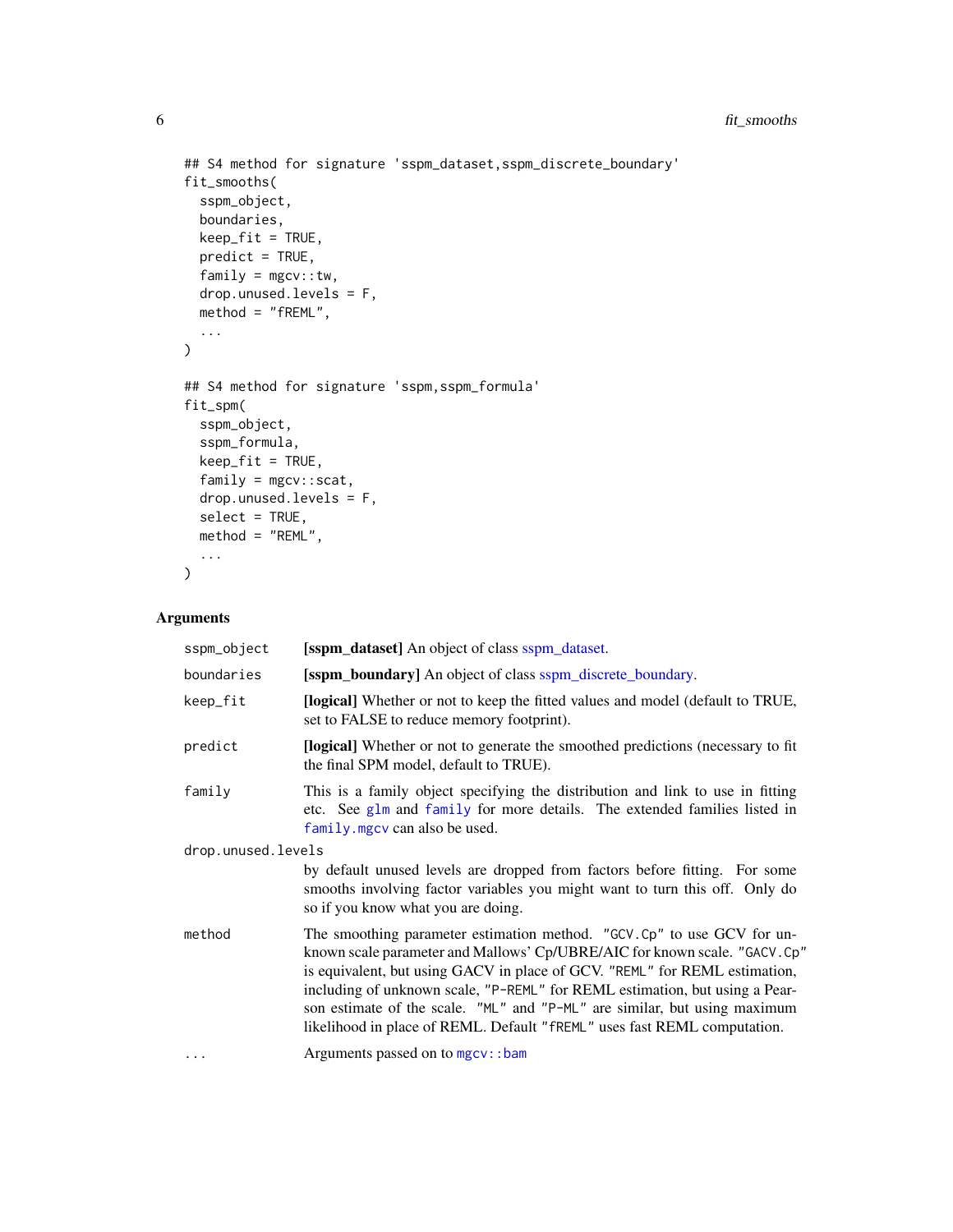- <span id="page-6-0"></span>formula A GAM formula (see [formula.gam](#page-0-0) and also [gam.models](#page-0-0)). This is exactly like the formula for a GLM except that smooth terms, s and te can be added to the right hand side to specify that the linear predictor depends on smooth functions of predictors (or linear functionals of these).
- data A data frame or list containing the model response variable and covariates required by the formula. By default the variables are taken from environment(formula): typically the environment from which gam is called.
- weights prior weights on the contribution of the data to the log likelihood. Note that a weight of 2, for example, is equivalent to having made exactly the same observation twice. If you want to reweight the contributions of each datum without changing the overall magnitude of the log likelihood, then you should normalize the weights (e.g. weights <- weights/mean(weights)).
- subset an optional vector specifying a subset of observations to be used in the fitting process.
- na.action a function which indicates what should happen when the data contain 'NA's. The default is set by the 'na.action' setting of 'options', and is 'na.fail' if that is unset. The "factory-fresh" default is 'na.omit'.
- offset Can be used to supply a model offset for use in fitting. Note that this offset will always be completely ignored when predicting, unlike an offset included in formula (this used to conform to the behaviour of lm and glm).
- control A list of fit control parameters to replace defaults returned by [gam.control](#page-0-0). Any control parameters not supplied stay at their default values.
- scale If this is positive then it is taken as the known scale parameter. Negative signals that the scale paraemter is unknown. 0 signals that the scale parameter is 1 for Poisson and binomial and unknown otherwise. Note that (RE)ML methods can only work with scale parameter 1 for the Poisson and binomial cases.
- gamma Increase above 1 to force smoother fits. gamma is used to multiply the effective degrees of freedom in the GCV/UBRE/AIC score (so log(n)/2 is BIC like). n/gamma can be viewed as an effective sample size, which allows it to play a similar role for RE/ML smoothing parameter estimation.
- knots this is an optional list containing user specified knot values to be used for basis construction. For most bases the user simply supplies the knots to be used, which must match up with the k value supplied (note that the number of knots is not always just k). See [tprs](#page-0-0) for what happens in the "tp"/"ts" case. Different terms can use different numbers of knots, unless they share a covariate.
- sp A vector of smoothing parameters can be provided here. Smoothing parameters must be supplied in the order that the smooth terms appear in the model formula. Negative elements indicate that the parameter should be estimated, and hence a mixture of fixed and estimated parameters is possible. If smooths share smoothing parameters then length(sp) must correspond to the number of underlying smoothing parameters.
- min.sp Lower bounds can be supplied for the smoothing parameters. Note that if this option is used then the smoothing parameters full.sp, in the returned object, will need to be added to what is supplied here to get the smoothing parameters actually multiplying the penalties. length(min.sp)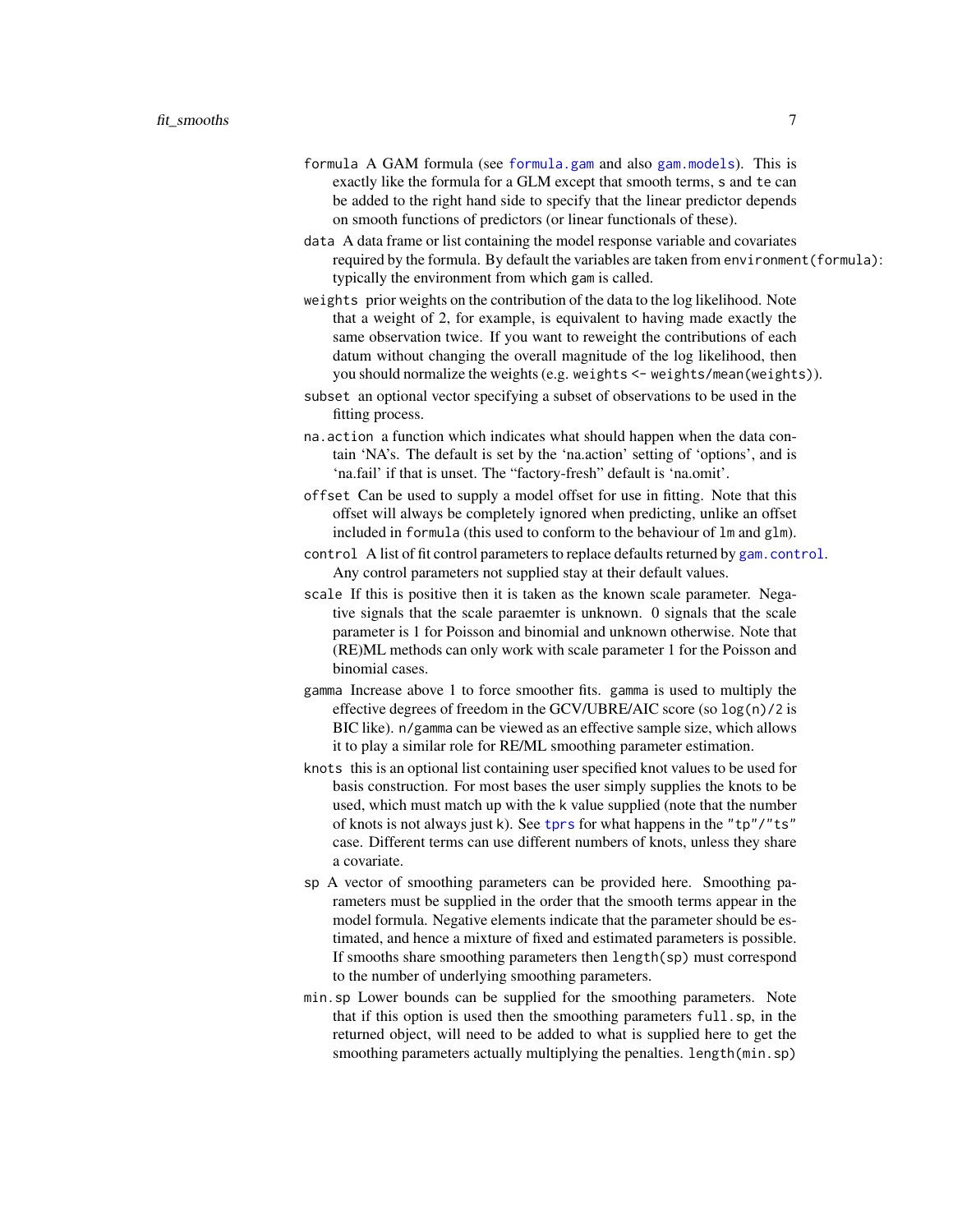should always be the same as the total number of penalties (so it may be longer than sp, if smooths share smoothing parameters).

- <span id="page-7-0"></span>paraPen optional list specifying any penalties to be applied to parametric model terms. [gam.models](#page-0-0) explains more.
- chunk.size The model matrix is created in chunks of this size, rather than ever being formed whole. Reset to  $4*pi$  if chunk. size  $4*pi$  where p is the number of coefficients.
- rho An AR1 error model can be used for the residuals (based on dataframe order), of Gaussian-identity link models. This is the AR1 correlation parameter. Standardized residuals (approximately uncorrelated under correct model) returned in std.rsd if non zero. Also usable with other models when discrete=TRUE, in which case the AR model is applied to the working residuals and corresponds to a GEE approximation.
- AR.start logical variable of same length as data, TRUE at first observation of an independent section of AR1 correlation. Very first observation in data frame does not need this. If NULL then there are no breaks in AR1 correlaion.
- discrete with method="fREML" it is possible to discretize covariates for storage and efficiency reasons. If discrete is TRUE, a number or a vector of numbers for each smoother term, then discretization happens. If numbers are supplied they give the number of discretization bins.
- cluster bam can compute the computationally dominant QR decomposition in parallel using [parLapply](#page-0-0) from the parallel package, if it is supplied with a cluster on which to do this (a cluster here can be some cores of a single machine). See details and example code.
- nthreads Number of threads to use for non-cluster computation (e.g. combining results from cluster nodes). If NA set to max(1,length(cluster)). See details.
- gc.level to keep the memory footprint down, it can help to call the garbage collector often, but this takes a substatial amount of time. Setting this to zero means that garbage collection only happens when R decides it should. Setting to 2 gives frequent garbage collection. 1 is in between. Not as much of a problem as it used to be.
- use.chol By default bam uses a very stable QR update approach to obtaining the QR decomposition of the model matrix. For well conditioned models an alternative accumulates the crossproduct of the model matrix and then finds its Choleski decomposition, at the end. This is somewhat more efficient, computationally.
- samfrac For very large sample size Generalized additive models the number of iterations needed for the model fit can be reduced by first fitting a model to a random sample of the data, and using the results to supply starting values. This initial fit is run with sloppy convergence tolerances, so is typically very low cost. samfrac is the sampling fraction to use. 0.1 is often reasonable.
- coef initial values for model coefficients
- G if not NULL then this should be the object returned by a previous call to bam with fit=FALSE. Causes all other arguments to be ignored except sp, chunk.size, gamma,nthreads, cluster, rho, gc.level, samfrac, use.chol, method and scale (if >0).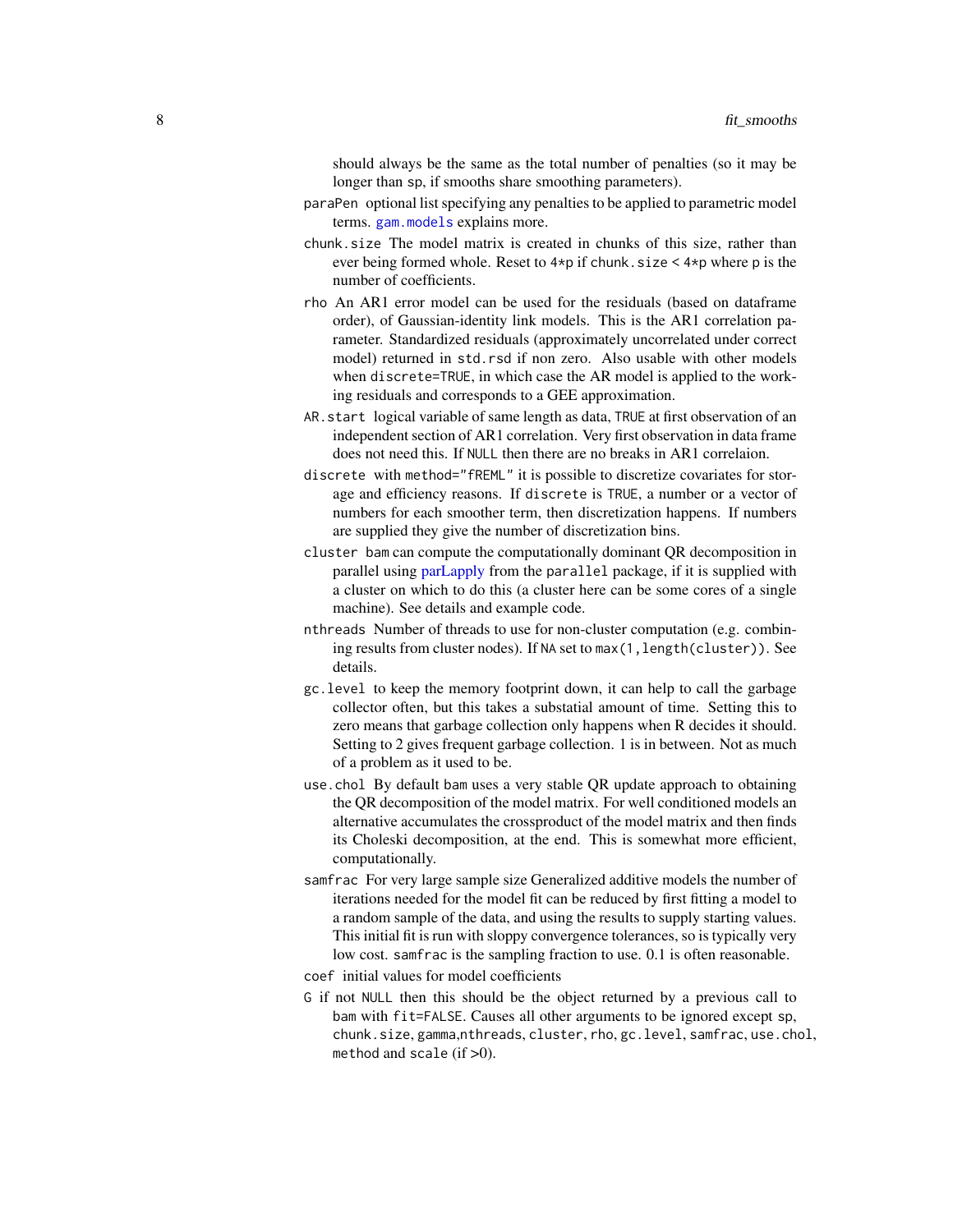<span id="page-8-0"></span>

|              | fit if FALSE then the model is set up for fitting but not estimated, and an object<br>is returned, suitable for passing as the G argument to bam.                                                                                                                                                                                                                      |
|--------------|------------------------------------------------------------------------------------------------------------------------------------------------------------------------------------------------------------------------------------------------------------------------------------------------------------------------------------------------------------------------|
|              | drop. intercept Set to TRUE to force the model to really not have the a constant<br>in the parametric model part, even with factor variables present.                                                                                                                                                                                                                  |
| sspm_formula | <b>[sspm_formula]</b> The formula specifying the the smoothing model.                                                                                                                                                                                                                                                                                                  |
| select       | Should selection penalties be added to the smooth effects, so that they can in<br>principle be penalized out of the model? See gamma to increase penalization. Has<br>the side effect that smooths no longer have a fixed effect component (improper<br>prior from a Bayesian perspective) allowing REML comparison of models with<br>the same fixed effect structure. |

#### Value

A object of the class [sspm\\_fit](#page-51-2).

|  | map_formula | Map model formula onto a sspm_dataset object |  |
|--|-------------|----------------------------------------------|--|
|--|-------------|----------------------------------------------|--|

#### Description

This functions is now used internally to map a formula onto a sspm\_dataset or sspm object.

```
map_formula(data_frame, boundaries, formula, time, ...)
## S4 method for signature 'sf,ANY,formula'
map_formula(data_frame, boundaries, formula, time, ...)
## S4 method for signature 'ANY,missing,ANY'
spm_smooth(
 sspm_object,
  formula,
 boundaries,
 keep\_fit = TRUE,predict = TRUE,...
)
## S4 method for signature 'ANY,ANY,missing'
spm_smooth(
 sspm_object,
 formula,
 boundaries,
 keep_fit = TRUE,
 predict = TRUE,
```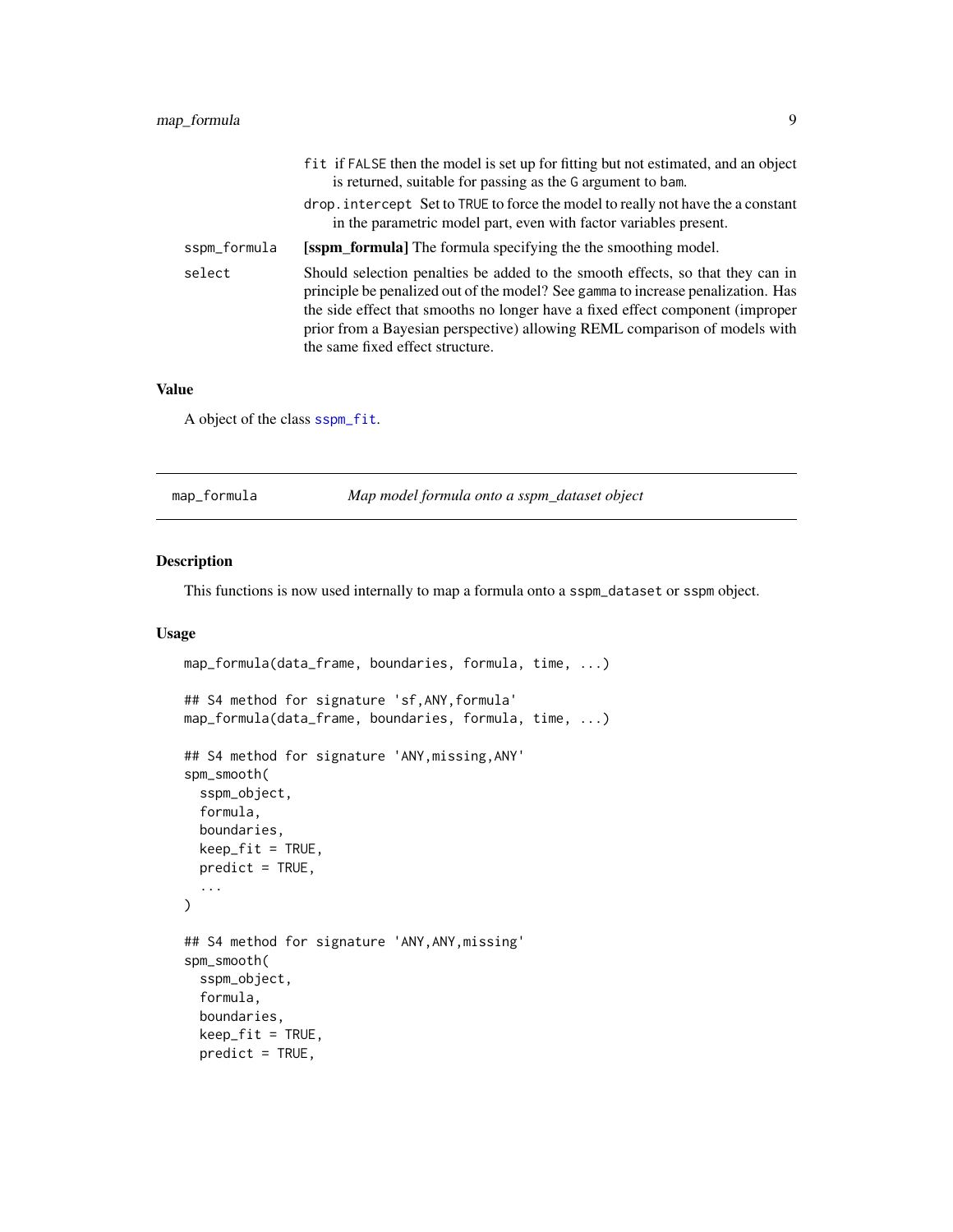```
...
)
## S4 method for signature 'ANY, ANY, sspm_boundary'
spm_smooth(
  sspm_object,
  formula,
 boundaries,
 keep\_fit = TRUE,predict = TRUE,
  ...
\mathcal{L}
```
## Arguments

| data_frame  | [s <b>f data.frame</b> ] The data.                                                                                                                                                                                                                 |
|-------------|----------------------------------------------------------------------------------------------------------------------------------------------------------------------------------------------------------------------------------------------------|
| boundaries  | <b>[sspm_boundary]</b> An object of class sspm_discrete_boundary.                                                                                                                                                                                  |
| formula     | <b>[formula]</b> A formula definition of the form response $\sim$ smoothing terms $+ \dots$                                                                                                                                                        |
| time        | <b>[character]</b> The time column.                                                                                                                                                                                                                |
|             | a list of variables that are the covariates that this smooth is a function of. Trans-<br>formations whose form depends on the values of the data are best avoided here:<br>e.g. $s(log(x))$ is fine, but $s(I(x/sd(x)))$ is not (see predict.gam). |
| sspm_object | [sspm_dataset] An object of class sspm_dataset.                                                                                                                                                                                                    |
| keep_fit    | <b>[logical]</b> Whether or not to keep the fitted values and model (default to TRUE,<br>set to FALSE to reduce memory footprint).                                                                                                                 |
| predict     | <b>[logical]</b> Whether or not to generate the smoothed predictions (necessary to fit<br>the final SPM model, default to TRUE).                                                                                                                   |

## Value

The updated object.

method\_func *Accessing OR replacing* discretization\_method *model elements*

## Description

All methods described here allow to access the elements of contained in objects of class [discretiza](#page-4-1)[tion\\_method.](#page-4-1)

<span id="page-9-0"></span>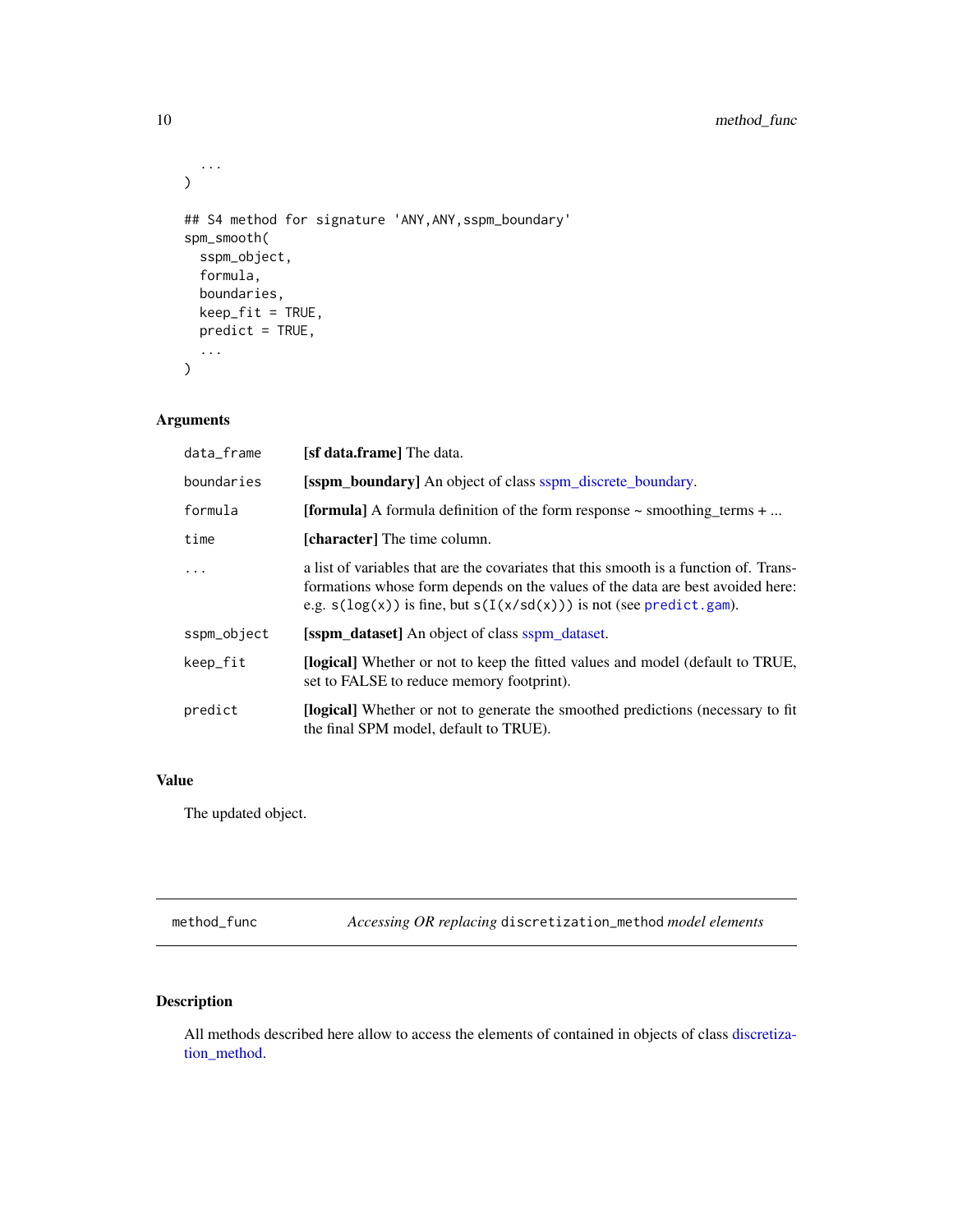<span id="page-10-0"></span>plot the contract of the contract of the contract of the contract of the contract of the contract of the contract of the contract of the contract of the contract of the contract of the contract of the contract of the contr

## Usage

```
method_func(sspm_object)
## S4 method for signature 'discretization_method'
method_func(sspm_object)
method_func(object) <- value
## S4 replacement method for signature 'discretization_method'
method_func(object) <- value
## S4 method for signature 'discretization_method'
spm_name(sspm_object)
## S4 replacement method for signature 'discretization_method'
spm_name(object) <- value
```
## Arguments

| sspm_object | <b>Idiscretization method</b> An object of class discretization method.    |
|-------------|----------------------------------------------------------------------------|
| obiect      | object from which to extract element(s) or in which to replace element(s). |
| value       | typically an array-like R object of a similar class as x.                  |

## Value

The object in the required slot.

## Examples

```
## Not run:
method_func(sspm_object)
...
## End(Not run)
```
plot *Plot* sspm *objects*

#### Description

Plot methods for a range of sspm objects.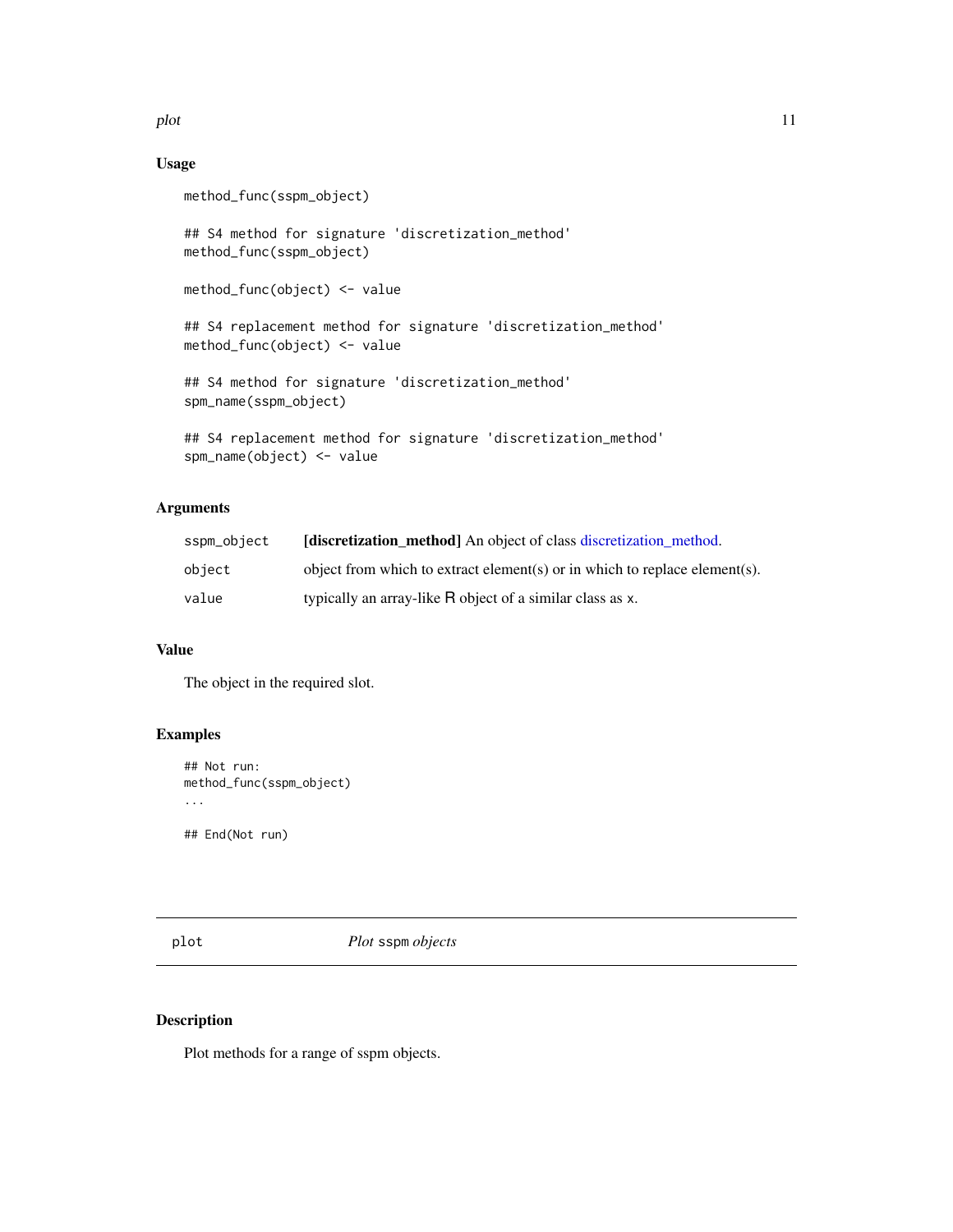## Usage

```
## S4 method for signature 'sspm_boundary,missing'
plot(x, y, ...)## S4 method for signature 'sspm_dataset,missing'
plot(
 x,
 y,
  ...,
 var = NULL,use_sf = FALSE,
 page = "first",
 nrow = 2,
 ncol = 2,
 log = FALSE,
 scales = "fixed"
\mathcal{L}## S4 method for signature 'sspm_fit,missing'
plot(
 x,
 y,
  ...,
 train_test = FALSE,
 biomass = NULL,
 next_ts = FALSE,
  aggregate = FALSE,
  interval = FALSE,
 biomass_origin = NULL,
 use_s f = FALSE,page = "first",
 nrow = 2,
 ncol = 2,
 log = FALSE,
  scales = "fixed"
)
```
## Arguments

| $\mathsf{x}$ | [sspm <sub>_</sub> ] An object from this package. |
|--------------|---------------------------------------------------|
| y            | NOT USED (from generic).                          |
|              | NOT USED (from generic).                          |
| var          | [character] (For sspm_dataset) Variable to plot.  |
| use_sf       | [logical] Whether to produce a spatial plot.      |
| page         | The page to draw                                  |
| nrow         | Number of rows per page                           |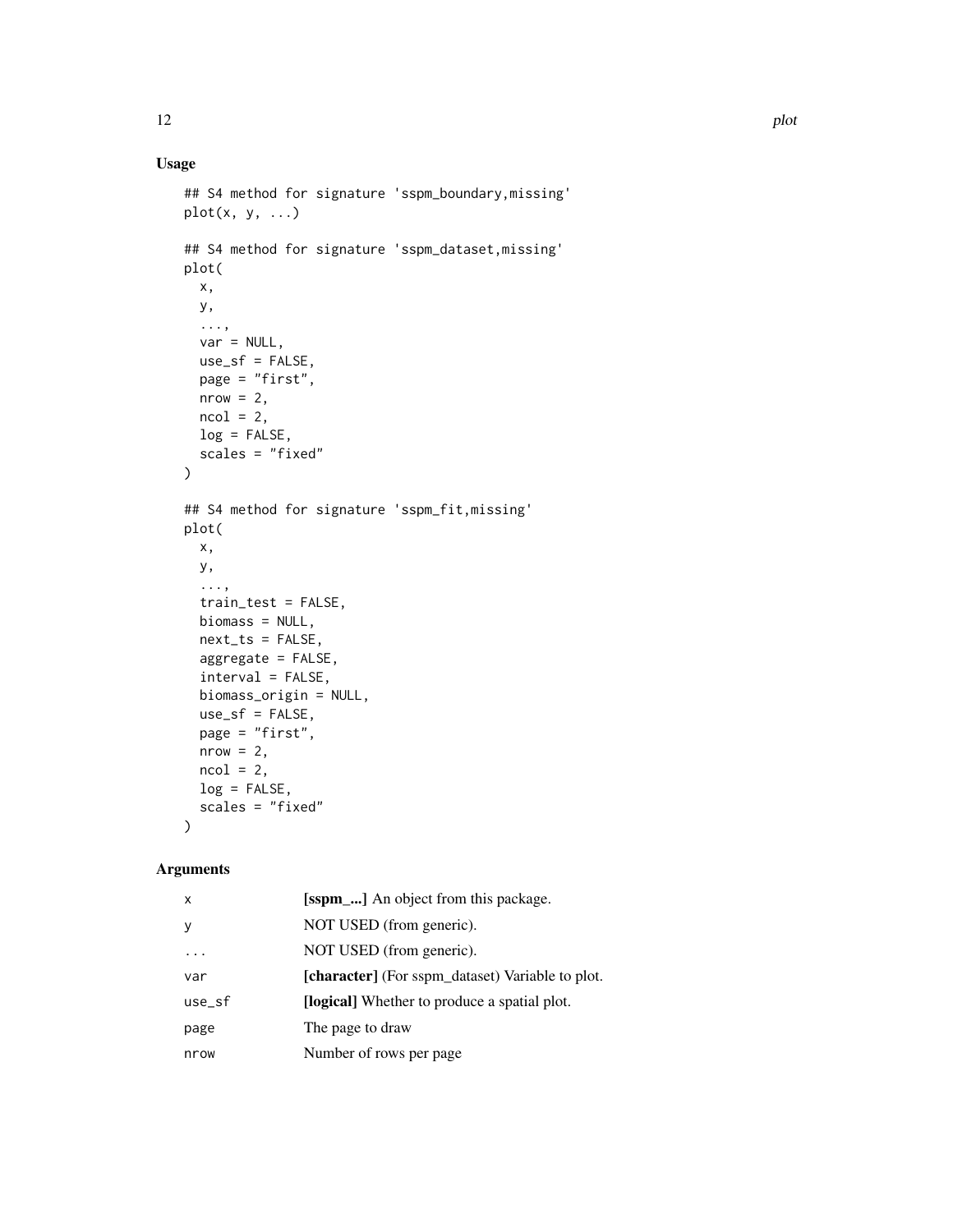<span id="page-12-0"></span>

| ncol       | Number of columns per page                                                                                                                                    |
|------------|---------------------------------------------------------------------------------------------------------------------------------------------------------------|
| log        | <b>[logical]</b> For productivity, whether to plot log productivity, (default to FALSE)<br>for others, whether to plot on a log scale (default to TRUE).      |
| scales     | Are scales shared across all facets (the default, "fixed"), or do they vary across<br>rows ("free_x"), columns ("free_y"), or both rows and columns ("free")? |
| train_test | [logical] (For sspm_fit) Whether to plot a train/test pair plot.                                                                                              |
| biomass    | [character] (For sspm_fit) The biomass variable for predictions.                                                                                              |
| $next\_ts$ | [logical] (For sspm_fit) Whether to plot a predictions for next timestep.                                                                                     |
| aggregate  | <b>[logical]</b> (For sspm_fit) For biomass predictions only, whether to aggregate the<br>data to the boundary level. Default to FALSE.                       |
| interval   | [logical] (For sspm_fit) Whether to plot CI and Pi intervals.                                                                                                 |
|            | biomass_origin [character] Biomass variable to plot (from original dataset, optionnal).                                                                       |

#### Value

A ggplot2 plot object.

#### Examples

```
## Not run:
# To plot a boundary object and visualize patches/points
plot(sspm_boundary)
# To plot a dataset variable
plot(biomass_smooth, var = "weight_per_km2", log = FALSE)
plot(biomass_smooth, var = "weight_per_km2", use_sf = TRUE)
# To plot a fitted model
# Test-train plot
plot(sspm_model_fit, train_test = TRUE, scales = "free")
# Timeseries plot
plot(sspm_model_fit, log = T, scales = 'free')
plot(sspm_model_fit, log = T, use_sf = TRUE)
plot(sspm_model_fit, biomass = "weight_per_km2_borealis", scales = "free")
plot(sspm_model_fit, biomass = "weight_per_km2_borealis", use_sf = TRUE)
plot(sspm_model_fit, biomass = "weight_per_km2_borealis",
     next_ts = TRUE, aggregate = TRUE, scales = "free", interval = T)
## End(Not run)
```
plot\_trajectory *Plot trajectory of exploitation rate with biomass*

#### Description

Provides a trajectory plot for exploitation rate (ER), defined as the ratio between catch of a given year and fishable biomass from the previous year, and that fishable biomass.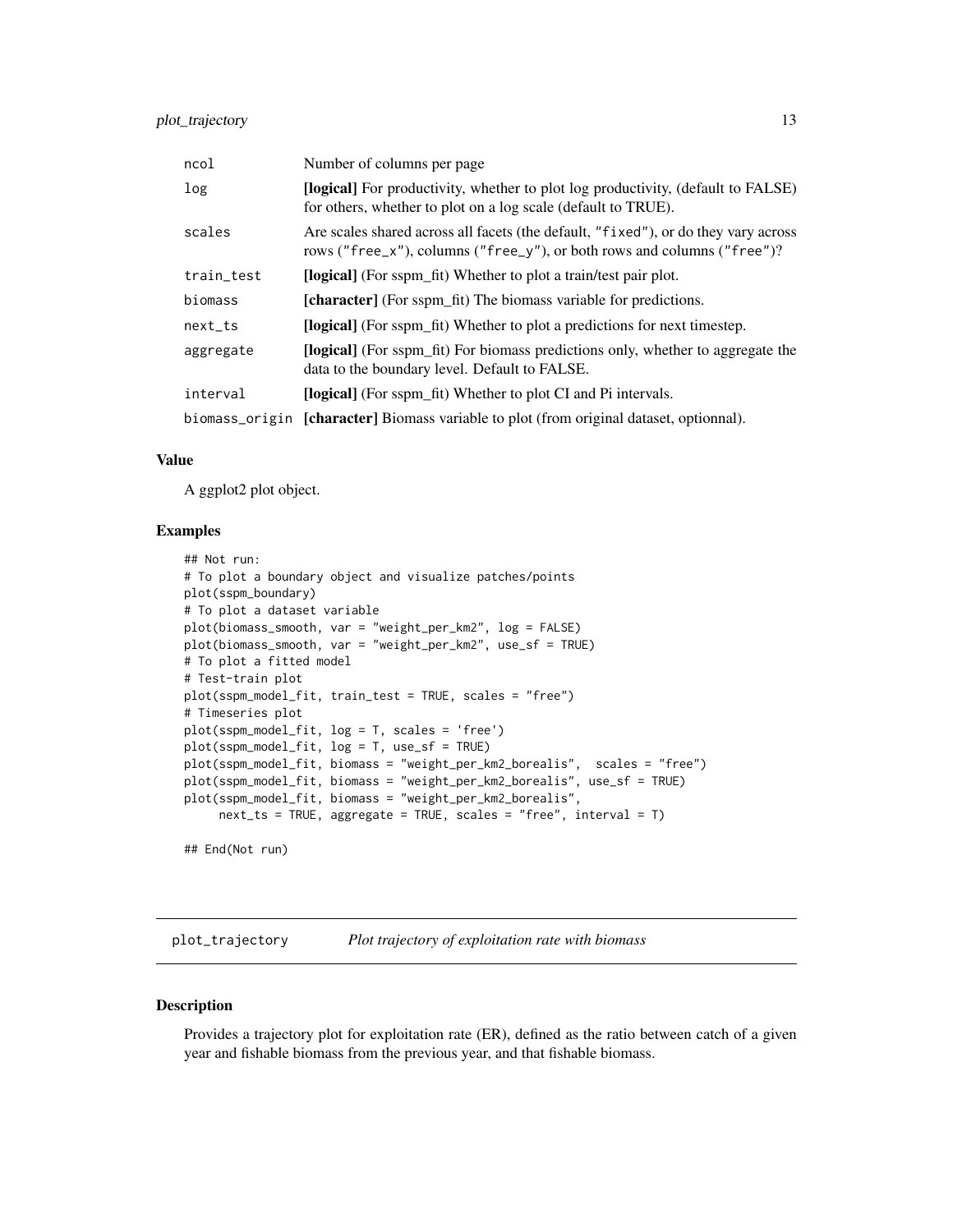## <span id="page-13-0"></span>plot\_trajectory(sspm\_object, dataset, biomass, catch, ...)

```
## S4 method for signature 'sspm_fit,sspm_dataset,character,character'
plot_trajectory(sspm_object, dataset, biomass, catch, dataset_biomass = NULL)
```
### Arguments

| sspm_object     | [sspm_dataset or sspm_fit] The dataset object.         |
|-----------------|--------------------------------------------------------|
| dataset         | <b>Solution</b> dataset Corresponding biomass dataset. |
| biomass         | [character] Biomass variable for plotting.             |
| catch           | <b>[character]</b> Catch variable for plotting         |
| $\cdots$        | More arguments passed onto fun                         |
| dataset_biomass |                                                        |

[character] Biomass variable for plotting in the biomass dataset if the variable name is different there.

#### Value

A ggplot2 plot object.

#### Examples

```
## Not run:
plot_trajectory(sspm_fit, borealis_dataset_fitted,
                "weight_per_km2", "catch")
```
## End(Not run)

predator\_simulated *Simulated predator data*

## Description

Simulated predator data for test and practice.

#### Usage

predator\_simulated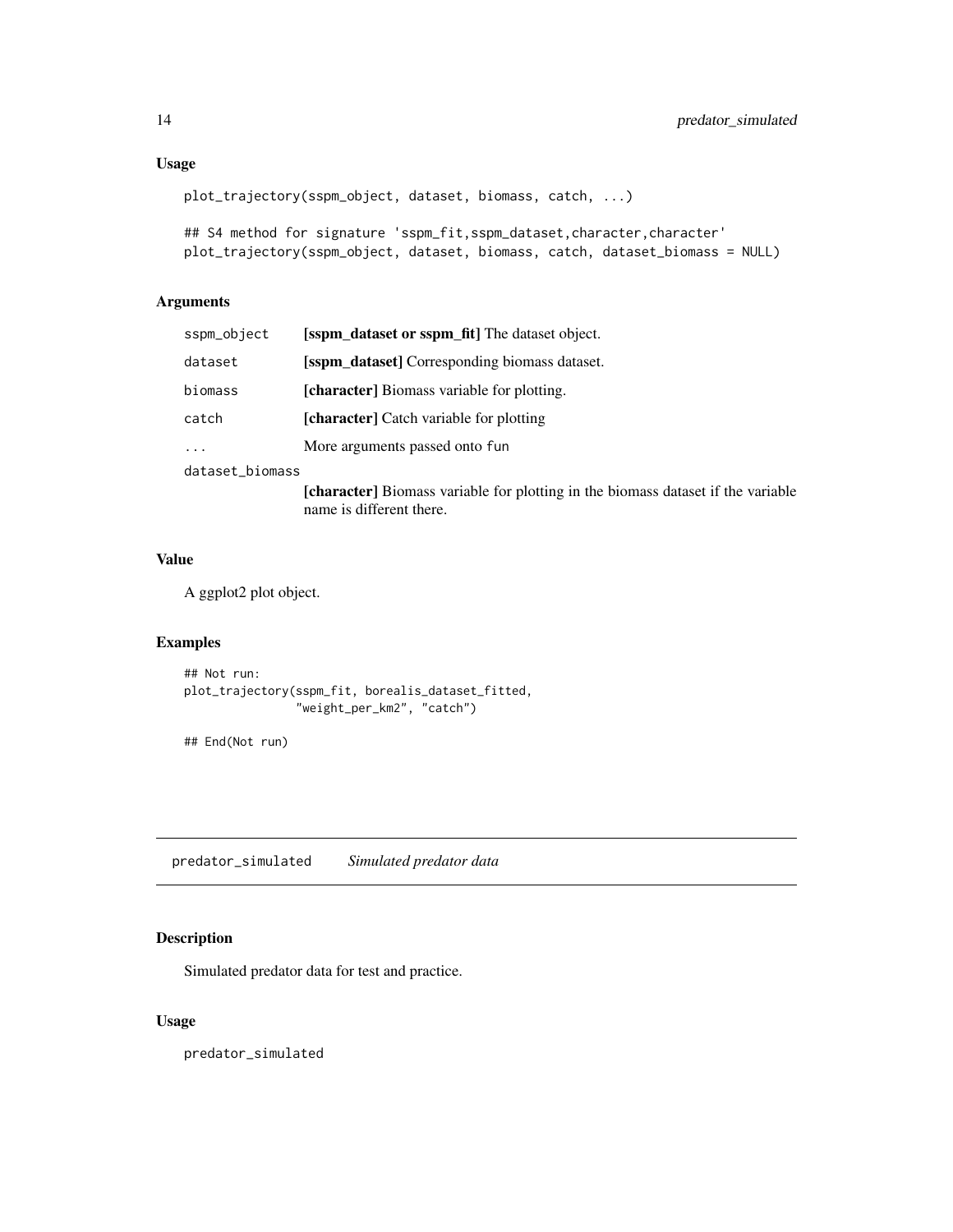#### <span id="page-14-0"></span>predict the contract of the contract of the contract of the contract of the contract of the contract of the contract of the contract of the contract of the contract of the contract of the contract of the contract of the co

## Format

A data frame: year\_f Year as a factor sfa SFA ID number weight\_per\_km2 Simualated biomass in kg per km2 lon\_dec Longitude lat dec Latitude row Row ID uniqueID Unique ID for simulated observation

## predict *Predict with a SPM model*

## Description

Predict using a fitted SPM model on the whole data or on new data

## Usage

```
## S4 method for signature 'sspm_fit'
predict(
  object,
  new_data = NULL,
 biomass = NULL,
  aggregate = FALSE,
  interval = FALSE,
 next_ts = FALSE,type = "response"
\mathcal{L}## S4 method for signature 'sspm_dataset'
predict(object, new_data = NULL, discrete = TRUE, type = "response")
```
#### Arguments

| object     | <b>[sspm_fit]</b> Fit object to predict from.                                                                            |
|------------|--------------------------------------------------------------------------------------------------------------------------|
| new_data   | <b>[data.frame]</b> New data to predict with.                                                                            |
| biomass    | [character] Biomass variable.                                                                                            |
| aggregate  | <b>[logical]</b> For biomass predictions only, whether to aggregate the data to the<br>boundary level. Default to FALSE. |
| interval   | [logical] Whether or not to calculate confidence, and when possible, prediction<br>intervals.                            |
| $next\_ts$ | [logical] For biomass, predict next timestep.                                                                            |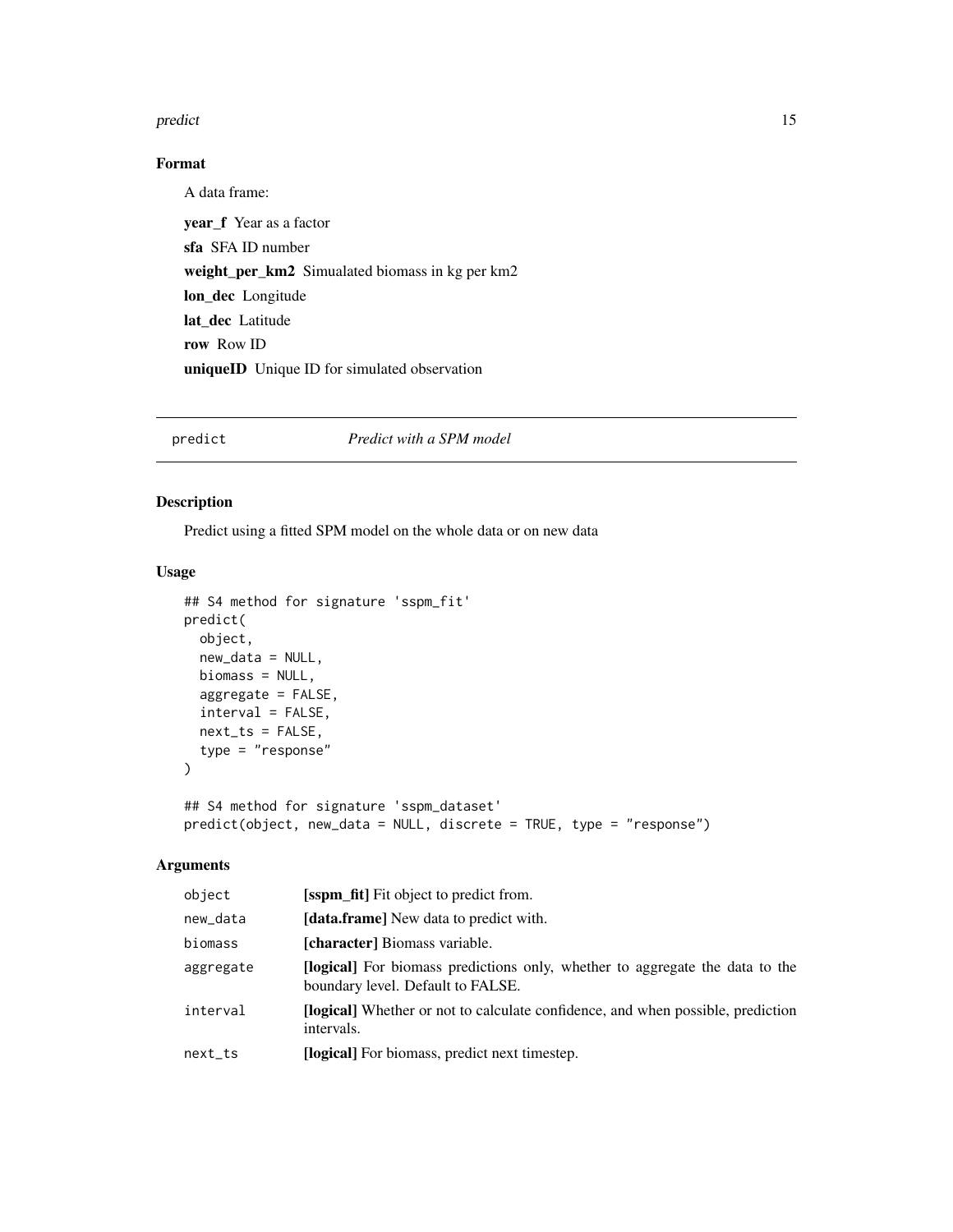<span id="page-15-0"></span>

| type     | When this has the value "link" (default) the linear predictor (possibly with as-<br>sociated standard errors) is returned. When type="terms" each component of<br>the linear predictor is returned seperately (possibly with standard errors): this<br>includes parametric model components, followed by each smooth component,<br>but excludes any offset and any intercept. type="iterms" is the same, except<br>that any standard errors returned for smooth components will include the uncer-<br>tainty about the intercept/overall mean. When type="response" predictions on<br>the scale of the response are returned (possibly with approximate standard er-<br>rors). When type="lpmatrix" then a matrix is returned which yields the values<br>of the linear predictor (minus any offset) when postmultiplied by the parameter<br>vector (in this case se, fit is ignored). The latter option is most useful for<br>getting variance estimates for quantities derived from the model: for example<br>integrated quantities, or derivatives of smooths. A linear predictor matrix can<br>also be used to implement approximate prediction outside R (see example code,<br>below). |
|----------|--------------------------------------------------------------------------------------------------------------------------------------------------------------------------------------------------------------------------------------------------------------------------------------------------------------------------------------------------------------------------------------------------------------------------------------------------------------------------------------------------------------------------------------------------------------------------------------------------------------------------------------------------------------------------------------------------------------------------------------------------------------------------------------------------------------------------------------------------------------------------------------------------------------------------------------------------------------------------------------------------------------------------------------------------------------------------------------------------------------------------------------------------------------------------------------------|
| discrete | [logical] If new_data is NULL, whether to predict based on a discrete prediction<br>matrix (default to TRUE).                                                                                                                                                                                                                                                                                                                                                                                                                                                                                                                                                                                                                                                                                                                                                                                                                                                                                                                                                                                                                                                                              |

## Value

A dataframe of predictions.

#### Examples

```
## Not run:
# Predictions for a model fit (usually, productivity)
predict(sspm_model_fit)
# To get biomass predictions, provide the variable name
predict(sspm_model_fit, biomass = "weight_per_km2_borealis")
# To get the next timestep predictions
predict(sspm_model_fit, biomass = "weight_per_km2_borealis", next_ts = TRUE)
```
## End(Not run)

predict\_intervals *GAM confidence and prediction intervals*

## Description

Computes CI from posterior, and PI for Tweedie and scat gams.

```
predict_intervals(object_fit, new_data, n = 1000, CI = TRUE, PI = TRUE, ...)
```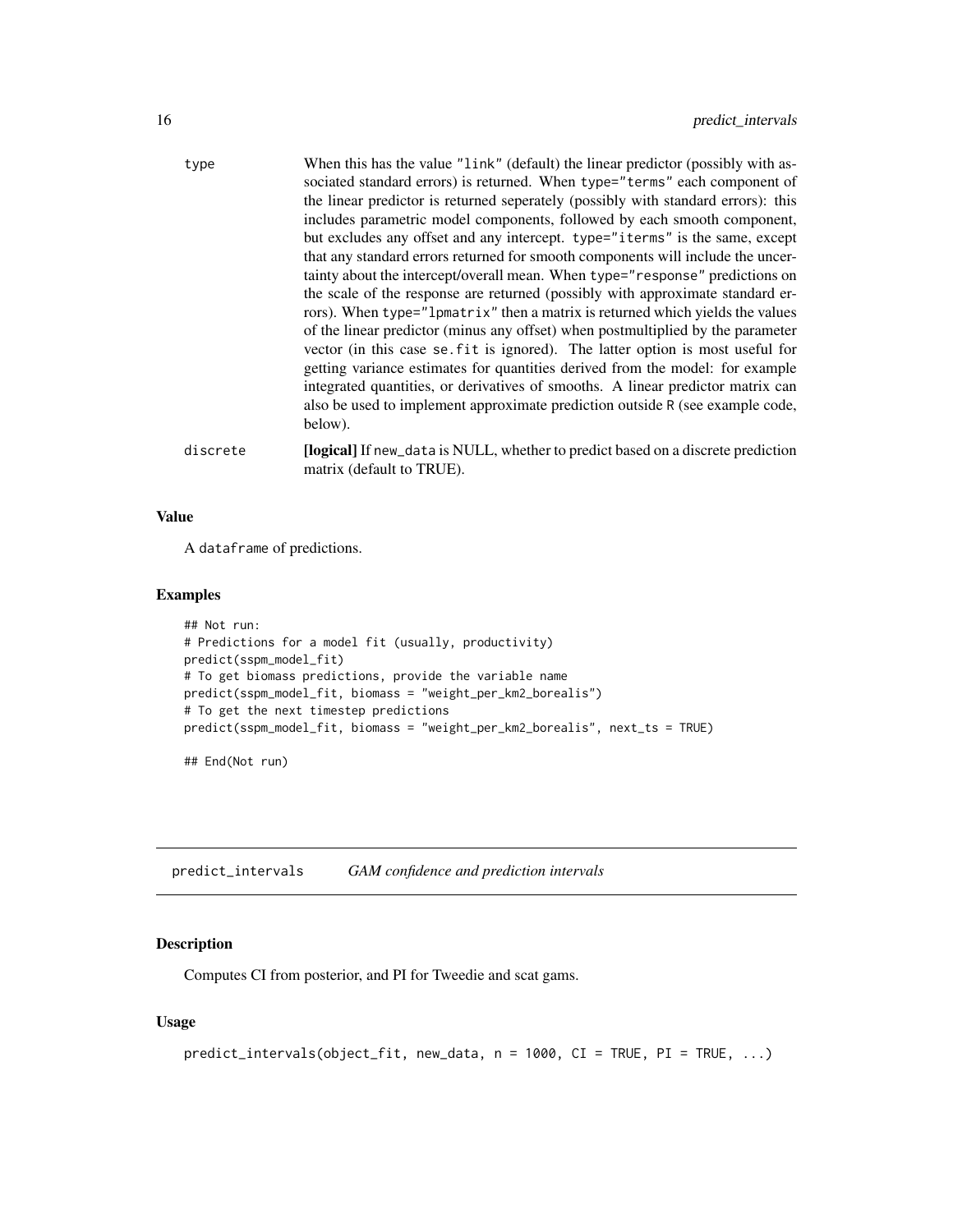## <span id="page-16-0"></span>raw\_formula 17

### Arguments

| object_fit | [gam OR bam] The fit to use for predictions.                      |
|------------|-------------------------------------------------------------------|
| new_data   | [data.frame] The data to predict onto.                            |
| n          | <b>[numeric]</b> The number of simulations to run for parameters. |
| CI         | [logical] Whether to compute the CI.                              |
| PT         | <b>[logical]</b> Whether to compute the PI.                       |
|            | further arguments passed to the quantile function.                |

#### Value

A data.frame with intervals.

## Examples

```
gam1 <- gam(cyl \sim mpg, data=mtcars, family = tw)
predict_intervals(gam1)
```
## Description

All methods described here allow to access the elements of contained in objects of class [sspm\\_formula.](#page-52-1)

```
raw_formula(sspm_object)
## S4 method for signature 'sspm_formula'
raw_formula(sspm_object)
raw_formula(object) <- value
## S4 replacement method for signature 'sspm_formula'
raw_formula(object) <- value
translated_formula(sspm_object)
## S4 method for signature 'sspm_formula'
translated_formula(sspm_object)
translated_formula(object) <- value
## S4 replacement method for signature 'sspm_formula'
```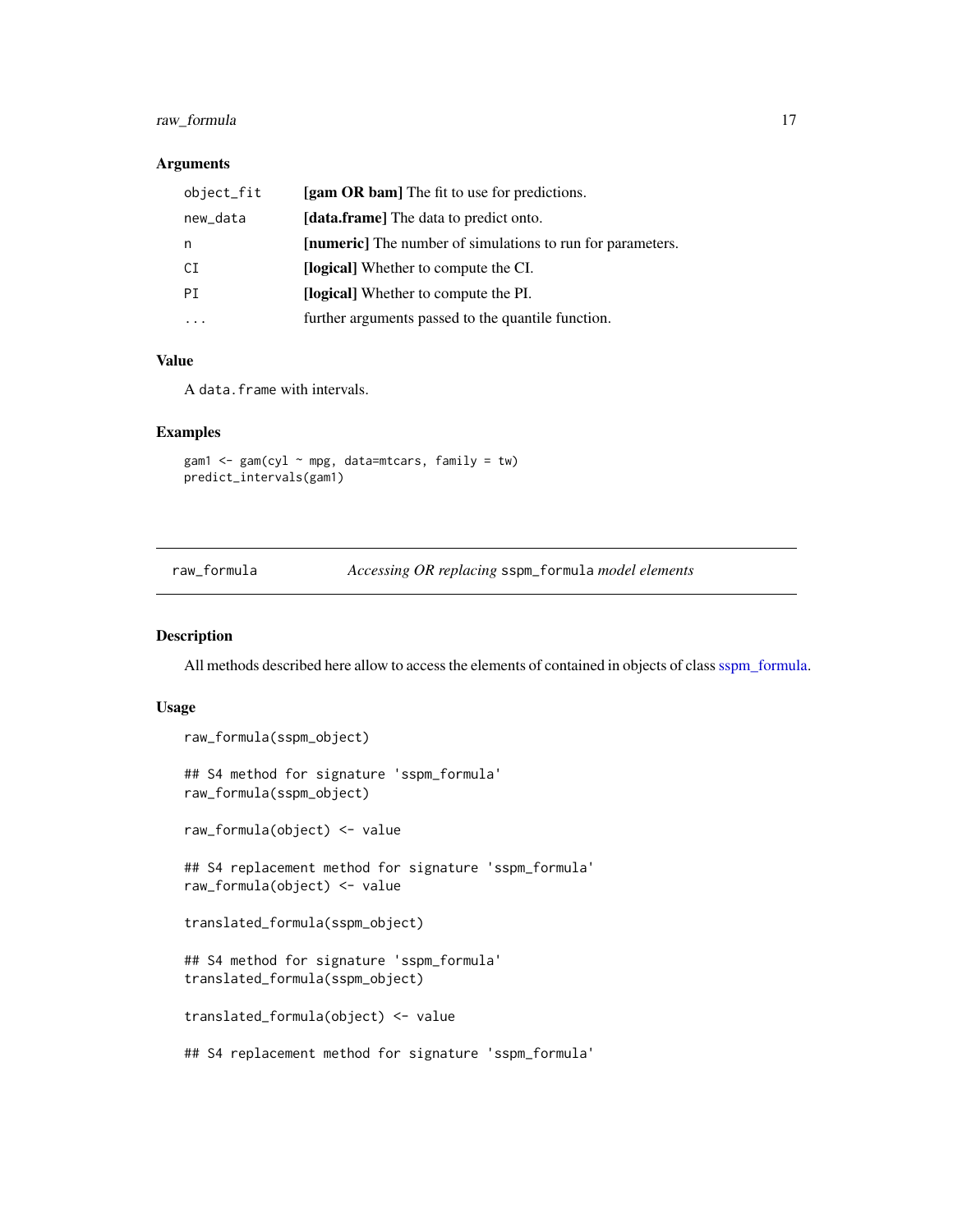18 raw\_formula

```
translated_formula(object) <- value
dataset(sspm_object)
## S4 method for signature 'sspm_formula'
dataset(sspm_object)
dataset(object) <- value
## S4 replacement method for signature 'sspm_formula'
dataset(object) <- value
formula_vars(sspm_object)
## S4 method for signature 'sspm_formula'
formula_vars(sspm_object)
formula_vars(object) <- value
## S4 replacement method for signature 'sspm_formula'
formula_vars(object) <- value
formula_type(sspm_object)
## S4 method for signature 'sspm_formula'
formula_type(sspm_object)
formula_type(object) <- value
## S4 replacement method for signature 'sspm_formula'
formula_type(object) <- value
is_fitted(sspm_object)
## S4 method for signature 'sspm_formula'
is_fitted(sspm_object)
is_fitted(object) <- value
## S4 replacement method for signature 'sspm_formula'
is_fitted(object) <- value
spm_response(sspm_object)
## S4 method for signature 'sspm_formula'
spm_response(sspm_object)
spm_response(object) <- value
```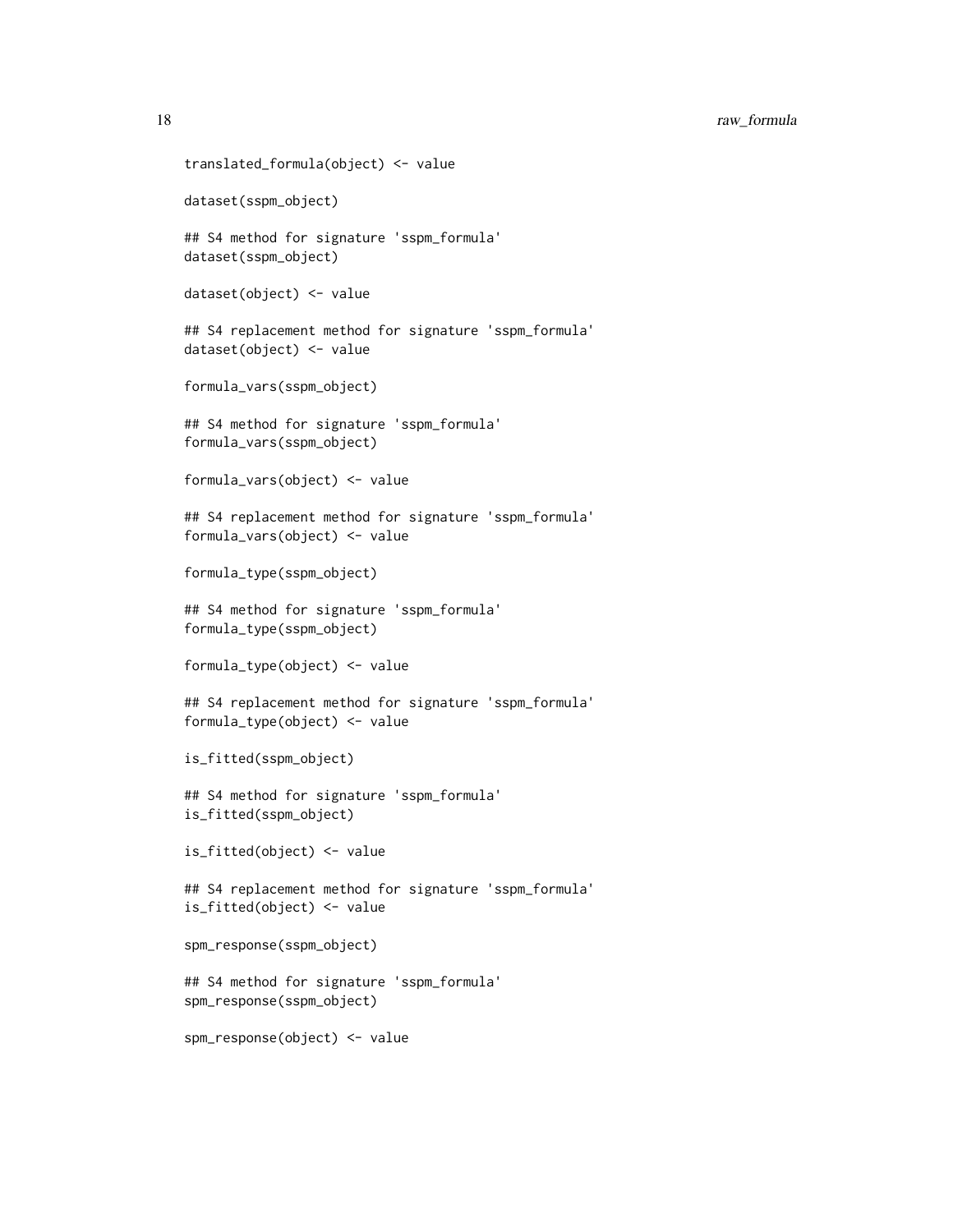```
## S4 replacement method for signature 'sspm_formula'
spm_response(object) <- value
spm_lagged_vars(sspm_object)
## S4 method for signature 'sspm_formula'
spm_lagged_vars(sspm_object)
spm_lagged_vars(object) <- value
## S4 replacement method for signature 'sspm_formula'
spm_lagged_vars(object) <- value
```
## Arguments

| sspm_object | <b>Solution</b> formula An object of class sspm formula.                   |
|-------------|----------------------------------------------------------------------------|
| object      | object from which to extract element(s) or in which to replace element(s). |
| value       | typically an array-like R object of a similar class as x.                  |

## Value

The object in the required slot.

## Examples

```
## Not run:
translated_formula(sspm_object)
...
```
sfa\_boundaries *SFA boundaries data*

## Description

SFA boundaries.

## End(Not run)

## Usage

sfa\_boundaries

### Format

A data frame and sf object:

sfa SFA ID number

geometry sf geometry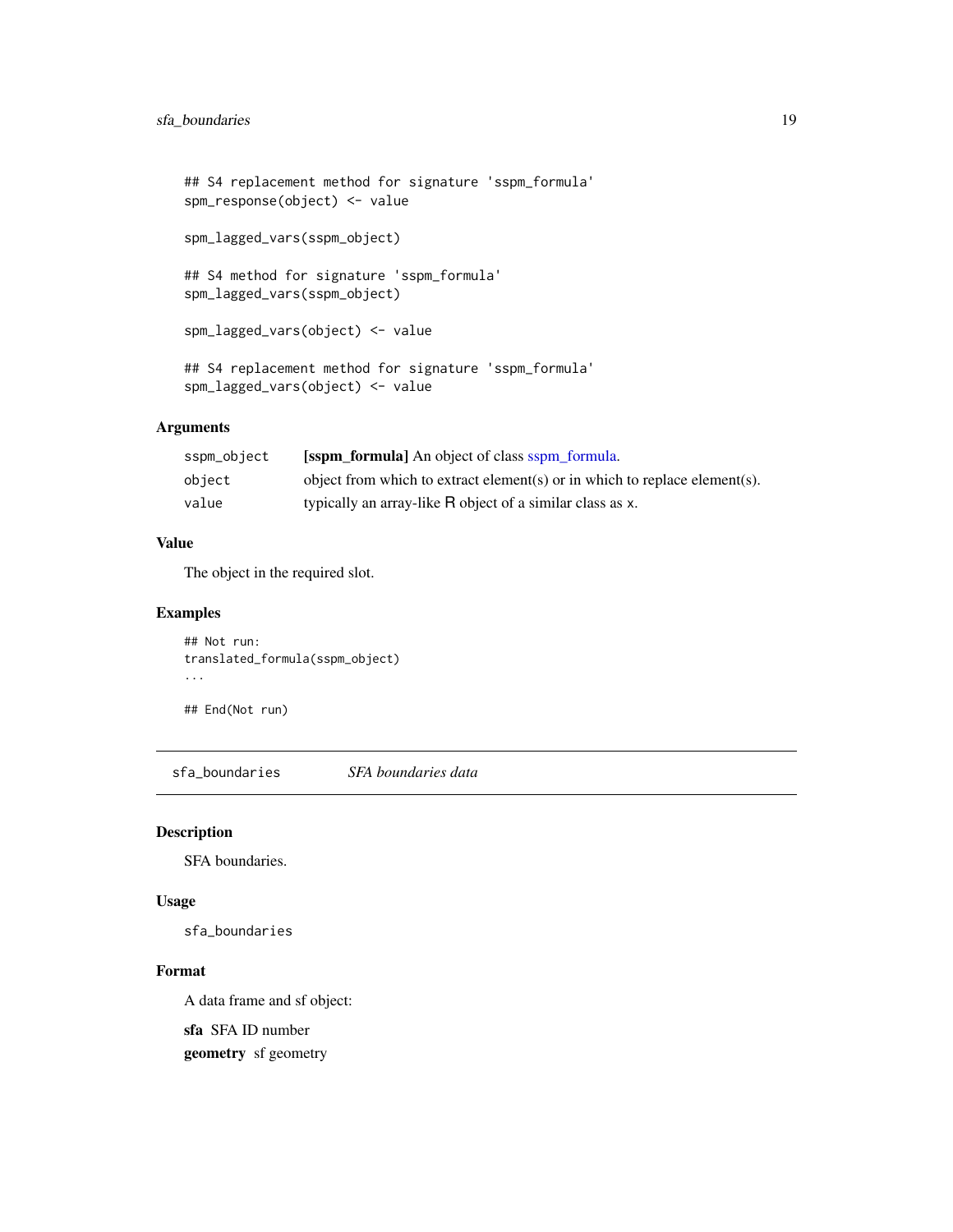## Source

[https://www.dfo-mpo.gc.ca/fisheries-peches/ifmp-gmp/shrimp-crevette/shrimp-crev](https://www.dfo-mpo.gc.ca/fisheries-peches/ifmp-gmp/shrimp-crevette/shrimp-crevette-2018-002-eng.html)ette-2018-002-eng. [html](https://www.dfo-mpo.gc.ca/fisheries-peches/ifmp-gmp/shrimp-crevette/shrimp-crevette-2018-002-eng.html)

smooth\_time *sspm Smoothing functions*

#### Description

A full sspm formula contains calls to the smoothing terms smooth\_time(), smooth\_space(), smooth\_space\_time().

```
smooth_time(
  data_frame,
 boundaries,
  time,
  type = "ICAR",
 k = NULL,bs = "re",
  xt = NA,is_spm = FALSE,...
\mathcal{L}smooth_space(
  data_frame,
 boundaries,
  time,
  type = "ICAR",
  k = NULL,bs = "mrf",xt = NULL,is_spm = FALSE,
  ...
)
smooth_space_time(
  data_frame,
 boundaries,
  time,
  type = "ICAR",k = c(NA, 30),bs = c("re", "mrf"),xt = list(NA, NULL),
```
<span id="page-19-0"></span>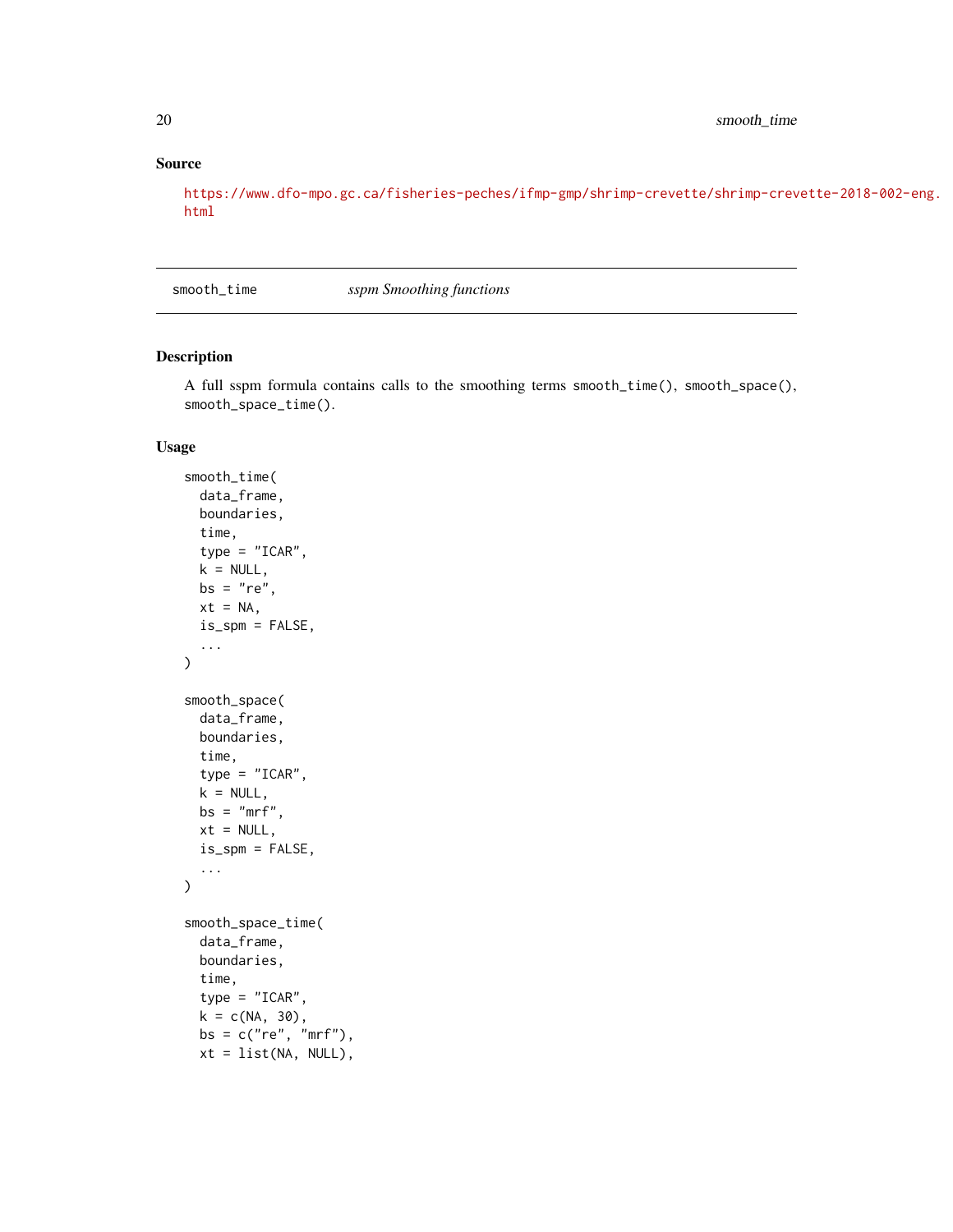```
is_spm = FALSE,...
\lambdasmooth_lag(
 var,
 data_frame,
 boundaries,
 time,
  type = "LINPRED",
 k = 5,m = 1,...
)
## S4 method for signature 'sf,sspm_discrete_boundary'
smooth_time(
  data_frame,
 boundaries,
  time,
  type = "ICAR",
 k = NULL,bs = "re",xt = NA,is_spm = FALSE,
  ...
\mathcal{L}## S4 method for signature 'sf,sspm_discrete_boundary'
smooth_space(
  data_frame,
 boundaries,
  time,
  type = "ICAR",
 k = NULL,bs = "mrf",xt = NULL,is_spm = FALSE,
  ...
)
## S4 method for signature 'sf,sspm_discrete_boundary'
smooth_space_time(
  data_frame,
 boundaries,
  time,
  type = "ICAR",
  k = c(NA, 30),
```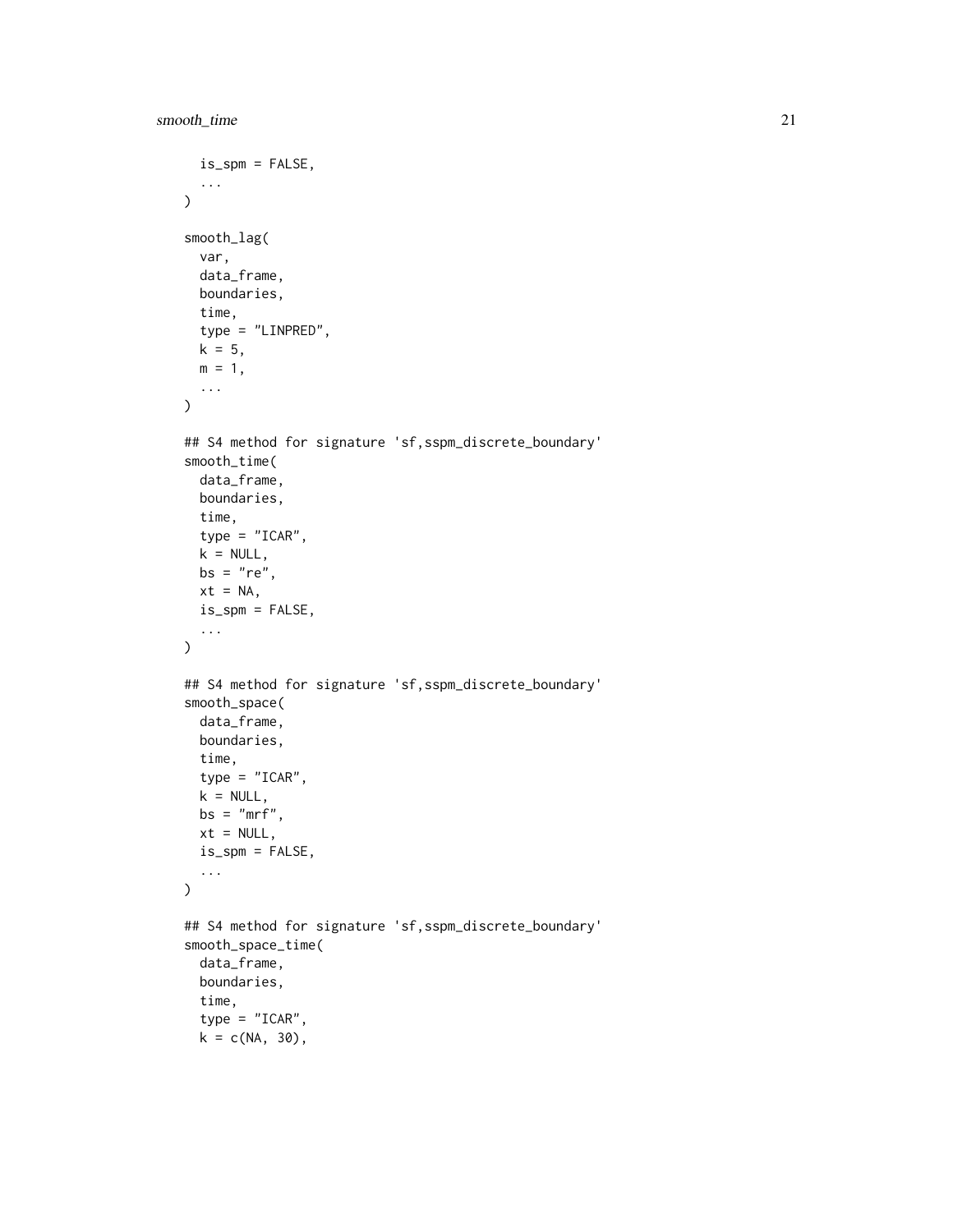```
bs = c("re", "mrf"),xt = list(NA, NULL),
 is_spm = FALSE,...
\mathcal{L}## S4 method for signature 'ANY,sf,sspm_discrete_boundary'
smooth_lag(
 var,
 data_frame,
 boundaries,
  time,
 type = "LINPRED",
 k = 5,m = 1,
  ...
\mathcal{L}
```
## Arguments

| data_frame | [s <b>f data.frame</b> ] The data.                                                                                                                                                                                                                                                                     |
|------------|--------------------------------------------------------------------------------------------------------------------------------------------------------------------------------------------------------------------------------------------------------------------------------------------------------|
| boundaries | [sspm_boundary] An object of class sspm_discrete_boundary.                                                                                                                                                                                                                                             |
| time       | [character] The time column.                                                                                                                                                                                                                                                                           |
| type       | [character] Type of smooth, currently only "ICAR" is supported.                                                                                                                                                                                                                                        |
| k          | [numeric] Size of the smooths and/or size of the lag.                                                                                                                                                                                                                                                  |
| bs         | a two letter character string indicating the (penalized) smoothing basis to use.<br>(eg "tp" for thin plate regression spline, "cr" for cubic regression spline). see<br>smooth, terms for an over view of what is available.                                                                          |
| хt         | Any extra information required to set up a particular basis. Used e.g. to set large<br>data set handling behaviour for "tp" basis. If xt\$sumConv exists and is FALSE<br>then the summation convention for matrix arguments is turned off.                                                             |
| is_spm     | Whether or not an SPM is being fitted (used internally)                                                                                                                                                                                                                                                |
|            | a list of variables that are the covariates that this smooth is a function of. Trans-<br>formations whose form depends on the values of the data are best avoided here:<br>e.g. $s(\log(x))$ is fine, but $s(I(x/sd(x)))$ is not (see predict.gam).                                                    |
| var        | [symbol] Variable (only for smooth_lag).                                                                                                                                                                                                                                                               |
| m          | The order of the penalty for this term (e.g. 2 for normal cubic spline penalty with<br>2nd derivatives when using default t.p.r.s basis). NA signals autoinitialization.<br>Only some smooth classes use this. The "ps" class can use a 2 item array giving<br>the basis and penalty order separately. |

## Value

A list of 2 lists:

- args, contains the arguments to be passed on to the mgcv smooths
- vars, contains variables relevant to the evaluation of the smooth.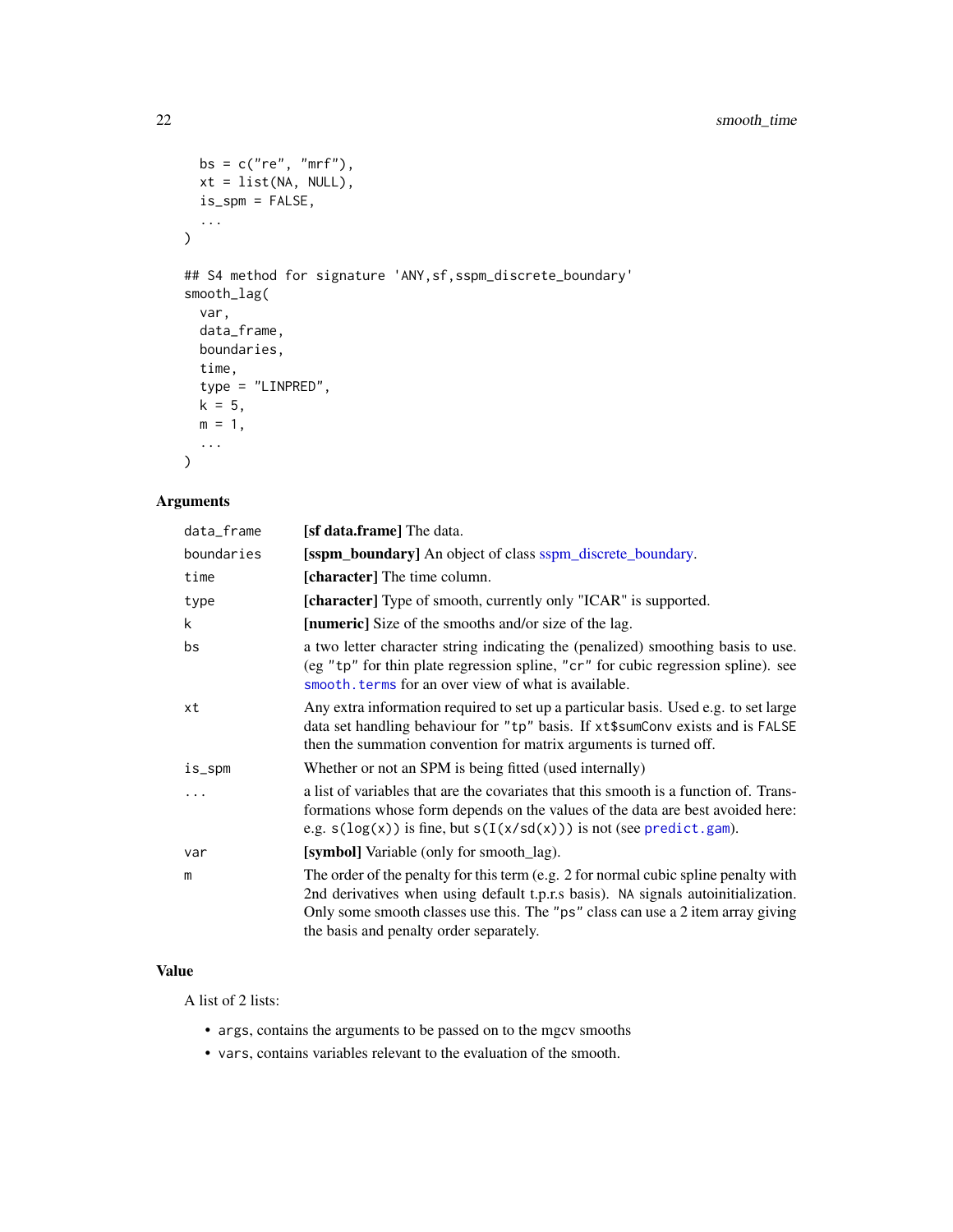#### <span id="page-22-0"></span> $spm$  23

## Examples

```
## Not run:
# Not meant to be used directly
smooth_time(borealis_data, bounds_voronoi, time = "year")
```
## End(Not run)

## spm *Fit an SPM model*

## Description

Fit an spm model to a sspm object

## Usage

```
spm(sspm_object, formula, ...)
## S4 method for signature 'sspm,missing'
spm(sspm_object, formula, ...)
## S4 method for signature 'sspm,formula'
```

```
spm(sspm_object, formula, ...)
```
## Arguments

| sspm_object | <b>[sspm_dataset]</b> An object of class sspm_dataset.                                                                                                                                                                                                                                                                                                                                               |
|-------------|------------------------------------------------------------------------------------------------------------------------------------------------------------------------------------------------------------------------------------------------------------------------------------------------------------------------------------------------------------------------------------------------------|
| formula     | <b>[formula]</b> A formula definition of the form response $\sim$ smoothing terms $+ \dots$                                                                                                                                                                                                                                                                                                          |
|             | Arguments passed on to mgcv::bam                                                                                                                                                                                                                                                                                                                                                                     |
|             | family This is a family object specifying the distribution and link to use in<br>fitting etc. See glm and family for more details. The extended families<br>listed in family. mgcv can also be used.                                                                                                                                                                                                 |
|             | data A data frame or list containing the model response variable and covariates<br>required by the formula. By default the variables are taken from environment (formula):<br>typically the environment from which gam is called.                                                                                                                                                                    |
|             | weights prior weights on the contribution of the data to the log likelihood. Note<br>that a weight of 2, for example, is equivalent to having made exactly the<br>same observation twice. If you want to reweight the contributions of each<br>datum without changing the overall magnitude of the log likelihood, then<br>you should normalize the weights (e.g. weights <- weights/mean(weights)). |
|             | subset an optional vector specifying a subset of observations to be used in the<br>fitting process.                                                                                                                                                                                                                                                                                                  |
|             | na. action a function which indicates what should happen when the data con-<br>tain 'NA's. The default is set by the 'nalaction' setting of 'options', and is<br>'na.fail' if that is unset. The "factory-fresh" default is 'na.omit'.                                                                                                                                                               |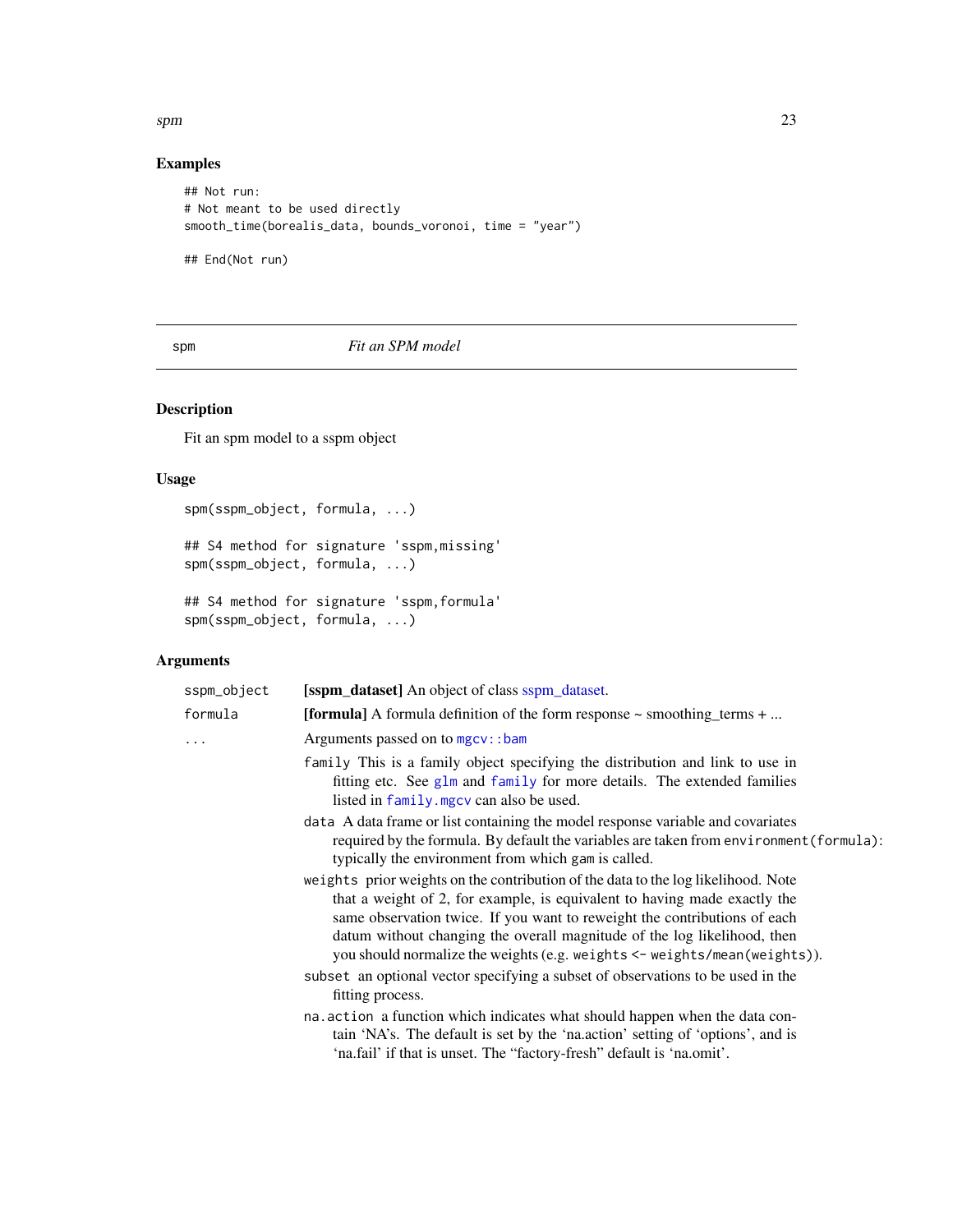- <span id="page-23-0"></span>offset Can be used to supply a model offset for use in fitting. Note that this offset will always be completely ignored when predicting, unlike an offset included in formula (this used to conform to the behaviour of lm and glm).
- method The smoothing parameter estimation method. "GCV.Cp" to use GCV for unknown scale parameter and Mallows' Cp/UBRE/AIC for known scale. "GACV.Cp" is equivalent, but using GACV in place of GCV. "REML" for REML estimation, including of unknown scale, "P-REML" for REML estimation, but using a Pearson estimate of the scale. "ML" and "P-ML" are similar, but using maximum likelihood in place of REML. Default "fREML" uses fast REML computation.
- control A list of fit control parameters to replace defaults returned by [gam.control](#page-0-0). Any control parameters not supplied stay at their default values.
- select Should selection penalties be added to the smooth effects, so that they can in principle be penalized out of the model? See gamma to increase penalization. Has the side effect that smooths no longer have a fixed effect component (improper prior from a Bayesian perspective) allowing REML comparison of models with the same fixed effect structure.
- scale If this is positive then it is taken as the known scale parameter. Negative signals that the scale paraemter is unknown. 0 signals that the scale parameter is 1 for Poisson and binomial and unknown otherwise. Note that (RE)ML methods can only work with scale parameter 1 for the Poisson and binomial cases.
- gamma Increase above 1 to force smoother fits. gamma is used to multiply the effective degrees of freedom in the GCV/UBRE/AIC score (so log(n)/2 is BIC like). n/gamma can be viewed as an effective sample size, which allows it to play a similar role for RE/ML smoothing parameter estimation.
- knots this is an optional list containing user specified knot values to be used for basis construction. For most bases the user simply supplies the knots to be used, which must match up with the k value supplied (note that the number of knots is not always just k). See [tprs](#page-0-0) for what happens in the "tp"/"ts" case. Different terms can use different numbers of knots, unless they share a covariate.
- sp A vector of smoothing parameters can be provided here. Smoothing parameters must be supplied in the order that the smooth terms appear in the model formula. Negative elements indicate that the parameter should be estimated, and hence a mixture of fixed and estimated parameters is possible. If smooths share smoothing parameters then length(sp) must correspond to the number of underlying smoothing parameters.
- min.sp Lower bounds can be supplied for the smoothing parameters. Note that if this option is used then the smoothing parameters full.sp, in the returned object, will need to be added to what is supplied here to get the smoothing parameters actually multiplying the penalties. length(min.sp) should always be the same as the total number of penalties (so it may be longer than sp, if smooths share smoothing parameters).
- paraPen optional list specifying any penalties to be applied to parametric model terms. [gam.models](#page-0-0) explains more.
- chunk.size The model matrix is created in chunks of this size, rather than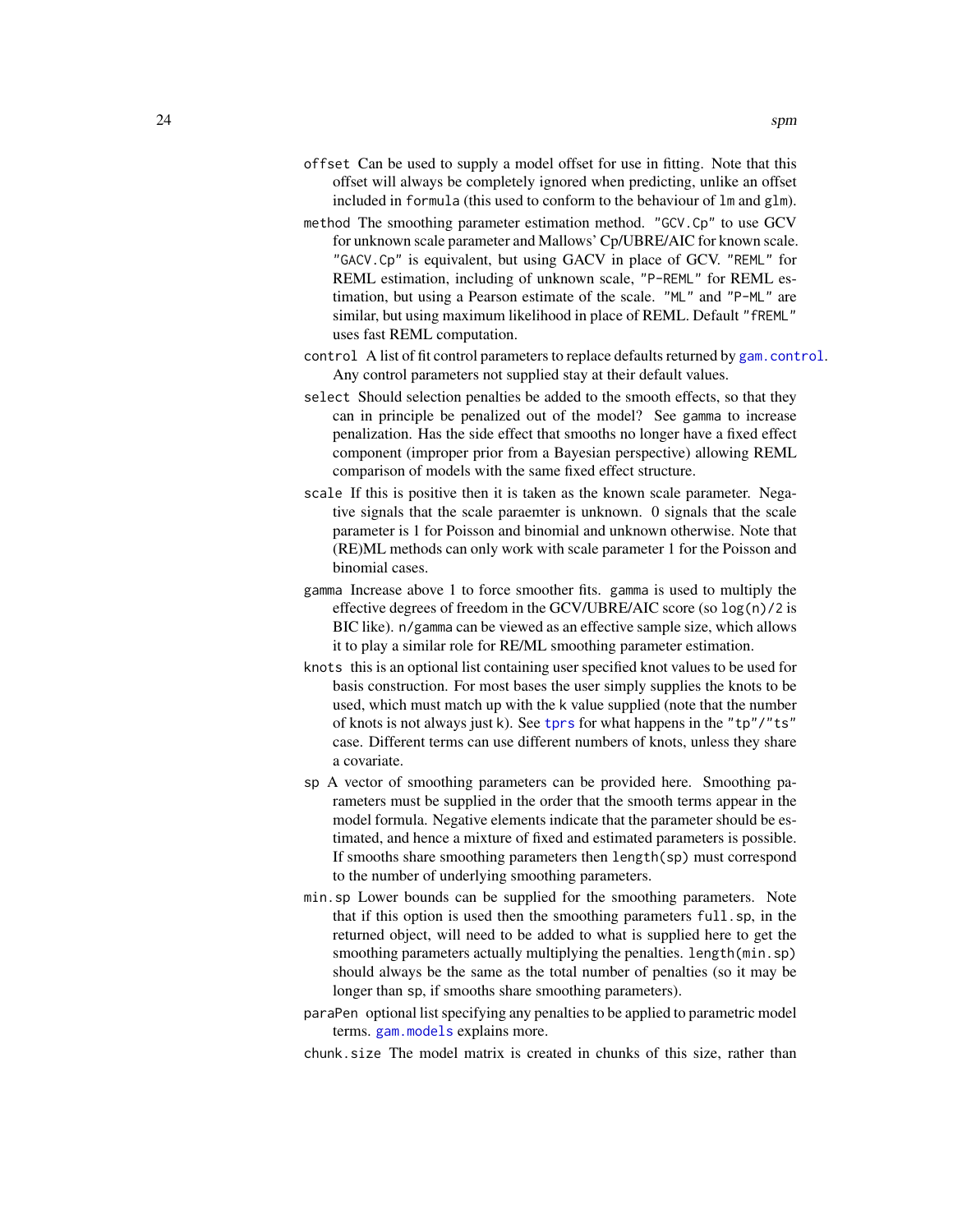ever being formed whole. Reset to 4\*p if chunk.size < 4\*p where p is the number of coefficients.

- <span id="page-24-0"></span>rho An AR1 error model can be used for the residuals (based on dataframe order), of Gaussian-identity link models. This is the AR1 correlation parameter. Standardized residuals (approximately uncorrelated under correct model) returned in std.rsd if non zero. Also usable with other models when discrete=TRUE, in which case the AR model is applied to the working residuals and corresponds to a GEE approximation.
- AR.start logical variable of same length as data, TRUE at first observation of an independent section of AR1 correlation. Very first observation in data frame does not need this. If NULL then there are no breaks in AR1 correlaion.
- discrete with method="fREML" it is possible to discretize covariates for storage and efficiency reasons. If discrete is TRUE, a number or a vector of numbers for each smoother term, then discretization happens. If numbers are supplied they give the number of discretization bins.
- cluster bam can compute the computationally dominant QR decomposition in parallel using [parLapply](#page-0-0) from the parallel package, if it is supplied with a cluster on which to do this (a cluster here can be some cores of a single machine). See details and example code.
- nthreads Number of threads to use for non-cluster computation (e.g. combining results from cluster nodes). If NA set to  $max(1, length(cluster))$ . See details.
- gc.level to keep the memory footprint down, it can help to call the garbage collector often, but this takes a substatial amount of time. Setting this to zero means that garbage collection only happens when R decides it should. Setting to 2 gives frequent garbage collection. 1 is in between. Not as much of a problem as it used to be.
- use.chol By default bam uses a very stable QR update approach to obtaining the QR decomposition of the model matrix. For well conditioned models an alternative accumulates the crossproduct of the model matrix and then finds its Choleski decomposition, at the end. This is somewhat more efficient, computationally.
- samfrac For very large sample size Generalized additive models the number of iterations needed for the model fit can be reduced by first fitting a model to a random sample of the data, and using the results to supply starting values. This initial fit is run with sloppy convergence tolerances, so is typically very low cost. samfrac is the sampling fraction to use. 0.1 is often reasonable.
- coef initial values for model coefficients
- drop.unused.levels by default unused levels are dropped from factors before fitting. For some smooths involving factor variables you might want to turn this off. Only do so if you know what you are doing.
- G if not NULL then this should be the object returned by a previous call to bam with fit=FALSE. Causes all other arguments to be ignored except sp, chunk.size, gamma,nthreads, cluster, rho, gc.level, samfrac, use.chol, method and scale  $(if > 0)$ .
- fit if FALSE then the model is set up for fitting but not estimated, and an object is returned, suitable for passing as the G argument to bam.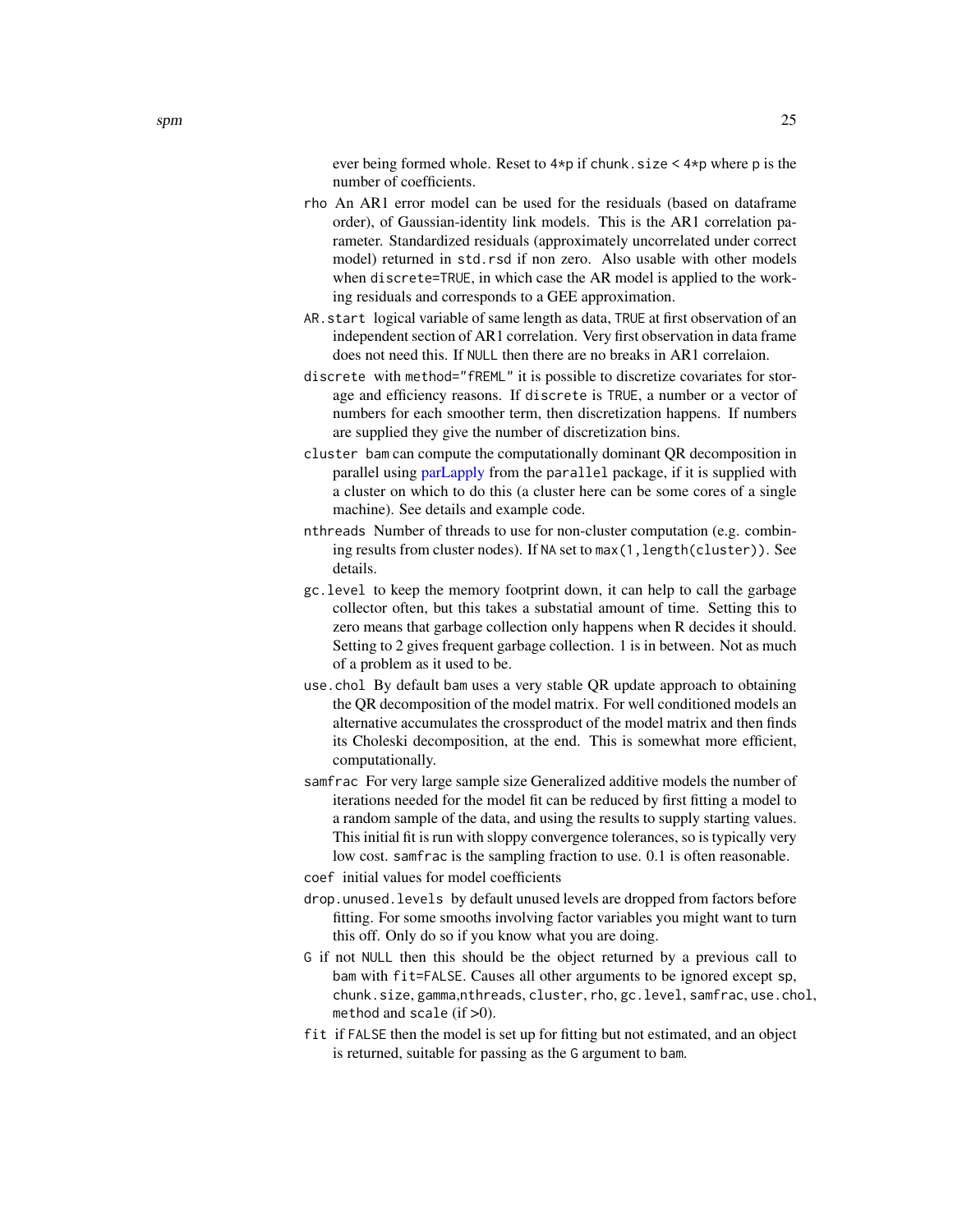drop.intercept Set to TRUE to force the model to really not have the a constant in the parametric model part, even with factor variables present.

#### <span id="page-25-0"></span>Value

An object of type sspm\_fit.

#### Examples

```
## Not run:
sspm_model_fit <- sspm_model %>%
   spm(log_productivity \sim sfa +
   weight_per_km2_all_predators_lag_1 +
    smooth_space(by = weight_per_km2_borealis_with_catch) +
    smooth_space(),
    family = mgcv::scat)
## End(Not run)
```
spm\_aggregate *Aggregate a dataset or fit data variable based on a boundary*

#### Description

Aggregate the data contained in a dataset or fit based on the discretized boundaries, using a function and a filling value.

```
spm_aggregate(
  sspm_object,
 boundaries,
  level = "patch",type = "data",variable,
  fun,
  group_by = "spacetime",
 fill = FALSE,apply_to_df = FALSE,
  ...
\lambda## S4 method for signature 'sspm_dataset,missing'
spm_aggregate(
  sspm_object,
  boundaries,
  level = "patch",
```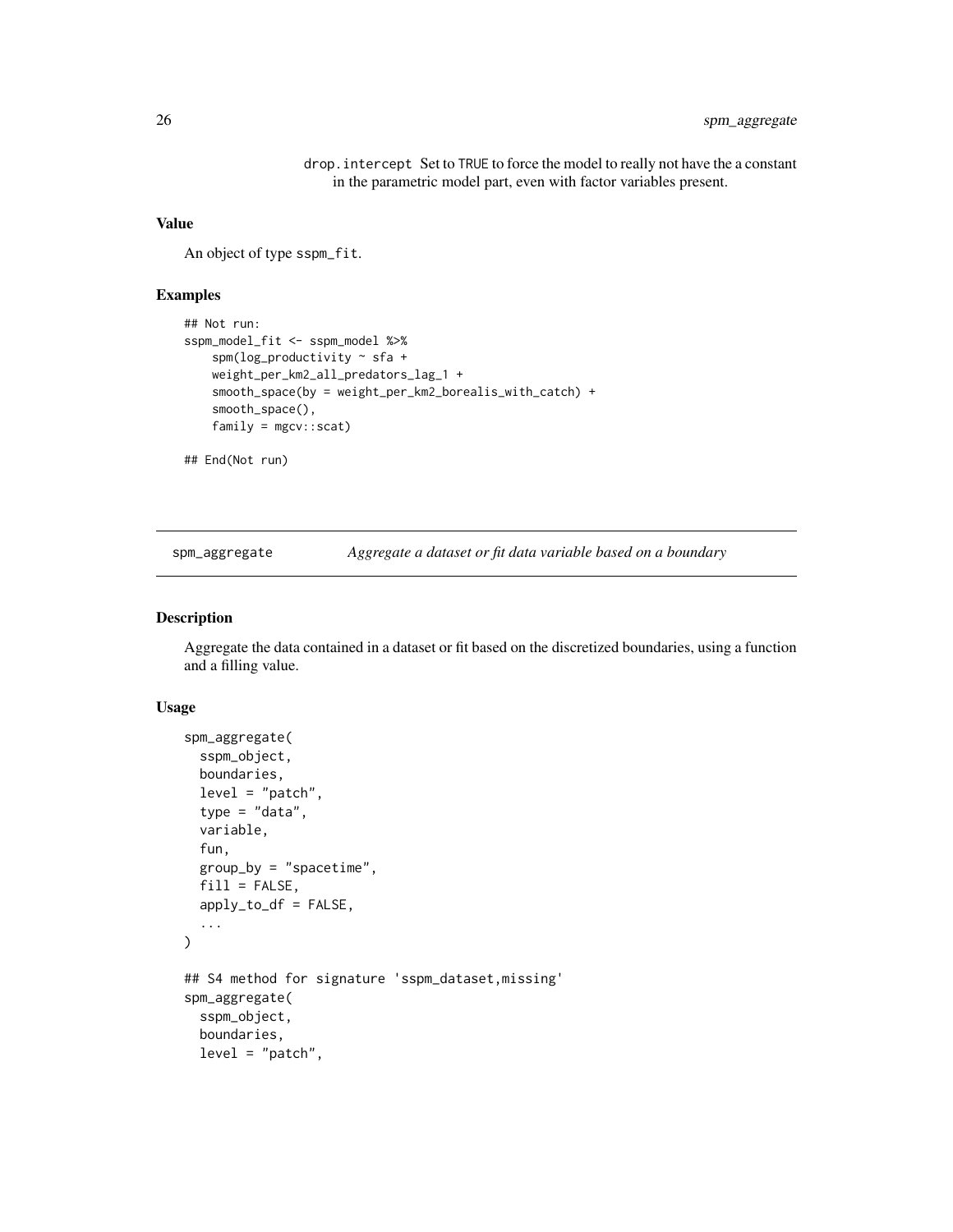```
type = "data",
  variable,
  fun,
 group_by = "spacetime",
 fill = FALSE,apply_to_df = FALSE,
  ...
\mathcal{L}## S4 method for signature 'sspm_dataset,sspm_discrete_boundary'
spm_aggregate(
  sspm_object,
 boundaries,
 level = "patch",type = "data",
  variable,
  fun,
 group_by = "spacetime",
 fill = FALSE,apply_to_df = FALSE,
  ...
\mathcal{L}## S4 method for signature 'sspm_fit,ANY'
spm_aggregate(
 sspm_object,
 boundaries,
 level = "patch",type = "data",variable,
  fun,
 group_by = "spacetime",
 fill = FALSE,apply_to_df = FALSE,
  ...
```
 $\mathcal{L}$ 

## Arguments

| sspm_object | [sspm_dataset or sspm_fit] The dataset object.                                                                       |
|-------------|----------------------------------------------------------------------------------------------------------------------|
| boundaries  | [sspm_discrete_boundary] The boundaries object (optionnal).                                                          |
| level       | [character] The aggregation level, "patch" or "boundary".                                                            |
| type        | <b>[character]</b> The targeted type of aggregation, one of "data" for base data or<br>"smoothed" for smoothed data. |
| variable    | [character] Variable to aggregate (ignored in case apply_to_df is TRUE).                                             |
| fun         | <b>[function]</b> Function to use to aggregate data.                                                                 |
| group_by    | [character] One of time, space and spacetime.                                                                        |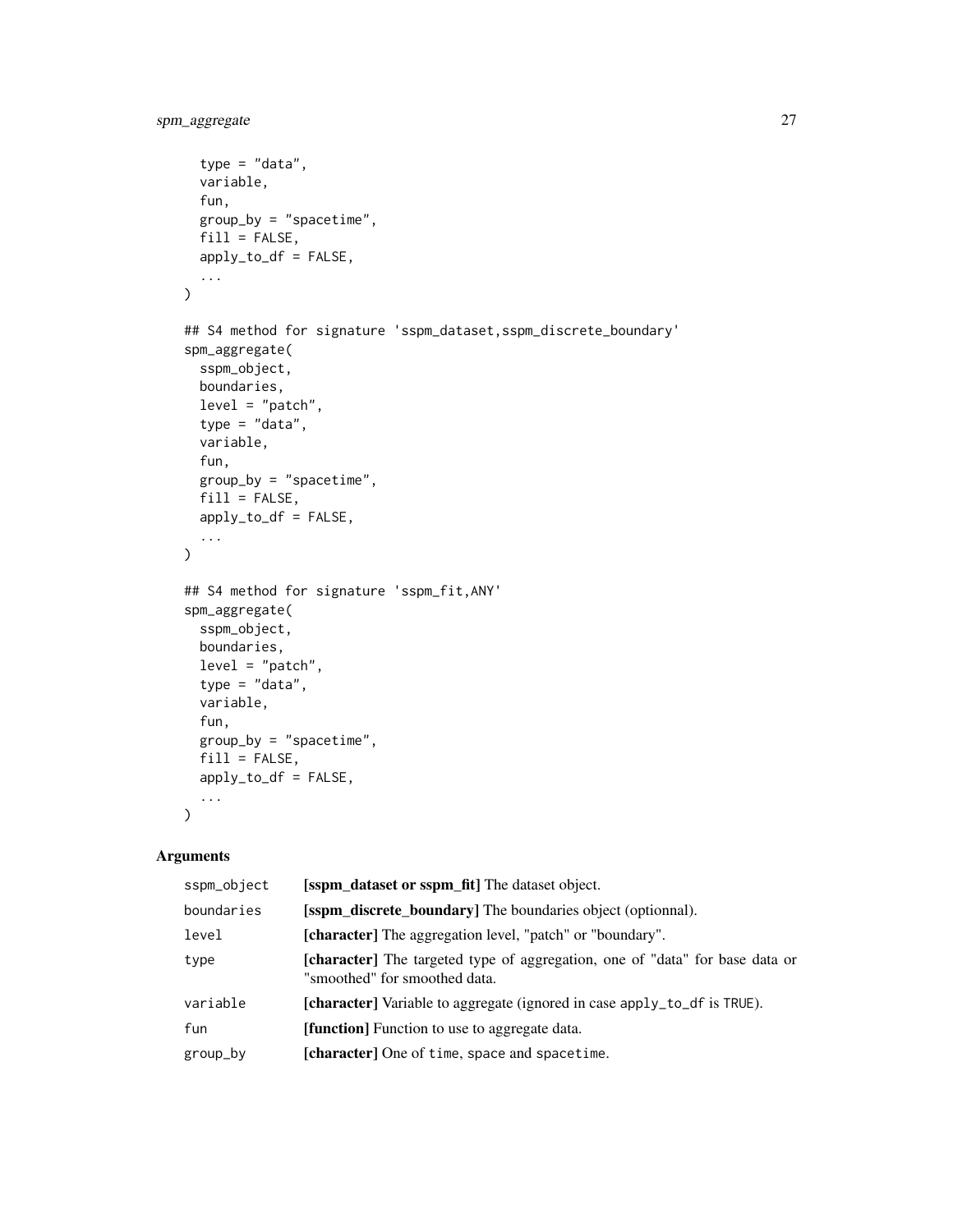<span id="page-27-0"></span>

| fill                    | <b>[logical OR numeric OR function]</b> Whether to complete the incomplete cases,<br>default to FALSE for no completion. |
|-------------------------|--------------------------------------------------------------------------------------------------------------------------|
| apply_to_df             | <b>Docall</b> Wether fun applied to the data frame group or to variable, default to<br>FALSE.                            |
| $\cdot$ $\cdot$ $\cdot$ | More arguments passed onto fun                                                                                           |

## Value

Updated sspm\_dataset or sspm\_fit.

## Examples

```
## Not run:
spm_aggregate(sspm_object = catch,
             boundaries = spm_boundaries(biomass),
             variable = catch_variable,
             fun = fun, group_by = group_by,
             fill = fill, apply_to_df = apply_to_df,
             na.rm = TRUE, ...
```

```
## End(Not run)
```
spm\_aggregate\_catch *Update biomass value from catch adta*

## Description

Aggregate the catch data contained in a catch dataset and update the biomass dataset with the subtracted catch.

#### Usage

```
spm_aggregate_catch(
 biomass,
 catch,
 biomass_variable,
 catch_variable,
  corrections = NULL,
 fun = sum,
 group_by = "spacetime",
 fill,
 apply_to_df = FALSE,...
\lambda
```
## S4 method for signature 'sspm\_dataset,sspm\_dataset,character,character' spm\_aggregate\_catch(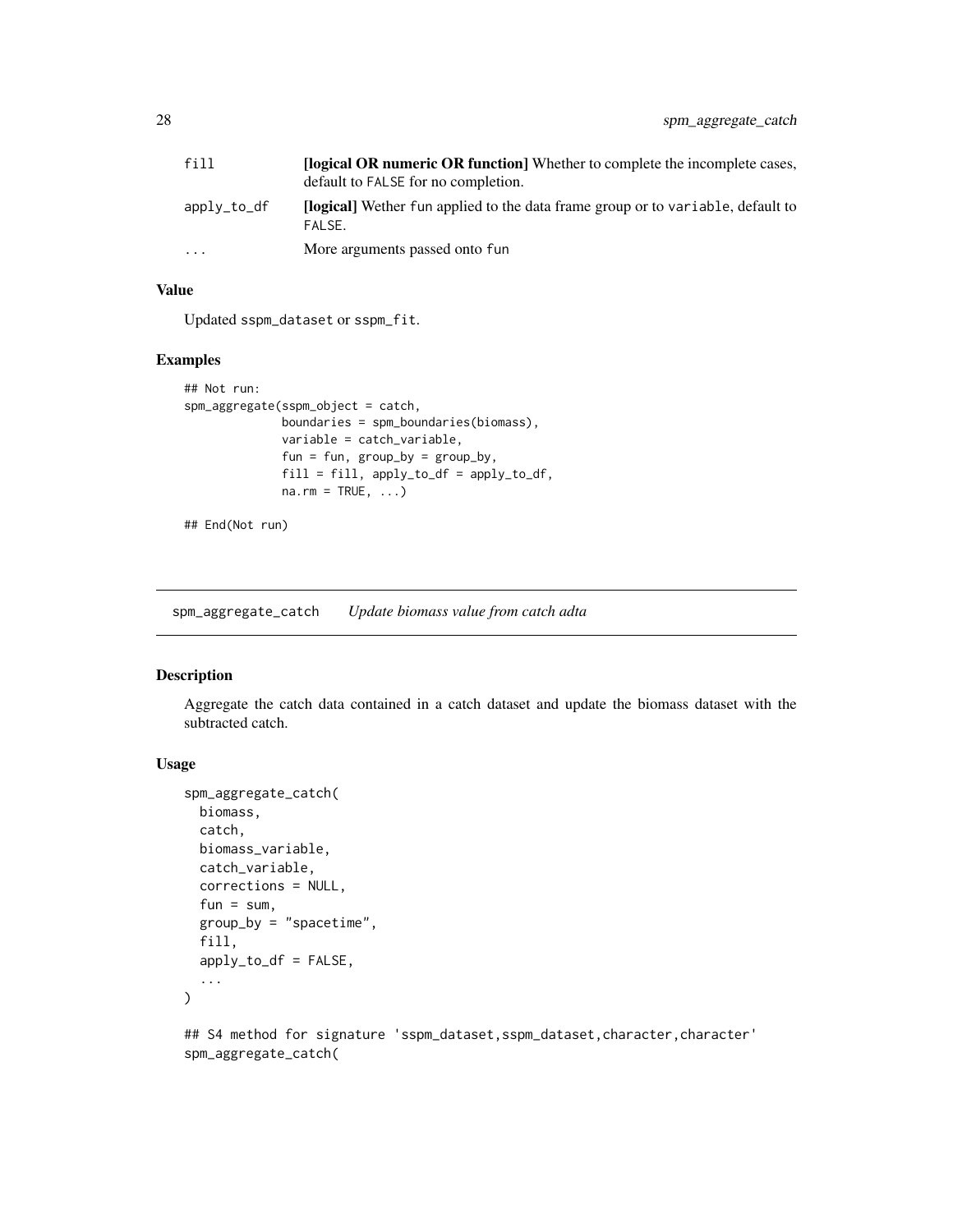## spm\_aggregate\_catch 29

```
biomass,
 catch,
 biomass_variable,
 catch_variable,
  corrections = NULL,
  fun = sum,
 group_by = "spacetime",
 fill,
 apply_to_df = FALSE,
  ...
\mathcal{L}
```
## Arguments

| biomass          | <b>[sspm_dataset (smoothed)]</b> The dataset containing the biomass variable.                                     |
|------------------|-------------------------------------------------------------------------------------------------------------------|
| catch            | [sspm_dataset] The dataset containing the catch variable.                                                         |
| biomass_variable |                                                                                                                   |
|                  | <b>[character]</b> The biomass variab of biomass.                                                                 |
|                  | catch_variable [character] The catch column of catch.                                                             |
| corrections      | [data.frame] Optional landings corrections.                                                                       |
| fun              | [function] Function to use to aggregate data.                                                                     |
| group_by         | [character] One of time, space and spacetime.                                                                     |
| fill             | [logical OR numeric OR function] Whether to complete the incomplete cases,<br>default to FALSE for no completion. |
| apply_to_df      | <b>[logical]</b> Wether fun applied to the data frame group or to variable, default to<br>FALSE.                  |
| $\ddotsc$        | More arguments passed onto fun                                                                                    |

## Value

Updated sspm\_dataset.

## Examples

```
## Not run:
spm_aggregate_catch(biomass = biomass_smooth, catch = catch_dataset,
                    biomass_variable = "weight_per_km2",
                    catch_variable = "catch",
                   fill = mean)
```
## End(Not run)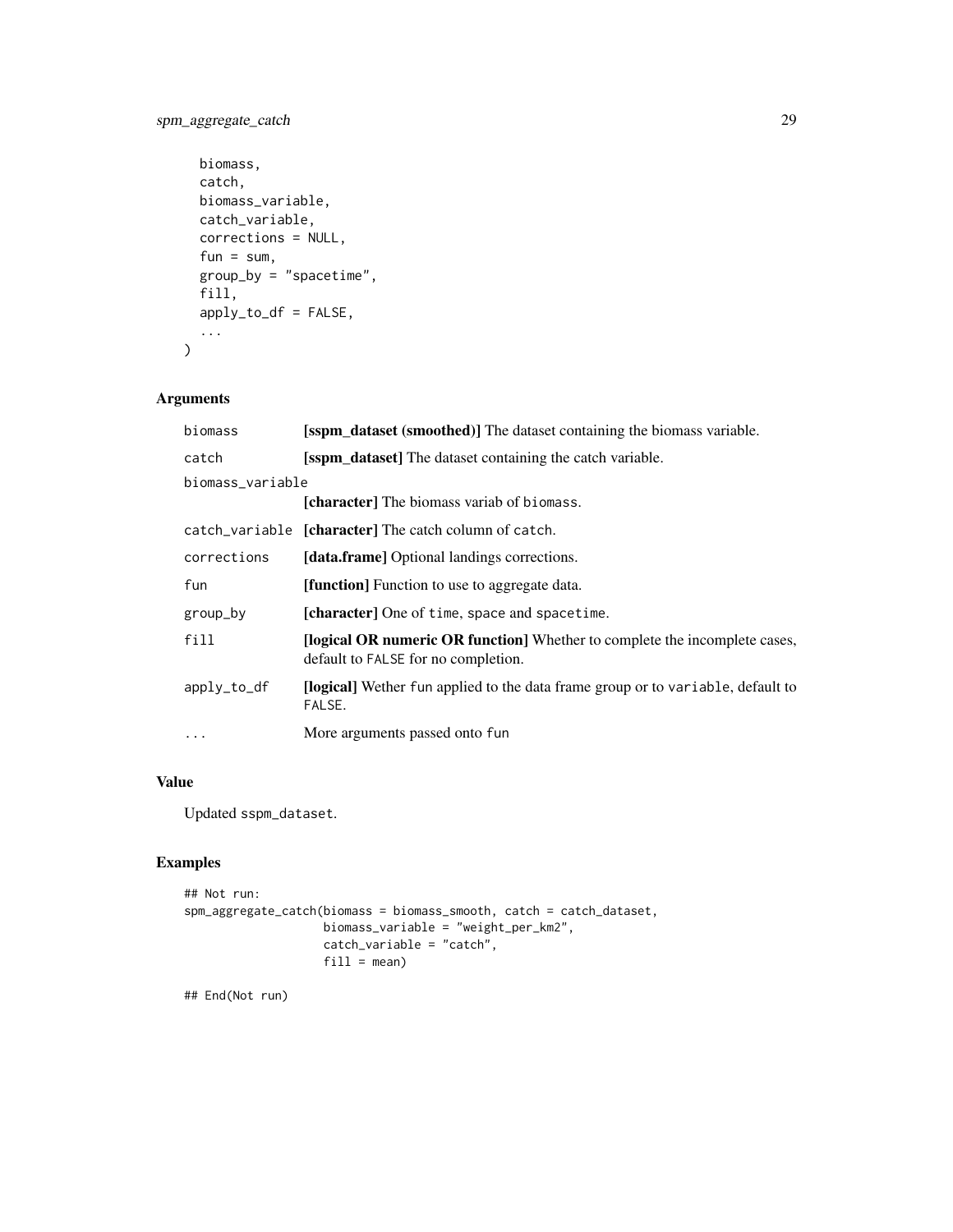<span id="page-29-0"></span>

### Description

Create a sspm\_boundary object.

```
spm_as_boundary(
  boundaries,
 boundary,
 patches = NULL,
 points = NULL,
 boundary_area = NULL,
 patch_area = NULL
)
## S4 method for signature 'missing,ANY,ANY,ANY'
spm_as_boundary(
 boundaries,
 boundary,
 patches = NULL,
 points = NULL,
 boundary_area = NULL,
 patch_area = NULL
)
## S4 method for signature 'ANY,missing,ANY,ANY'
spm_as_boundary(
 boundaries,
 boundary,
 patches = NULL,
 points = NULL,
 boundary_area = NULL,
 patch_area = NULL
)
## S4 method for signature 'sf,character,missing,missing'
spm_as_boundary(
 boundaries,
 boundary,
 patches = NULL,
 points = NULL,
 boundary_area = NULL,
 patch_area = NULL
\mathcal{E}
```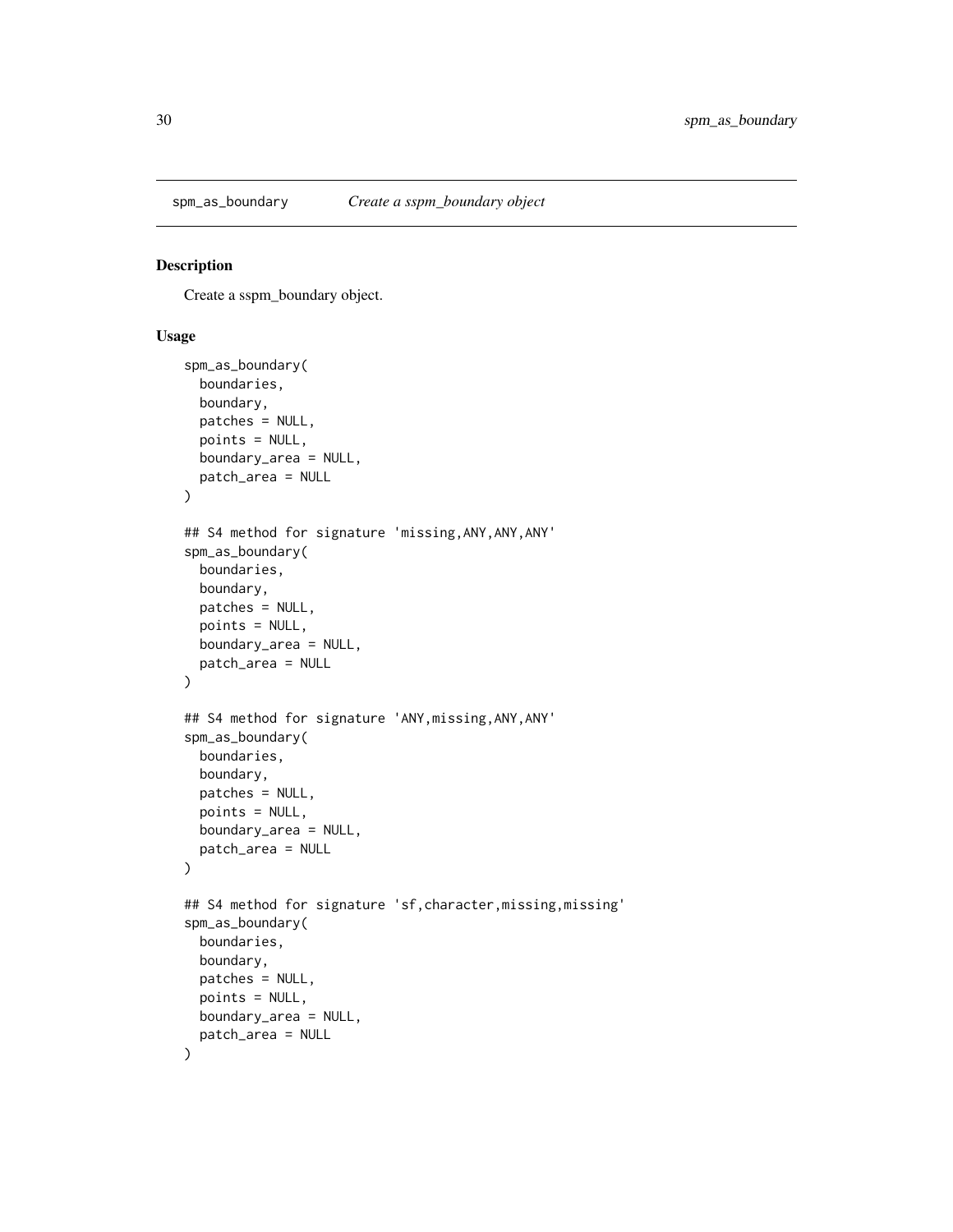```
## S4 method for signature 'sf,character,ANY,ANY'
spm_as_boundary(
 boundaries,
 boundary,
 patches = NULL,
 points = NULL,
 boundary_area = NULL,
 patch_area = NULL
)
```
#### Arguments

| boundaries    | [sf] The sf object to cast.                                                                   |
|---------------|-----------------------------------------------------------------------------------------------|
| boundary      | <b>[character]</b> The column that contains the possible subdivisions of the bound-<br>aries. |
| patches       | [sf] Patches resulting from discretization.                                                   |
| points        | <b>[sf]</b> Sample points used for discretization.                                            |
| boundary area | <b>[character]</b> The column that contains the area of the subdivisions (optional).          |
| patch_area    | <b>[character]</b> The column that contains the area of the patches (optional).               |

### Value

An object of class [sspm\\_boundary](#page-50-1) or [sspm\\_discrete\\_boundary.](#page-50-2)

## Examples

```
sfa_boundaries
bounds <- spm_as_boundary(boundaries = sfa_boundaries,
                          boundary = "sfa")
plot(bounds)
```
spm\_as\_dataset *Create a* sspm\_dataset *dataset structure*

### Description

This casts a data. frame or sf object into an object of class [sspm\\_dataset](#page-51-1).

```
spm_as_dataset(data, name, time, uniqueID, coords = NULL, ...)
## S4 method for signature 'data.frame, ANY, ANY, ANY, missingOrNULL'
spm_as_dataset(
```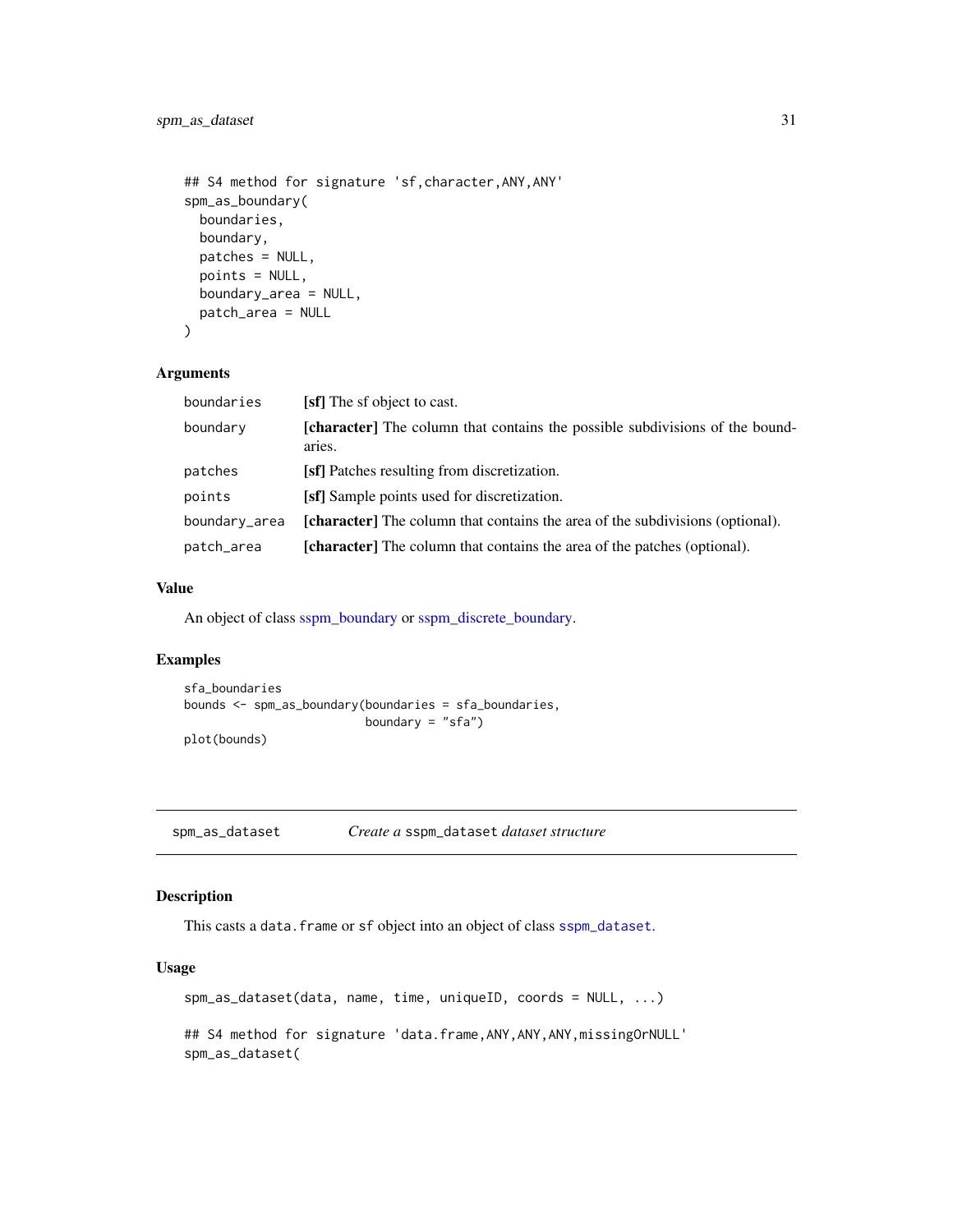```
data,
  name,
  time,
 uniqueID,
  coords,
  crs = NULL,boundaries = NULL,
 biomass = NULL,
 density = NULL,biomass_units = NULL,
  density_units = NULL
)
## S4 method for signature 'data.frame, ANY, ANY, ANY, list'
spm_as_dataset(
 data,
 name,
  time,
 uniqueID,
  coords,
 crs = NULL,
 boundaries = NULL,
 biomass = NULL,
  density = NULL,biomass_units = "kg",
  density_units = "kg/km^2"
)
## S4 method for signature 'data.frame, ANY, ANY, ANY, character'
spm_as_dataset(
 data,
 name,
  time,
 uniqueID,
 coords,
 crs = NULL,
 boundaries = NULL,
 biomass = NULL,
  density = NULL,biomass_units = "kg",
  density_units = "kg/km^2"
\mathcal{L}## S4 method for signature 'sf,ANY,ANY,ANY,ANY'
spm_as_dataset(
  data,
 name,
  time,
```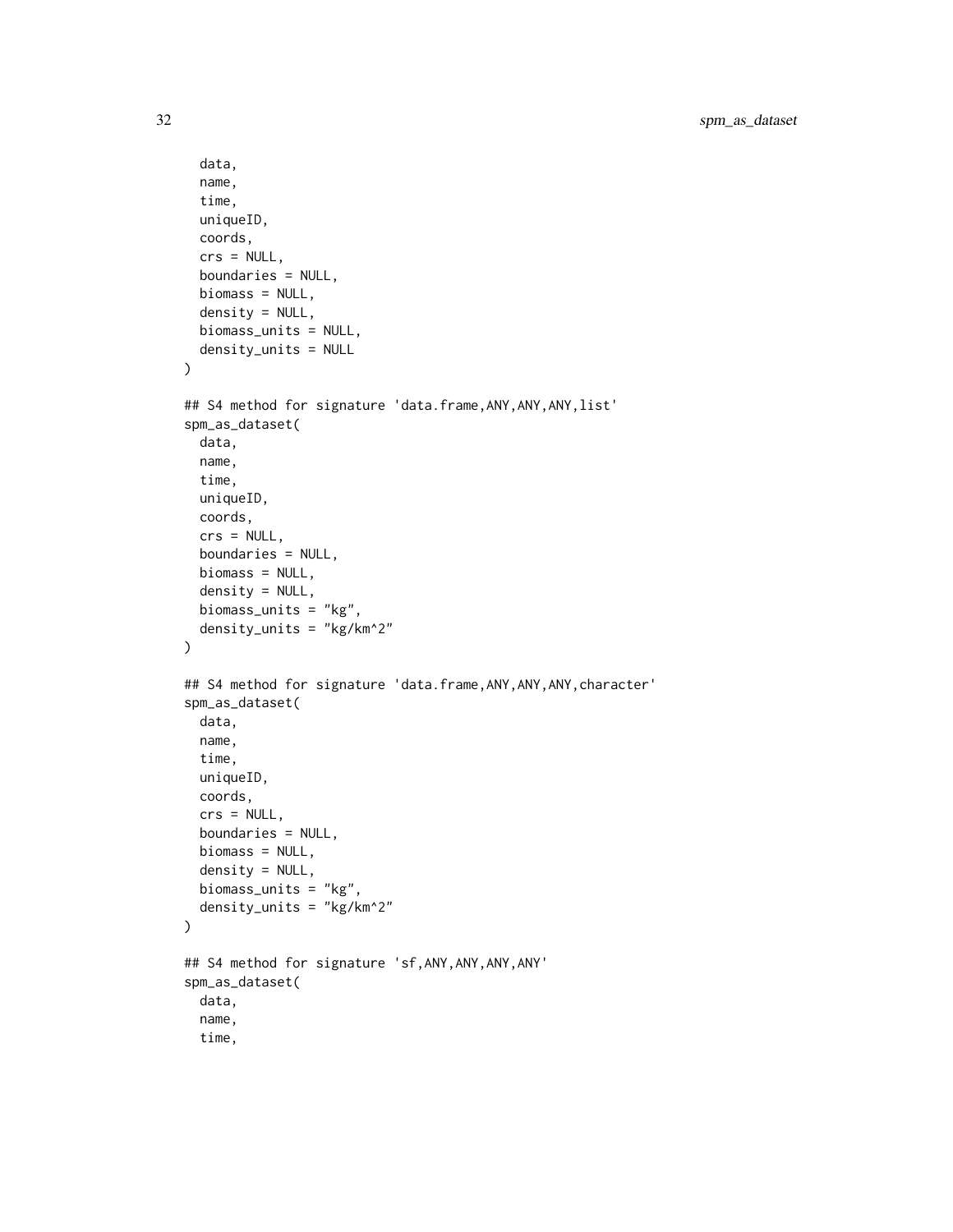## <span id="page-32-0"></span>spm\_as\_dataset 33

```
uniqueID,
 coords,
 crs = NULL,boundaries = NULL,
 biomass = NULL,
 density = NULL,
 biomass_units = "kg",
 density_units = "kg/km^2"
)
```
## Arguments

| data             | [data.frame OR sf] The dataset.                                                       |
|------------------|---------------------------------------------------------------------------------------|
| name             | [character] The name of the dataset, default to "Biomass".                            |
| time             | <b>[character]</b> The column of data for the temporal dimensions (i.e. year).        |
| uniqueID         | [character] The column of data that is unique for all rows of the data matrix.        |
| coords           | <b>[character]</b> The column of data for longitude and latitude of the observations. |
| $\cdots$         | Arguments passed onto methods.                                                        |
| crs              | Coordinate reference system, passed onto st_as_sf.                                    |
| boundaries       | <b>[sspm_boundary]</b> An object of class sspm_discrete_boundary.                     |
| biomass          | [character] Columns to be encoded as biomasses (required).                            |
| density          | [character] Columns to be encoded as densities (optionnal).                           |
| biomass_units    | [character] Units for biomass columns, default to "kg".                               |
| $density_$ units | [character] Units for density columns, default to "kg/km^2".                          |

#### Value

An object of class [sspm\\_dataset](#page-51-1).

## Examples

```
data(borealis_simulated, package = "sspm")
biomass_dataset <- spm_as_dataset(borealis_simulated, name = "borealis",
                                  density = "weight_per_km2",
                                  time = "year_f",
                                  coords = c('lon_dec','lat_dec'),
                                  uniqueID = "uniqueID")
```
biomass\_dataset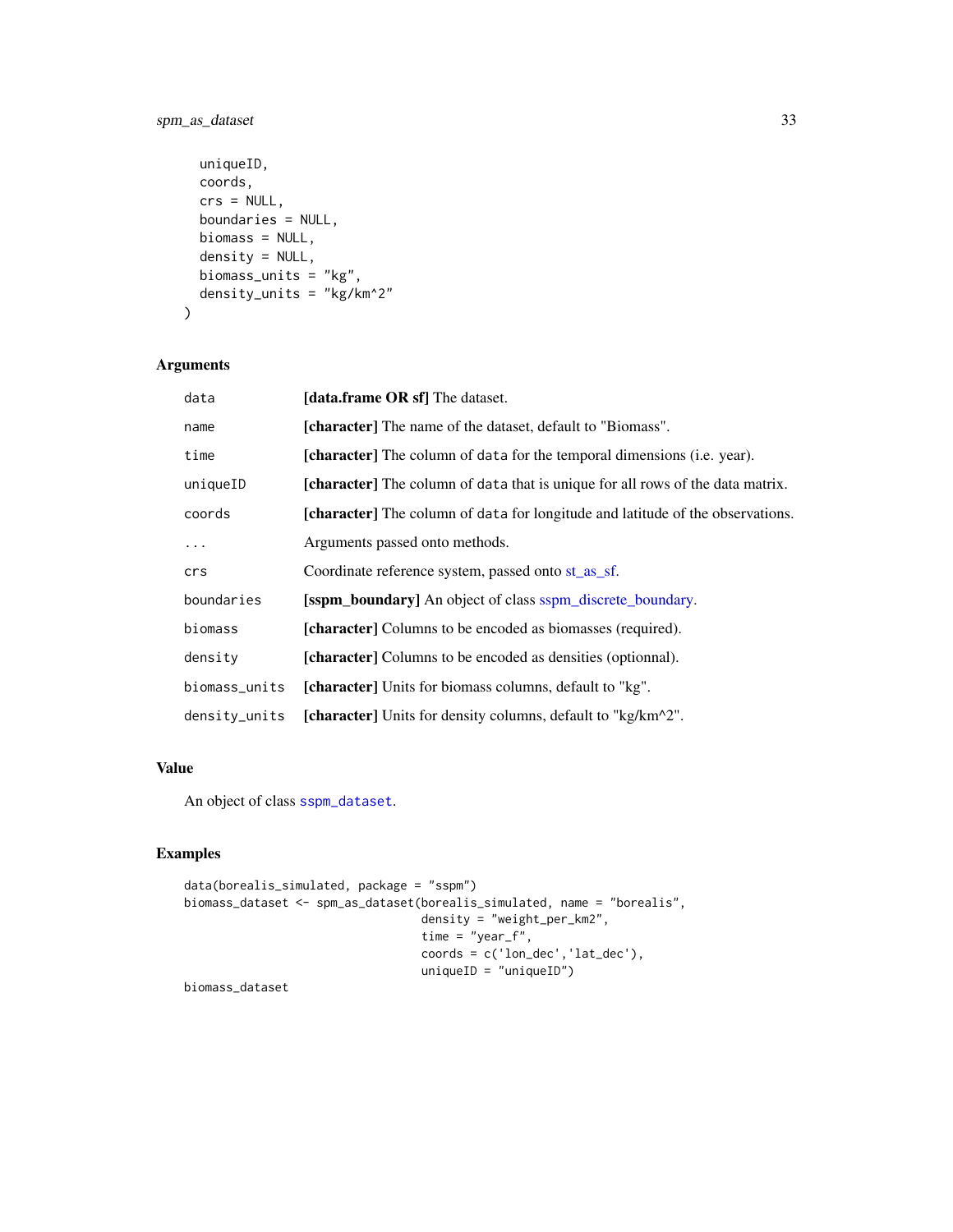<span id="page-33-0"></span>spm\_boundaries,sspm\_boundary-method

```
Accessing OR replacing sspm_boundary model elements
```
#### Description

All methods described here allow to access the elements of contained in objects of class[sspm\\_boundary.](#page-50-1)

```
## S4 method for signature 'sspm_boundary'
spm_boundaries(sspm_object)
## S4 replacement method for signature 'sspm_boundary'
spm_boundaries(object) <- value
spm_discret_method(sspm_object)
## S4 method for signature 'sspm_discrete_boundary'
spm_discret_method(sspm_object)
spm_discret_method(object) <- value
## S4 replacement method for signature 'sspm_discrete_boundary'
spm_discret_method(object) <- value
spm_patches(sspm_object)
## S4 method for signature 'sspm_discrete_boundary'
spm_patches(sspm_object)
spm_patches(object) <- value
## S4 replacement method for signature 'sspm_discrete_boundary'
spm_patches(object) <- value
spm_points(sspm_object)
## S4 method for signature 'sspm_discrete_boundary'
spm_points(sspm_object)
spm_points(object) <- value
## S4 replacement method for signature 'sspm_discrete_boundary'
spm_points(object) <- value
spm_boundary(sspm_object)
```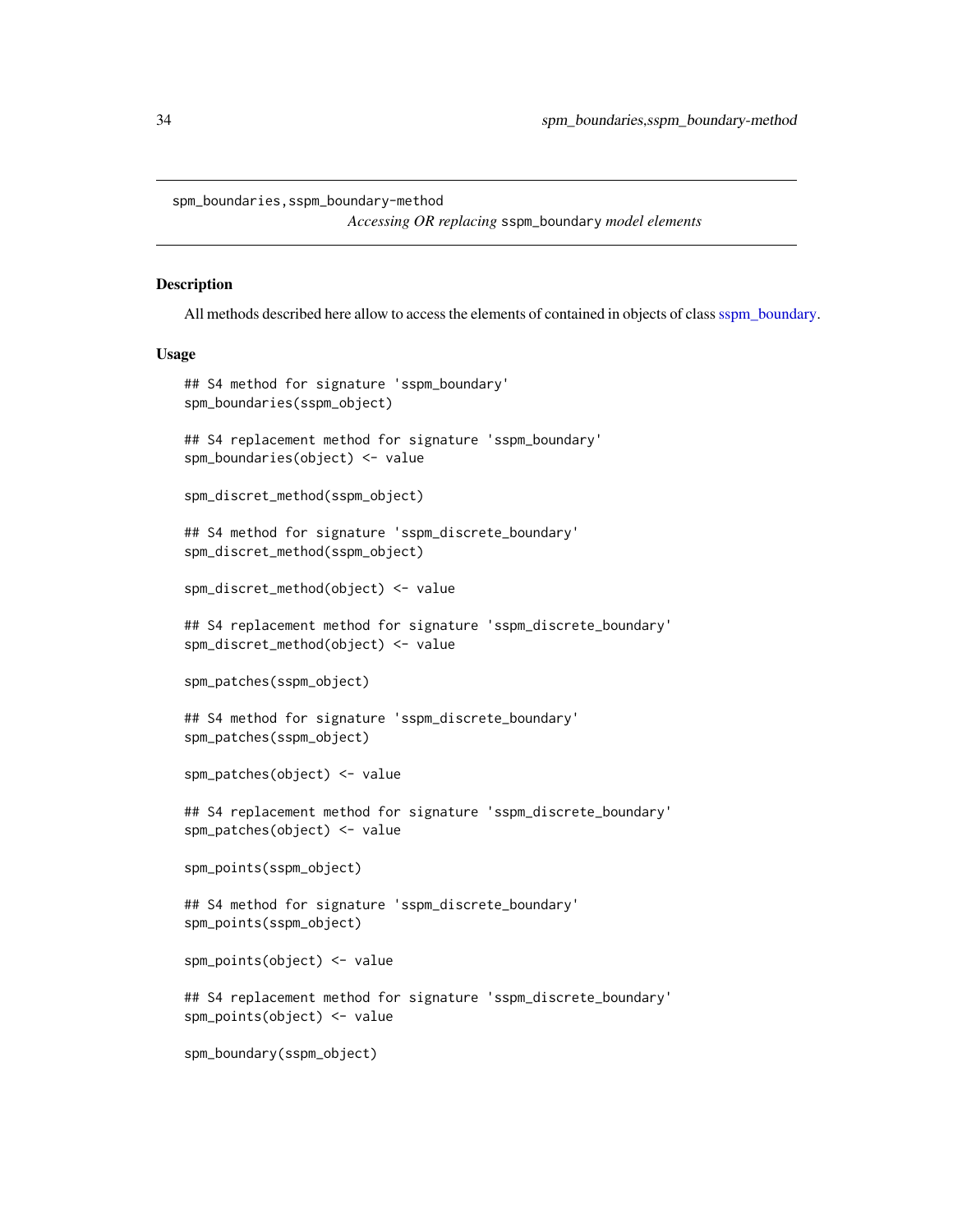```
## S4 method for signature 'sspm_boundary'
spm_boundary(sspm_object)
spm_boundary(object) <- value
## S4 replacement method for signature 'sspm_boundary'
spm_boundary(object) <- value
spm_boundary_area(sspm_object)
## S4 method for signature 'sspm_boundary'
spm_boundary_area(sspm_object)
spm_boundary_area(object) <- value
## S4 replacement method for signature 'sspm_boundary'
spm_boundary_area(object) <- value
spm_patches_area(sspm_object)
## S4 method for signature 'sspm_discrete_boundary'
spm_patches_area(sspm_object)
spm_patches_area(object) <- value
## S4 replacement method for signature 'sspm_discrete_boundary'
spm_patches_area(object) <- value
```
## Arguments

| sspm_object | <b>Solution boundary</b> An object of class sspm boundary.                 |
|-------------|----------------------------------------------------------------------------|
| obiect      | object from which to extract element(s) or in which to replace element(s). |
| value       | typically an array-like R object of a similar class as x.                  |

#### Value

The object in the required slot.

#### Examples

```
## Not run:
spm_boundaries(sspm_object)
...
## End(Not run)
```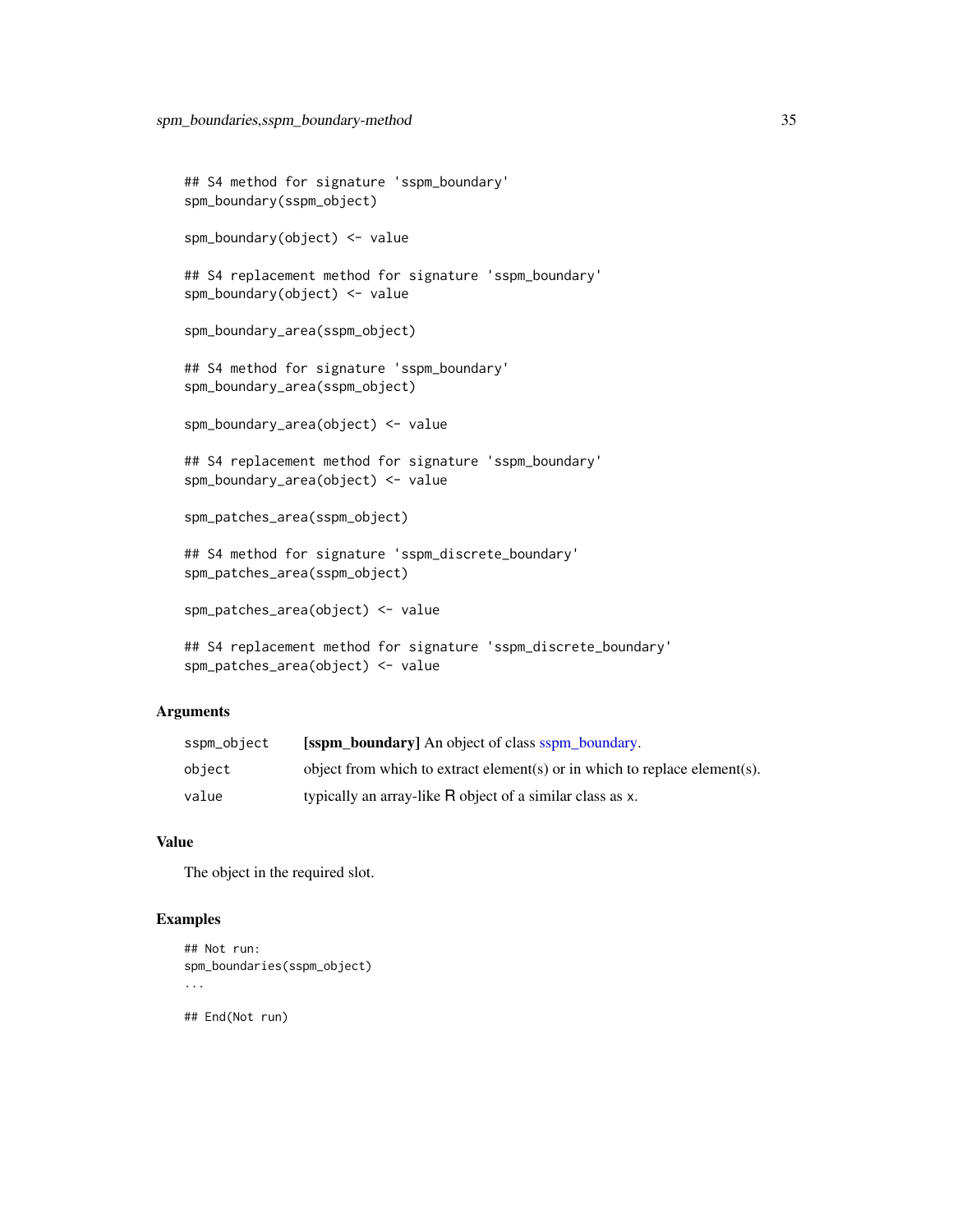<span id="page-35-0"></span>

#### Description

All methods described here allow to access the elements of contained in objects of class [sspm\\_dataset.](#page-51-1)

```
spm_data(sspm_object)
## S4 method for signature 'sspm_dataset'
spm_data(sspm_object)
spm_data(object) <- value
## S4 replacement method for signature 'sspm_dataset'
spm_data(object) <- value
## S4 method for signature 'sspm_dataset'
spm_name(sspm_object)
## S4 replacement method for signature 'sspm_dataset'
spm_name(object) <- value
## S4 method for signature 'sspm_dataset'
spm_unique_ID(sspm_object)
## S4 replacement method for signature 'sspm_dataset'
spm_unique_ID(object) <- value
spm_coords_col(sspm_object)
## S4 method for signature 'sspm_dataset'
spm_coords_col(sspm_object)
spm_coords_col(object) <- value
## S4 replacement method for signature 'sspm_dataset'
spm_coords_col(object) <- value
## S4 method for signature 'sspm_dataset'
spm_time(sspm_object)
## S4 replacement method for signature 'sspm_dataset'
```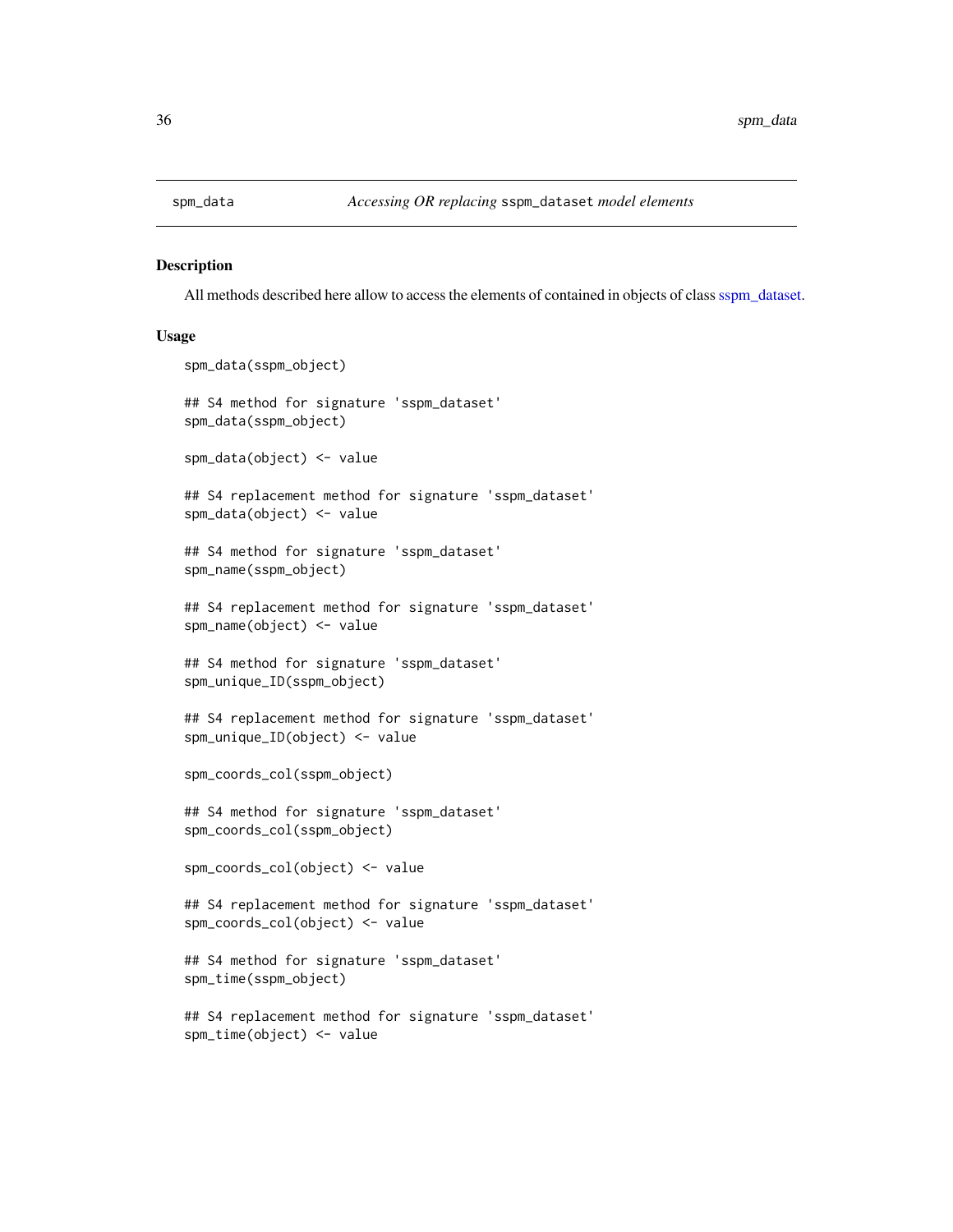#### spm\_data 37

```
spm_biomass_vars(sspm_object)
## S4 method for signature 'sspm_dataset'
spm_biomass_vars(sspm_object)
spm_biomass_vars(object) <- value
## S4 replacement method for signature 'sspm_dataset'
spm_biomass_vars(object) <- value
spm_density_vars(sspm_object)
## S4 method for signature 'sspm_dataset'
spm_density_vars(sspm_object)
spm_density_vars(object) <- value
## S4 replacement method for signature 'sspm_dataset'
spm_density_vars(object) <- value
spm_formulas(sspm_object)
## S4 method for signature 'sspm_dataset'
spm_formulas(sspm_object)
spm_formulas(object) <- value
## S4 replacement method for signature 'sspm_dataset'
spm_formulas(object) <- value
## S4 method for signature 'sspm_dataset'
spm_smoothed_data(sspm_object)
## S4 replacement method for signature 'sspm_dataset'
spm_smoothed_data(object) <- value
spm_smoothed_fit(sspm_object)
## S4 method for signature 'sspm_dataset'
spm_smoothed_fit(sspm_object)
spm_smoothed_fit(object) <- value
## S4 replacement method for signature 'sspm_dataset'
spm_smoothed_fit(object) <- value
```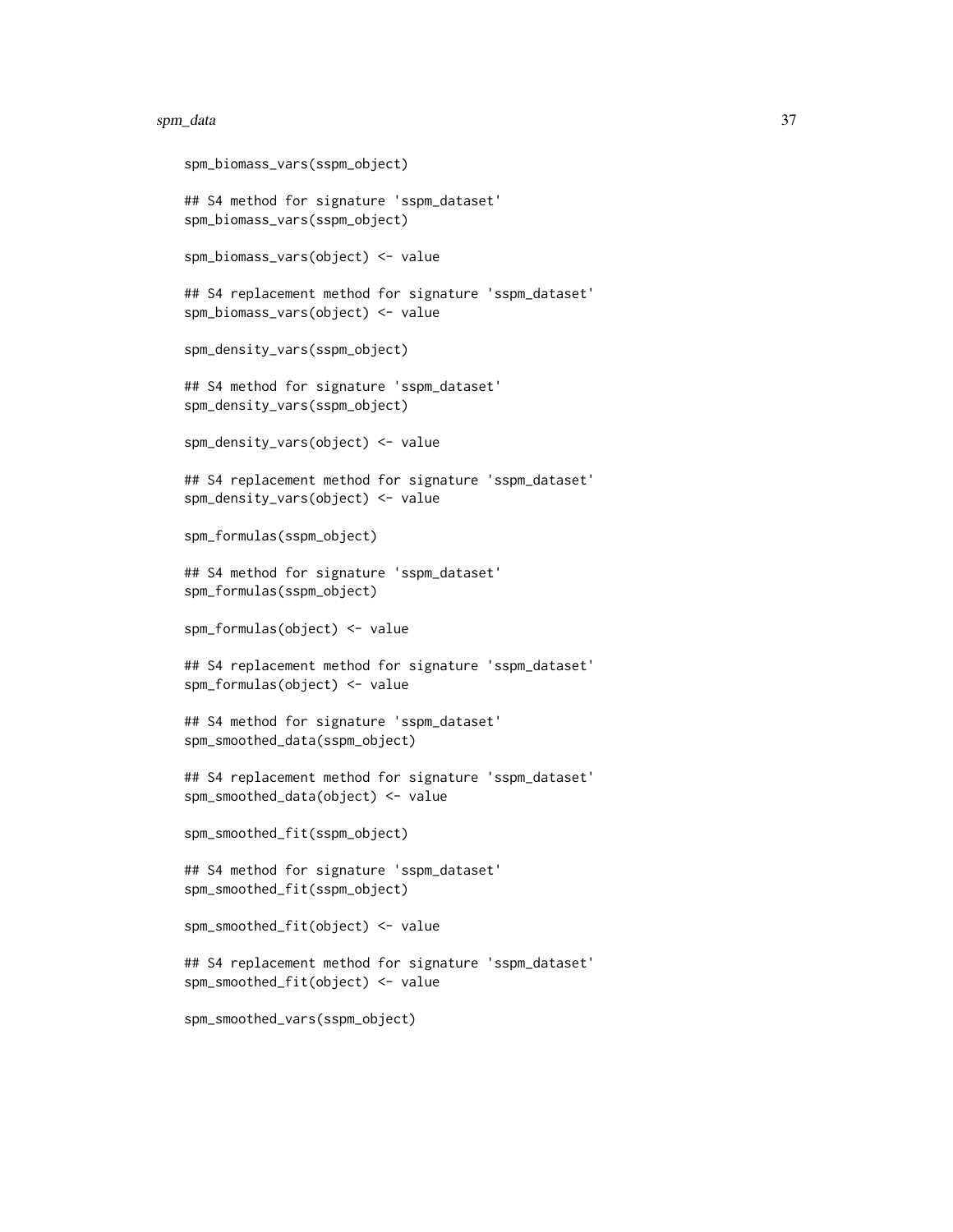## <span id="page-37-0"></span>38 spm\_discretize

```
## S4 method for signature 'sspm_dataset'
spm_smoothed_vars(sspm_object)
spm_smoothed_vars(object) <- value
## S4 replacement method for signature 'sspm_dataset'
spm_smoothed_vars(object) <- value
is_mapped(sspm_object)
## S4 method for signature 'sspm_dataset'
is_mapped(sspm_object)
is_mapped(object) <- value
## S4 replacement method for signature 'sspm_dataset'
is_mapped(object) <- value
## S4 method for signature 'sspm_dataset'
spm_boundaries(sspm_object)
## S4 replacement method for signature 'sspm_dataset'
spm_boundaries(object) <- value
```
#### Arguments

| sspm_object | <b>Solution</b> dataset An object of class sspm dataset.                   |
|-------------|----------------------------------------------------------------------------|
| obiect      | object from which to extract element(s) or in which to replace element(s). |
| value       | typically an array-like R object of a similar class as x.                  |

#### Value

The object in the required slot.

#### Examples

```
## Not run:
spm_data(sspm_object)
...
## End(Not run)
```
<span id="page-37-1"></span>spm\_discretize *Discretize a* sspm *model object*

#### Description

Discretize a [sspm](#page-50-3) model object with a function from a [discretization\\_method](#page-4-1) object class.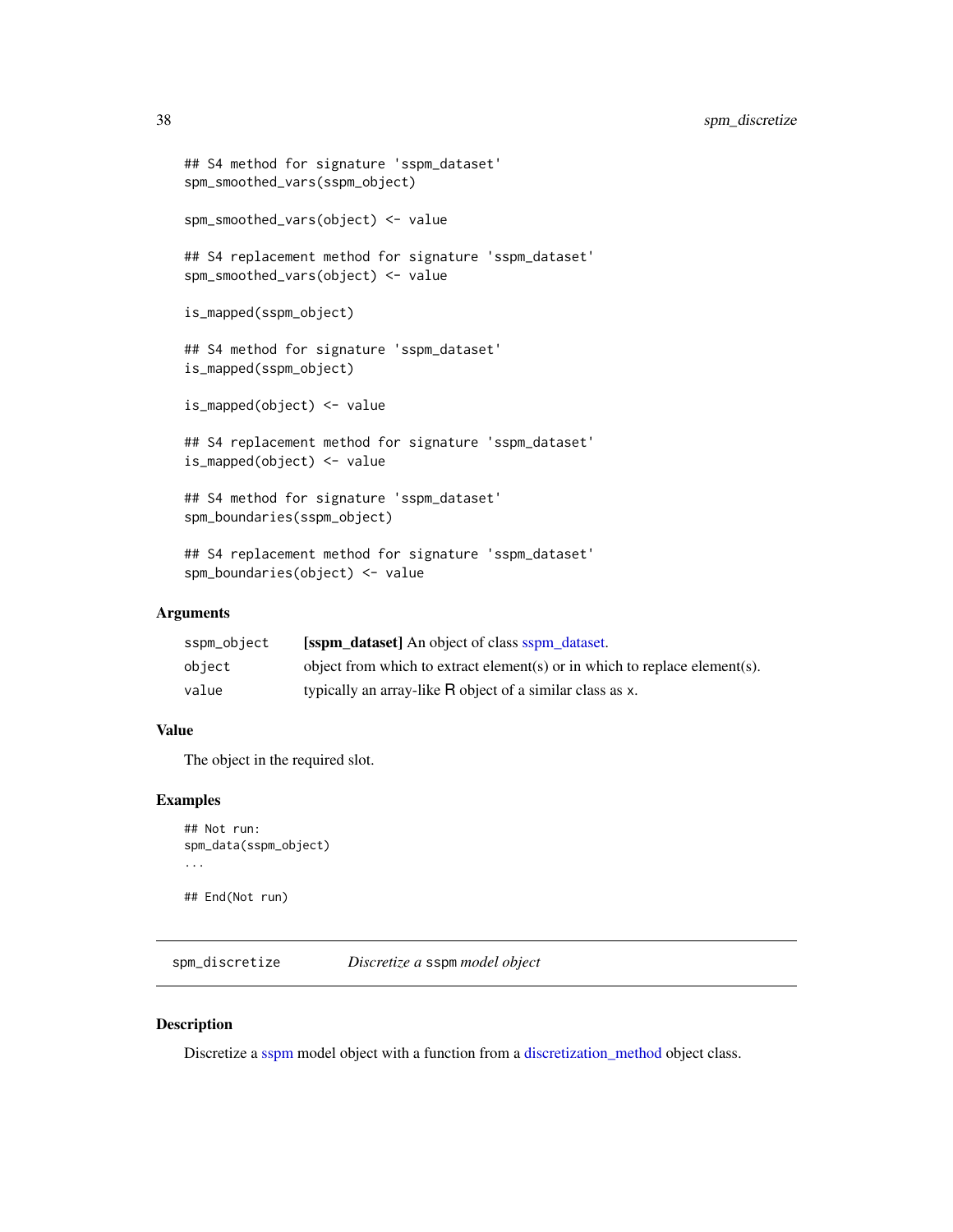## <span id="page-38-0"></span>spm\_discretize 39

#### Usage

```
spm_discretize(boundary_object, method = "tesselate_voronoi", with = NULL, ...)
## S4 method for signature 'sspm_boundary,missing,ANY'
spm_discretize(boundary_object, method = "tesselate_voronoi", with = NULL, ...)
## S4 method for signature 'sspm_boundary,ANY,missing'
spm_discretize(boundary_object, method = "tesselate_voronoi", with = NULL, ...)
## S4 method for signature 'sspm_boundary,character,ANY'
spm_discretize(boundary_object, method = "tesselate_voronoi", with = NULL, ...)
## S4 method for signature 'sspm_boundary,`function`,ANY'
spm_discretize(boundary_object, method = "tesselate_voronoi", with = NULL, ...)
## S4 method for signature 'sspm_boundary,discretization_method,ANY'
spm_discretize(boundary_object, method = "tesselate_voronoi", with = NULL, ...)
## S4 method for signature 'sspm_discrete_boundary,ANY,ANY'
spm_discretize(boundary_object, method = "tesselate_voronoi", with = NULL, ...)
```
## Arguments

| boundary_object |                                                                                                                                                            |
|-----------------|------------------------------------------------------------------------------------------------------------------------------------------------------------|
|                 | <b>Solution</b> An object of class sspm boundary.                                                                                                          |
| method          | [character OR method] Either a character from the list of available methods<br>(see spm_methods for the list) OR an object of class discretization_method. |
| with            | [sspm_dataset OR sf] Either an object of class sspm_dataset or a set of custom<br>points.                                                                  |
| $\cdots$        | [named list] Further arguments to be passed onto the function used in method.                                                                              |

#### Details

Custom discretization functions can be written. The function must:

- 1. Accept at least 1 argument: **boundaries** (the sf boundary object), and optionnaly with (can be NULL) a separate object to be used for discretization and **boundary**, the boundary column of boundaries (these last 2 arguments are passed and connot be overwritten but could be ignored).
- 2. Returns a named list with 2 elements: patches. an sf object that stores the discretized polygons, and points, an sf object that stores the points that were used for discretization.

#### Value

An object of class [sspm\\_discrete\\_boundary](#page-50-3) (the updated and discretized sspm object given as input).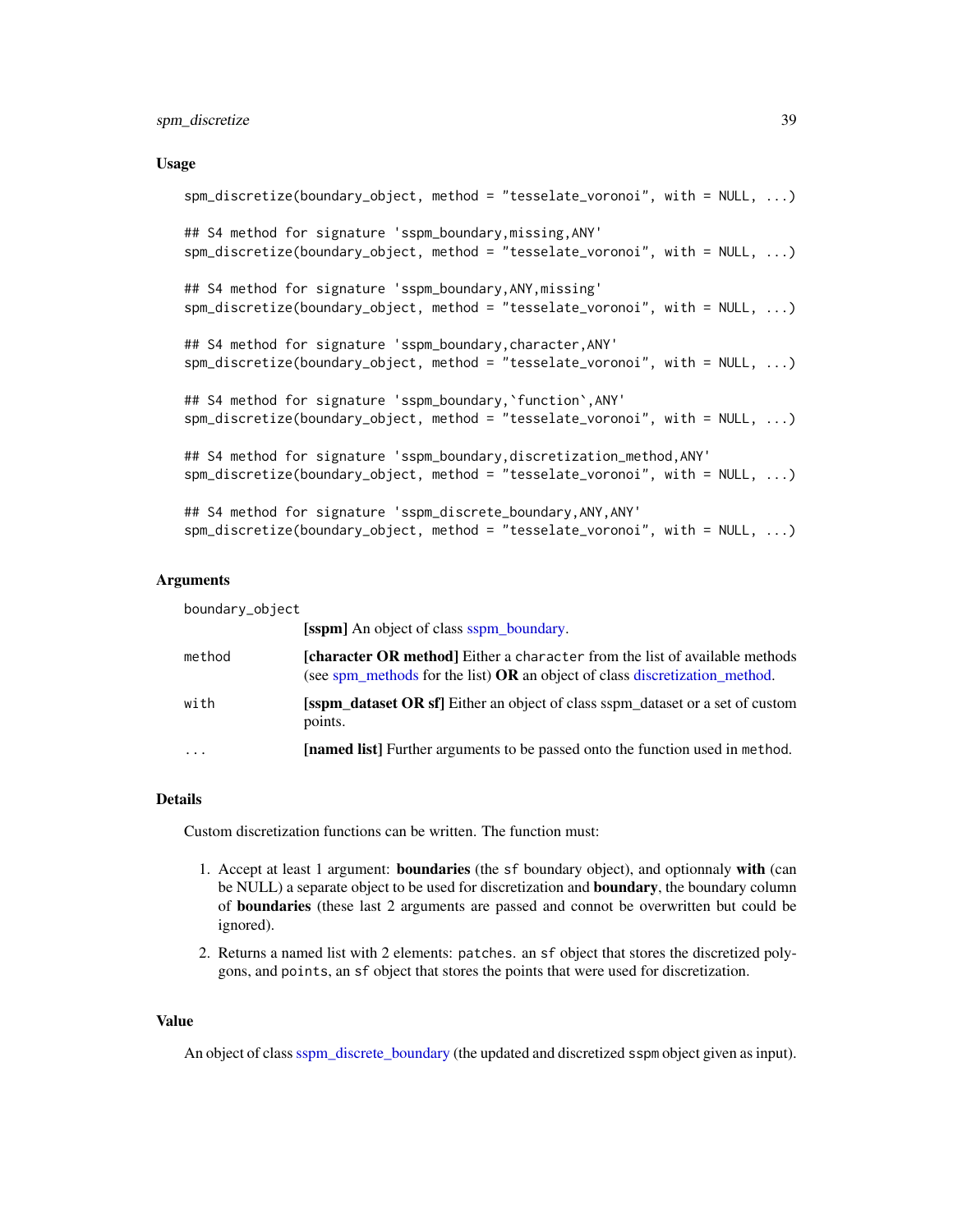### Examples

```
## Not run:
# Voronoi tesselation
bounds_voronoi <- bounds %>%
  spm_discretize(method = "tesselate_voronoi",
                 with = biomass_dataset,
                 nb_samples = 10)
# Custom method
custom_func <- function(boundaries, ...){
  args \le list(...)# Can access passed arguments with args$arg_name
  # Do your custom discretization
  # Careful: must return sf objects!
  return(list(patches = c(),
              points = c())
}
spm_discretize(boundary_object, method = custom_func)
## End(Not run)
```
#### spm\_lag *Create lagged columns in a sspm smoothed data slot*

#### Description

This function is a wrapper around [lag](#page-0-0) (note that not all arguments are supported). The default value for the lag is the mean of the series.

#### Usage

```
spm_lag(sspm_oobject, vars, n = 1, default = "mean", ...)## S4 method for signature 'sspm'
spm_lag(sspm_oobject, vars, n = 1, default = "mean", ...)## S4 method for signature 'sspm_fit'
spm_lag(sspm_object, vars, n = 1, default = "mean", ...)
```
### Arguments

| sspm_object | <b>Solution</b> dataset An object of class sspm dataset.                       |
|-------------|--------------------------------------------------------------------------------|
| vars        | <b>[character]</b> Names of the variables to lag.                              |
| n           | Positive integer of length 1, giving the number of positions to lead or lag by |
| default     | Value used for non-existent rows. Defaults to NA.                              |

<span id="page-39-0"></span>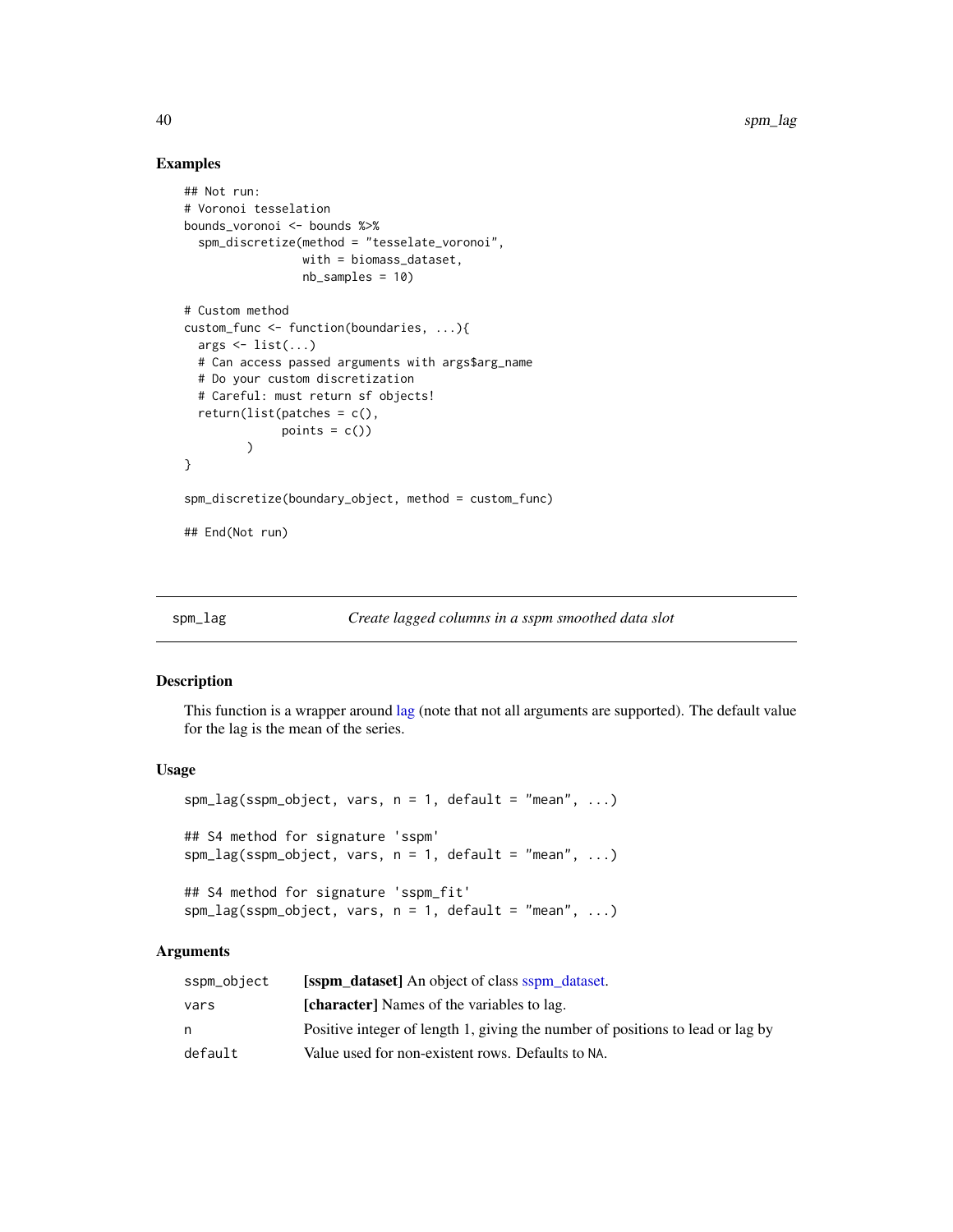## <span id="page-40-0"></span>spm\_methods 41

... a list of variables that are the covariates that this smooth is a function of. Transformations whose form depends on the values of the data are best avoided here: e.g.  $s(log(x))$  is fine, but  $s(I(x/sd(x)))$  is not (see [predict.gam](#page-0-0)).

#### Value

Updated sspm\_object.

## Examples

```
## Not run:
sspm_model <- sspm_model %>%
    spm_lag(vars = c("weight_per_km2_borealis_with_catch",
                     "weight_per_km2_all_predators"),
                    n = 1
```
## End(Not run)

<span id="page-40-1"></span>spm\_methods *Get the list of available discretization methods*

#### Description

Currently, only one discretization method is supported: \* "tesselate\_voronoi" Voronoi tessellation using the function [tesselate\\_voronoi.](#page-52-2)

#### Usage

spm\_methods()

## Details

You can create your own method (tutorial TBD).

## Value

A character vector of all available discretization methods.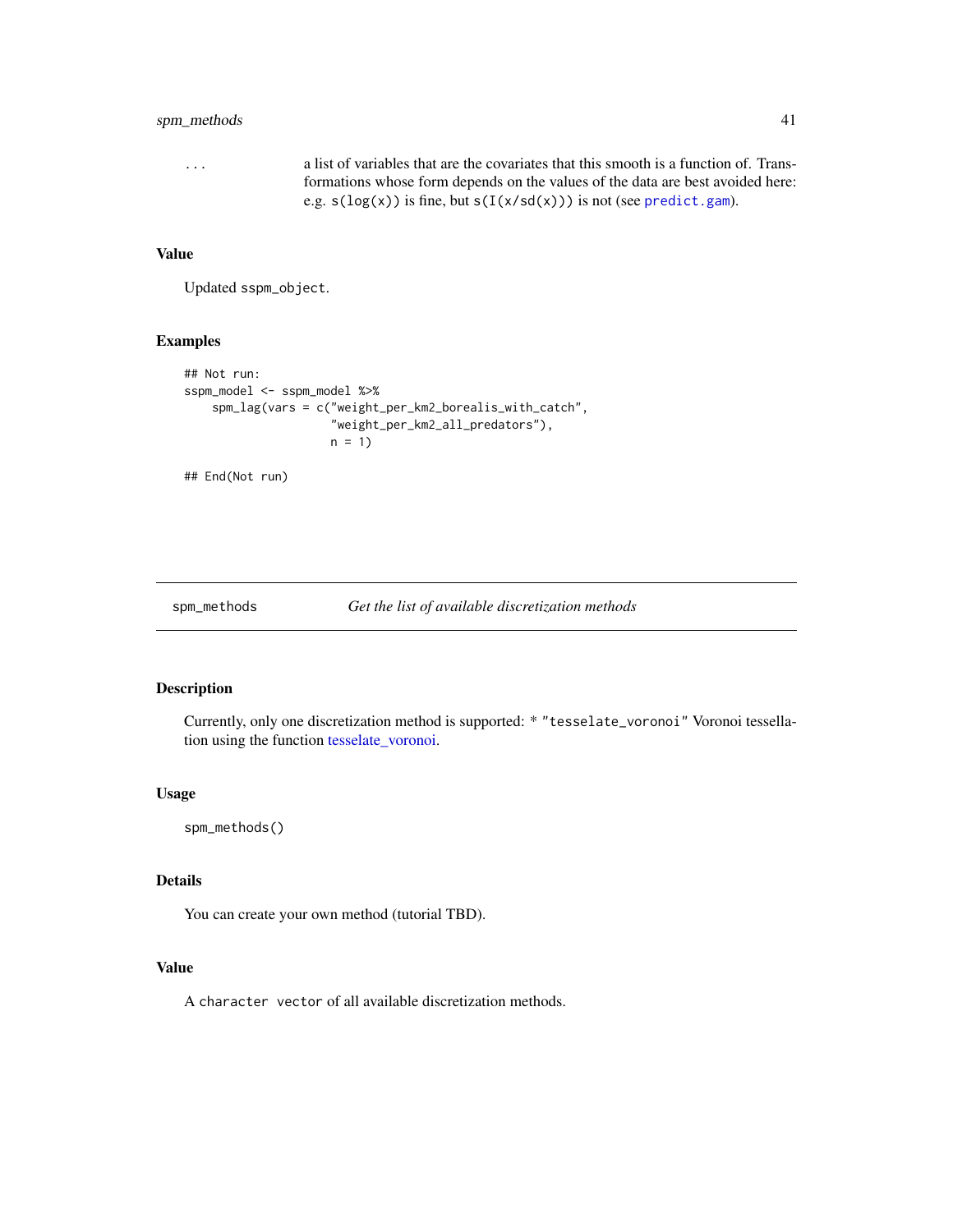<span id="page-41-0"></span>

#### Description

All methods described here allow to access the elements of contained in objects of the different classes of the package.

```
spm_name(sspm_object)
spm_name(object) <- value
spm_datasets(sspm_object)
## S4 method for signature 'sspm'
spm_datasets(sspm_object)
spm_datasets(object) <- value
## S4 replacement method for signature 'sspm'
spm_datasets(object) <- value
spm_boundaries(sspm_object)
## S4 method for signature 'sspm'
spm_boundaries(sspm_object)
spm_boundaries(object) <- value
## S4 replacement method for signature 'sspm'
spm_boundaries(object) <- value
spm_smoothed_data(sspm_object)
## S4 method for signature 'sspm'
spm_smoothed_data(sspm_object)
spm_smoothed_data(object) <- value
## S4 replacement method for signature 'sspm'
spm_smoothed_data(object) <- value
spm_time(sspm_object)
## S4 method for signature 'sspm'
```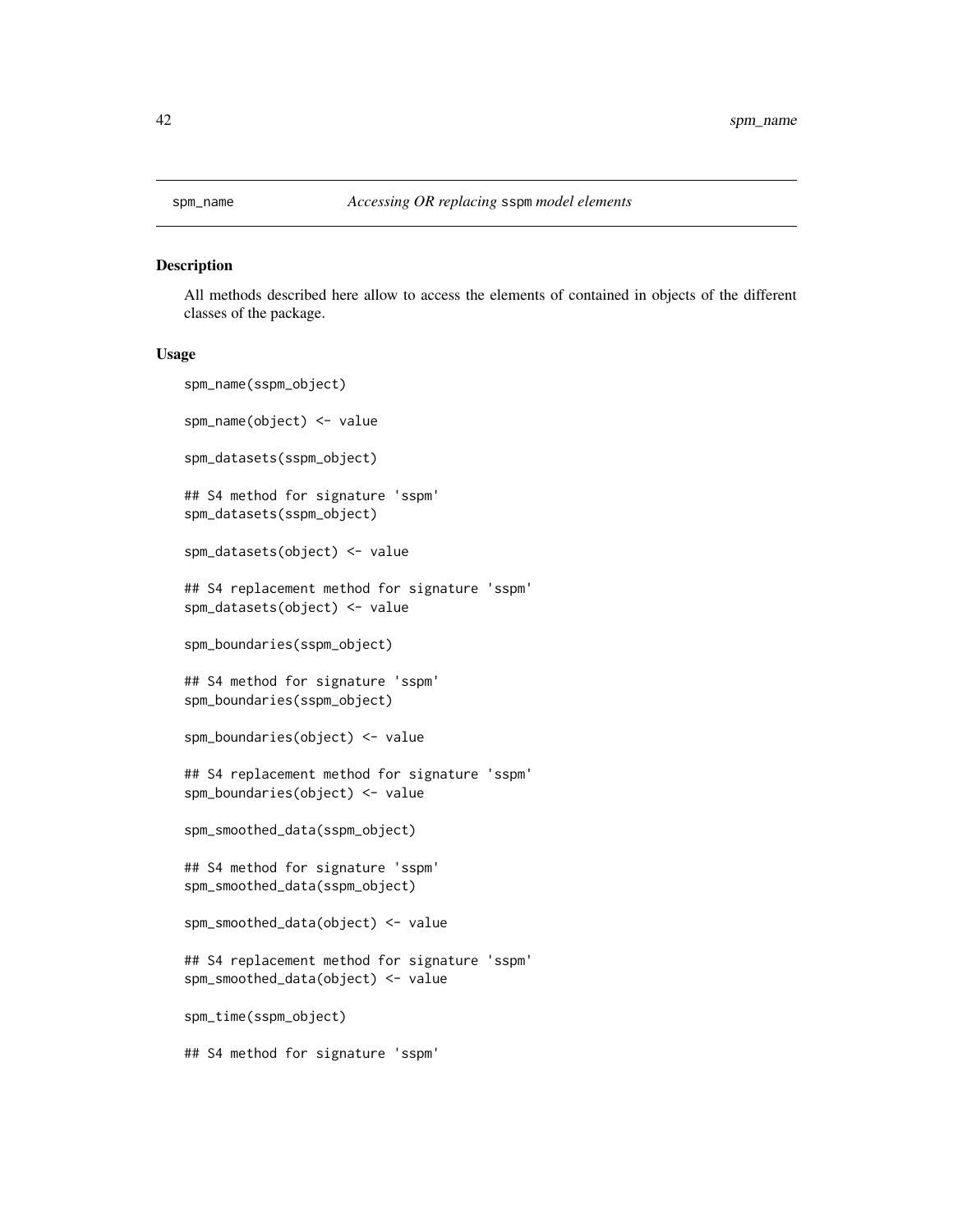## <span id="page-42-0"></span>spm\_name 43

```
spm_time(sspm_object)
spm_time(object) <- value
## S4 replacement method for signature 'sspm'
spm_time(object) <- value
is_split(sspm_object)
## S4 method for signature 'sspm'
is_split(sspm_object)
is_split(object) <- value
## S4 replacement method for signature 'sspm'
is_split(object) <- value
spm_unique_ID(sspm_object)
## S4 method for signature 'sspm'
spm_unique_ID(sspm_object)
spm_unique_ID(object) <- value
## S4 replacement method for signature 'sspm'
spm_unique_ID(object) <- value
```
## Arguments

| sspm_object | <b>Solution</b> OR adjacent An object of class sspm or others derivative classes. |
|-------------|-----------------------------------------------------------------------------------|
| obiect      | object from which to extract element(s) or in which to replace element(s).        |
| value       | typically an array-like R object of a similar class as x.                         |

## Value

The object in the required slot.

## Examples

```
## Not run:
spm_name(sspm_object)
...
## End(Not run)
```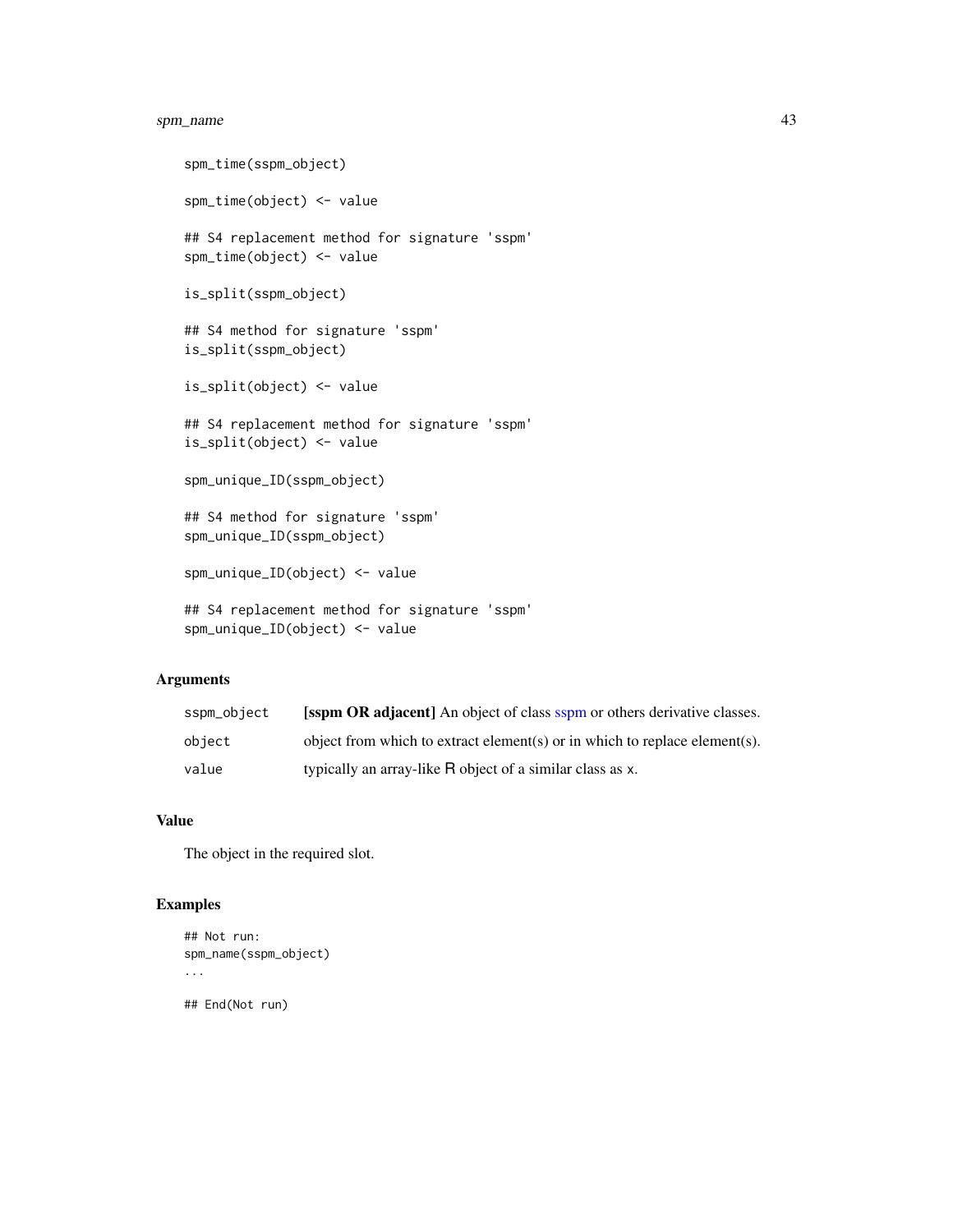<span id="page-43-0"></span>

## Description

With a formula, smooth a variable in a sspm dataset. See Details for more explanations.

## Usage

```
spm_smooth(
  sspm_object,
  formula,
  boundaries,
  keep_fit = TRUE,
  predict = TRUE,
  ...
\mathcal{L}## S4 method for signature 'sspm_dataset, formula, sspm_discrete_boundary'
spm_smooth(
  sspm_object,
  formula,
  boundaries,
  keep\_fit = TRUE,predict = TRUE,
  ...
\mathcal{L}
```
## Arguments

| sspm_object | <b>Solution [sspm_dataset]</b> An object of class sspm_dataset.                                                                                                                                                                   |
|-------------|-----------------------------------------------------------------------------------------------------------------------------------------------------------------------------------------------------------------------------------|
| formula     | <b>[formula]</b> A formula definition of the form response $\sim$ smoothing terms $+ \dots$                                                                                                                                       |
| boundaries  | <b>[sspm_boundary]</b> An object of class sspm_discrete_boundary.                                                                                                                                                                 |
| keep_fit    | [logical] Whether or not to keep the fitted values and model (default to TRUE,<br>set to FALSE to reduce memory footprint).                                                                                                       |
| predict     | <b>[logical]</b> Whether or not to generate the smoothed predictions (necessary to fit<br>the final SPM model, default to TRUE).                                                                                                  |
| $\ddots$    | Arguments passed on to mgcv::bam                                                                                                                                                                                                  |
|             | family This is a family object specifying the distribution and link to use in<br>fitting etc. See glm and family for more details. The extended families<br>listed in family. mgcv can also be used.                              |
|             | data A data frame or list containing the model response variable and covariates<br>required by the formula. By default the variables are taken from environment (formula):<br>typically the environment from which gam is called. |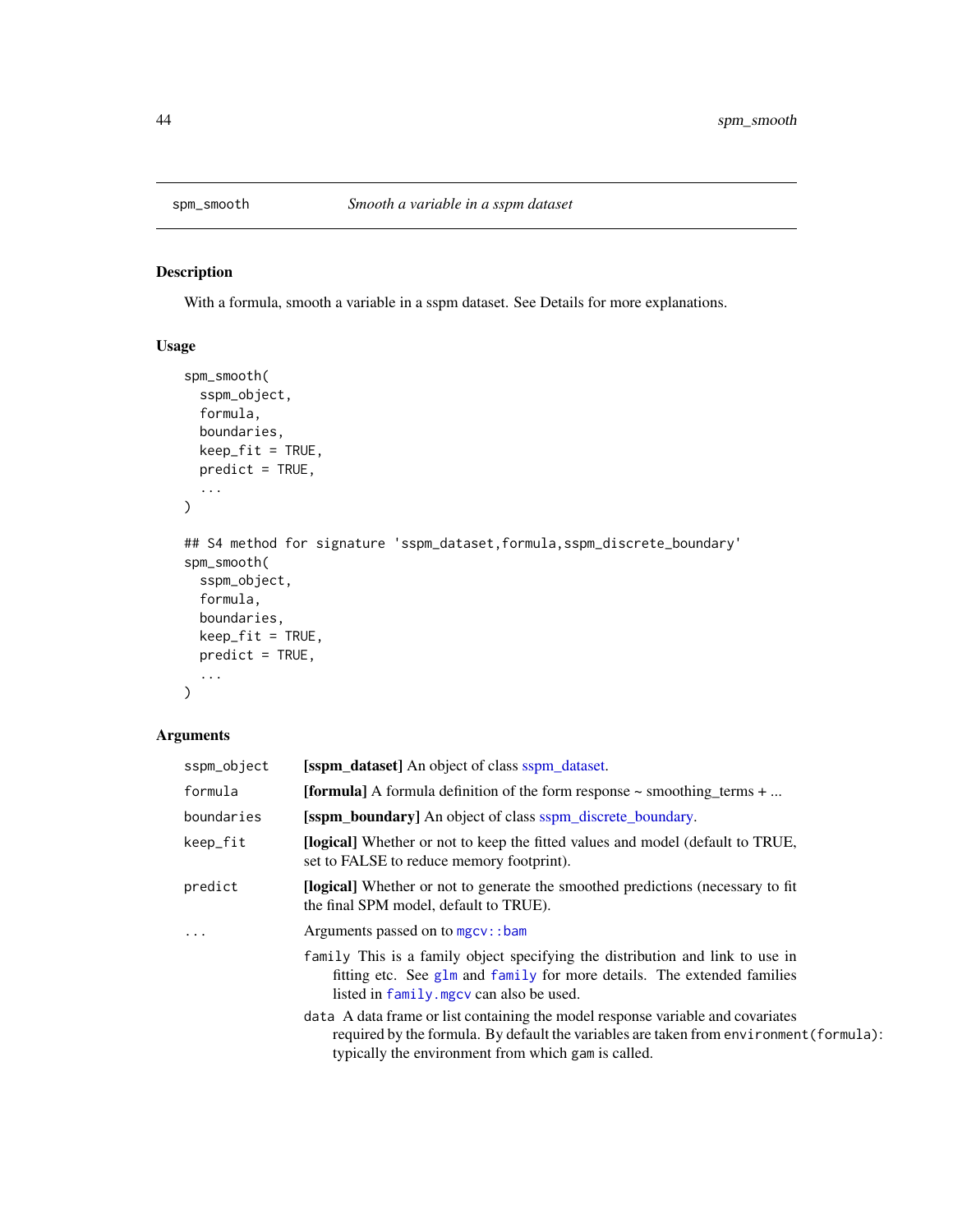- <span id="page-44-0"></span>weights prior weights on the contribution of the data to the log likelihood. Note that a weight of 2, for example, is equivalent to having made exactly the same observation twice. If you want to reweight the contributions of each datum without changing the overall magnitude of the log likelihood, then you should normalize the weights (e.g. weights <- weights/mean(weights)).
- subset an optional vector specifying a subset of observations to be used in the fitting process.
- na.action a function which indicates what should happen when the data contain 'NA's. The default is set by the 'na.action' setting of 'options', and is 'na.fail' if that is unset. The "factory-fresh" default is 'na.omit'.
- offset Can be used to supply a model offset for use in fitting. Note that this offset will always be completely ignored when predicting, unlike an offset included in formula (this used to conform to the behaviour of lm and glm).
- method The smoothing parameter estimation method. "GCV.Cp" to use GCV for unknown scale parameter and Mallows' Cp/UBRE/AIC for known scale. "GACV.Cp" is equivalent, but using GACV in place of GCV. "REML" for REML estimation, including of unknown scale, "P-REML" for REML estimation, but using a Pearson estimate of the scale. "ML" and "P-ML" are similar, but using maximum likelihood in place of REML. Default "fREML" uses fast REML computation.
- control A list of fit control parameters to replace defaults returned by [gam.control](#page-0-0). Any control parameters not supplied stay at their default values.
- select Should selection penalties be added to the smooth effects, so that they can in principle be penalized out of the model? See gamma to increase penalization. Has the side effect that smooths no longer have a fixed effect component (improper prior from a Bayesian perspective) allowing REML comparison of models with the same fixed effect structure.
- scale If this is positive then it is taken as the known scale parameter. Negative signals that the scale paraemter is unknown. 0 signals that the scale parameter is 1 for Poisson and binomial and unknown otherwise. Note that (RE)ML methods can only work with scale parameter 1 for the Poisson and binomial cases.
- gamma Increase above 1 to force smoother fits. gamma is used to multiply the effective degrees of freedom in the GCV/UBRE/AIC score (so log(n)/2 is BIC like). n/gamma can be viewed as an effective sample size, which allows it to play a similar role for RE/ML smoothing parameter estimation.
- knots this is an optional list containing user specified knot values to be used for basis construction. For most bases the user simply supplies the knots to be used, which must match up with the k value supplied (note that the number of knots is not always just k). See [tprs](#page-0-0) for what happens in the "tp"/"ts" case. Different terms can use different numbers of knots, unless they share a covariate.
- sp A vector of smoothing parameters can be provided here. Smoothing parameters must be supplied in the order that the smooth terms appear in the model formula. Negative elements indicate that the parameter should be estimated, and hence a mixture of fixed and estimated parameters is possible. If smooths share smoothing parameters then length(sp) must correspond to the number of underlying smoothing parameters.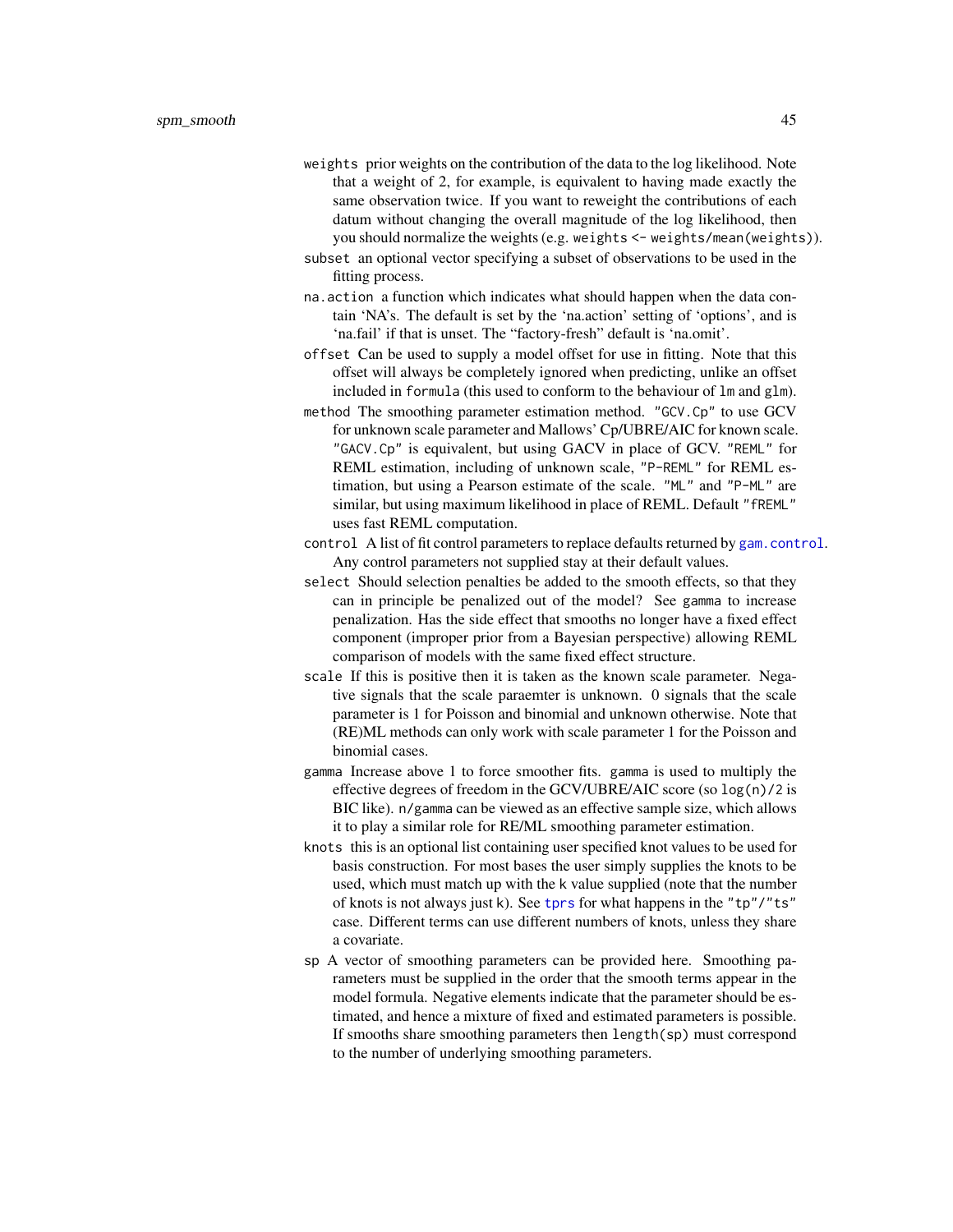- <span id="page-45-0"></span>min.sp Lower bounds can be supplied for the smoothing parameters. Note that if this option is used then the smoothing parameters full.sp, in the returned object, will need to be added to what is supplied here to get the smoothing parameters actually multiplying the penalties. length(min.sp) should always be the same as the total number of penalties (so it may be longer than sp, if smooths share smoothing parameters).
- paraPen optional list specifying any penalties to be applied to parametric model terms. [gam.models](#page-0-0) explains more.
- chunk.size The model matrix is created in chunks of this size, rather than ever being formed whole. Reset to  $4*pi$  if chunk. size  $4*pi$  where p is the number of coefficients.
- rho An AR1 error model can be used for the residuals (based on dataframe order), of Gaussian-identity link models. This is the AR1 correlation parameter. Standardized residuals (approximately uncorrelated under correct model) returned in std.rsd if non zero. Also usable with other models when discrete=TRUE, in which case the AR model is applied to the working residuals and corresponds to a GEE approximation.
- AR.start logical variable of same length as data, TRUE at first observation of an independent section of AR1 correlation. Very first observation in data frame does not need this. If NULL then there are no breaks in AR1 correlaion.
- discrete with method="fREML" it is possible to discretize covariates for storage and efficiency reasons. If discrete is TRUE, a number or a vector of numbers for each smoother term, then discretization happens. If numbers are supplied they give the number of discretization bins.
- cluster bam can compute the computationally dominant QR decomposition in parallel using [parLapply](#page-0-0) from the parallel package, if it is supplied with a cluster on which to do this (a cluster here can be some cores of a single machine). See details and example code.
- nthreads Number of threads to use for non-cluster computation (e.g. combining results from cluster nodes). If NA set to max(1, length(cluster)). See details.
- gc.level to keep the memory footprint down, it can help to call the garbage collector often, but this takes a substatial amount of time. Setting this to zero means that garbage collection only happens when R decides it should. Setting to 2 gives frequent garbage collection. 1 is in between. Not as much of a problem as it used to be.
- use.chol By default bam uses a very stable QR update approach to obtaining the QR decomposition of the model matrix. For well conditioned models an alternative accumulates the crossproduct of the model matrix and then finds its Choleski decomposition, at the end. This is somewhat more efficient, computationally.
- samfrac For very large sample size Generalized additive models the number of iterations needed for the model fit can be reduced by first fitting a model to a random sample of the data, and using the results to supply starting values. This initial fit is run with sloppy convergence tolerances, so is typically very low cost. samfrac is the sampling fraction to use. 0.1 is often reasonable.
- coef initial values for model coefficients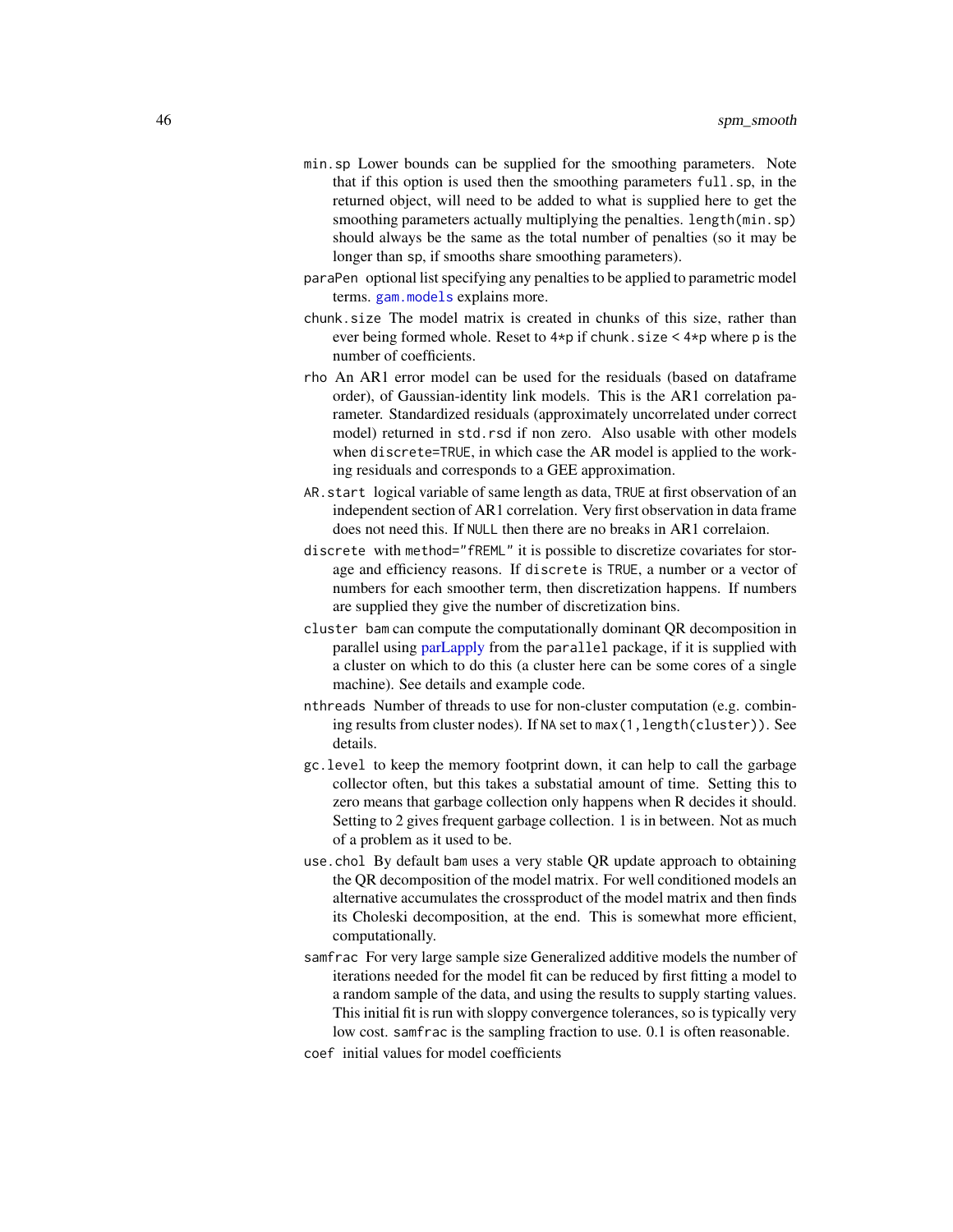- <span id="page-46-0"></span>drop.unused.levels by default unused levels are dropped from factors before fitting. For some smooths involving factor variables you might want to turn this off. Only do so if you know what you are doing.
- G if not NULL then this should be the object returned by a previous call to bam with fit=FALSE. Causes all other arguments to be ignored except sp, chunk.size, gamma,nthreads, cluster, rho, gc.level, samfrac, use.chol, method and scale  $(if > 0)$ .
- fit if FALSE then the model is set up for fitting but not estimated, and an object is returned, suitable for passing as the G argument to bam.
- drop.intercept Set to TRUE to force the model to really not have the a constant in the parametric model part, even with factor variables present.

## Details

This functions allows to specify a model formula for a given discrete sspm object. The formula makes use of specific smoothing terms smooth\_time(), smooth\_space(), smooth\_space\_time(). The formula can also contain fixed effects and custom smooths, and can make use of specific smoothing terms smooth\_time(), smooth\_space(), smooth\_space\_time().

## Value

An updated [sspm\\_dataset.](#page-51-1)

#### Examples

```
## Not run:
biomass_smooth <- biomass_dataset %>%
    spm_smooth(weight_per_km2 ~ sfa + smooth_time(by = sfa) +
               smooth_space() +
               smooth_space_time(),
               boundaries = bounds_voronoi,
               family = tw)
```
## End(Not run)

spm\_smooth\_methods *Get the list of available smoothing methods*

#### Description

Currently, only one smoothing method is supported: \* "ICAR": Intrinsic Conditional Auto-Regressive models. \* "LINPRED": LINear PREDictors (lag smooths).

#### Usage

spm\_smooth\_methods()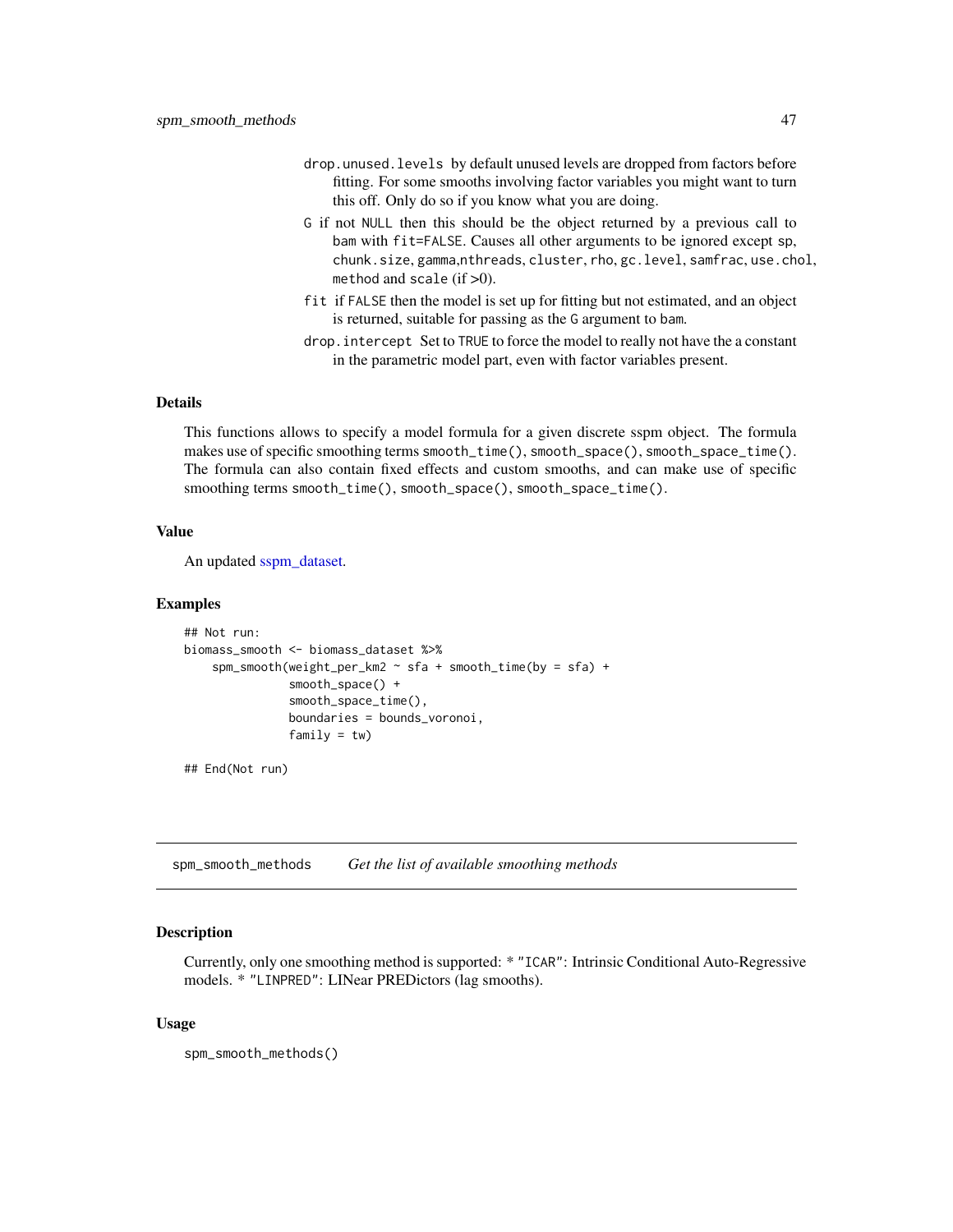## <span id="page-47-0"></span>Value

A character vector of all available smoothing methods.

#### spm\_split *Split data in test and train sets*

## Description

Split data before fitting spm (WIP).

## Usage

spm\_split(sspm\_object, ...)

## S4 method for signature 'sspm' spm\_split(sspm\_object, ...)

## Arguments

| sspm_object             | [sspm] An object of class sspm.                           |
|-------------------------|-----------------------------------------------------------|
| $\cdot$ $\cdot$ $\cdot$ | <b>[expression]</b> Expression to evaluate to split data. |

## Value

The updated sspm object.

## Examples

```
## Not run:
sspm_model <- sspm_model %>%
   spm_split(year_f %in% c(1990:2017))
## End(Not run)
```
spm\_unique\_ID,sspm\_fit-method *Accessing OR replacing* sspm\_fit *model elements*

## Description

All methods described here allow to access the elements of contained in objects of class [sspm\\_fit.](#page-51-2)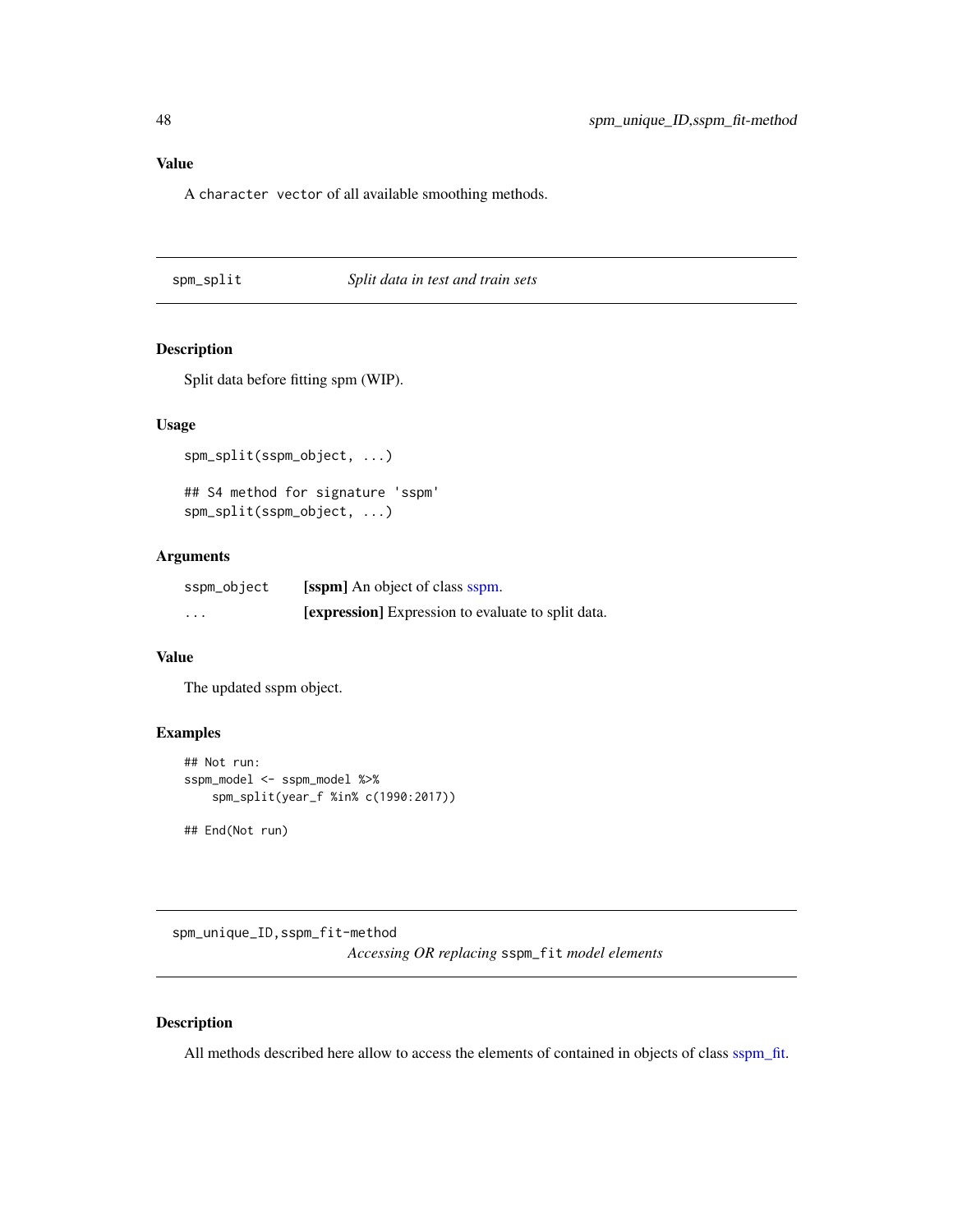```
## S4 method for signature 'sspm_fit'
spm_unique_ID(sspm_object)
## S4 replacement method for signature 'sspm_fit'
spm_unique_ID(object) <- value
## S4 method for signature 'sspm_fit'
spm_time(sspm_object)
## S4 replacement method for signature 'sspm_fit'
spm_time(object) <- value
## S4 method for signature 'sspm_fit'
spm_formulas(sspm_object)
## S4 replacement method for signature 'sspm_fit'
spm_formulas(object) <- value
## S4 method for signature 'sspm_fit'
spm_smoothed_data(sspm_object)
## S4 replacement method for signature 'sspm_fit'
spm_smoothed_data(object) <- value
spm_get_fit(sspm_object)
## S4 method for signature 'sspm_fit'
spm_get_fit(sspm_object)
spm_get_fit(object) <- value
## S4 replacement method for signature 'sspm_fit'
spm_get_fit(object) <- value
## S4 method for signature 'sspm_fit'
spm_boundaries(sspm_object)
## S4 replacement method for signature 'sspm_fit'
spm_boundaries(object) <- value
## S4 method for signature 'sspm_fit'
spm_boundary(sspm_object)
## S4 replacement method for signature 'sspm_fit'
spm_boundary(object) <- value
```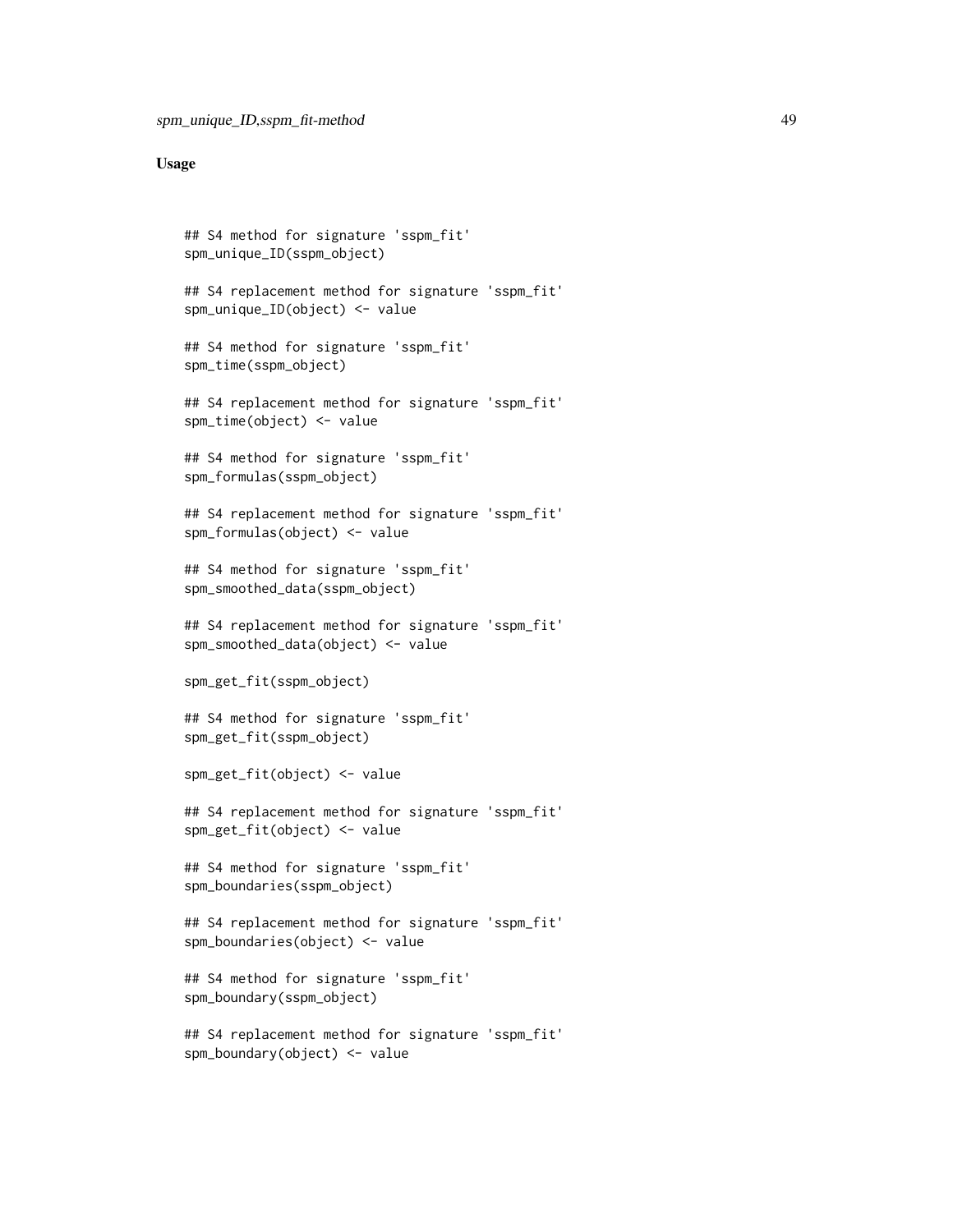## <span id="page-49-0"></span>Arguments

| sspm_object | [sspm_fit] An object of class sspm_fit.                                    |
|-------------|----------------------------------------------------------------------------|
| obiect      | object from which to extract element(s) or in which to replace element(s). |
| value       | typically an array-like R object of a similar class as x.                  |

## Value

The object in the required slot.

## Examples

```
## Not run:
spm_formulas(sspm_object)
...
## End(Not run)
```
#### sspm *Create a* sspm *model object*

## Description

Create a sspm\_model object.

#### Usage

```
sspm(biomass, predictors)
## S4 method for signature 'sspm_dataset,missing'
sspm(biomass, predictors)
## S4 method for signature 'sspm_dataset, sspm_dataset'
sspm(biomass, predictors)
## S4 method for signature 'sspm_dataset,list'
sspm(biomass, predictors)
```
## Arguments

| biomass    | <b>Solution</b> dataset (smoothed)] The dataset containing the biomass variable. |
|------------|----------------------------------------------------------------------------------|
| predictors | <b>[list OF sspm_dataset (smoothed)]</b> The list of predictor datasets.         |

#### Value

An object of class [sspm.](#page-50-3)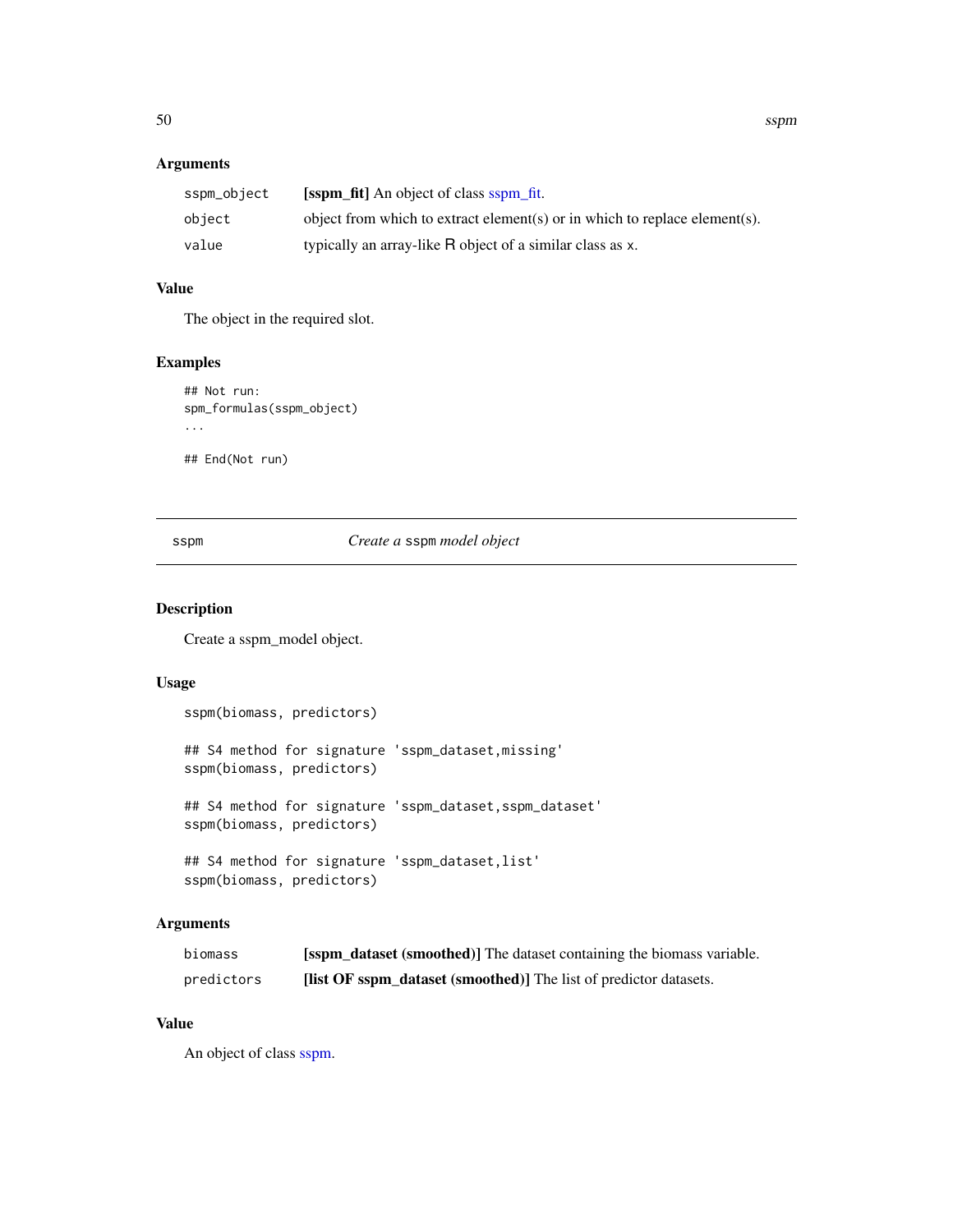#### <span id="page-50-0"></span>sspm-class 51

#### Examples

```
## Not run:
sspm_model <- sspm(biomass = biomass_smooth_w_catch,
                   predictors = predator_smooth)
## End(Not run)
```
<span id="page-50-3"></span>

sspm-class *sspm model class*

#### Description

The sspm model object, made from biomass, predictor and catch data.

#### Slots

datasets [list] List of [sspm\\_dataset](#page-51-1) that define variables in the SPM model. time [character] The column of data that represents the temporal dimension of the dataset. uniqueID [character] The column of datasets that is unique for all rows of the data matrix. boundaries [sf] Spatial boundaries (polygons). smoothed\_data [ANY (sf)] The smoothed data. smoothed\_vars [character] A vector storing the smoothed vars. is\_split [logical] Whether this object has been split into train/test sets.

<span id="page-50-1"></span>sspm\_boundary-class *sspm boundary structure*

#### <span id="page-50-2"></span>Description

One of the first step in the sspm workflow is to create one or more object(s) of class sspm\_boundary from an sf object.

#### Functions

• sspm\_discrete\_boundary-class: sspm\_discrete\_boundary

#### **Slots**

boundaries [sf] Spatial boundaries (polygons).

boundary [character] The column of data that represents the spatial boundaries. boundary\_area [character] The column of data that represents the area of spatial boundaries. method [\[discretization\\_method\]](#page-4-1) *(if discrete)* discretization method used. patches [sf] *(if discrete)* Patches resulting from discretization. points [sf or NULL] *(if discrete)* Sample points used for discretization. patches\_area [character] The column of data that represents the area of patches.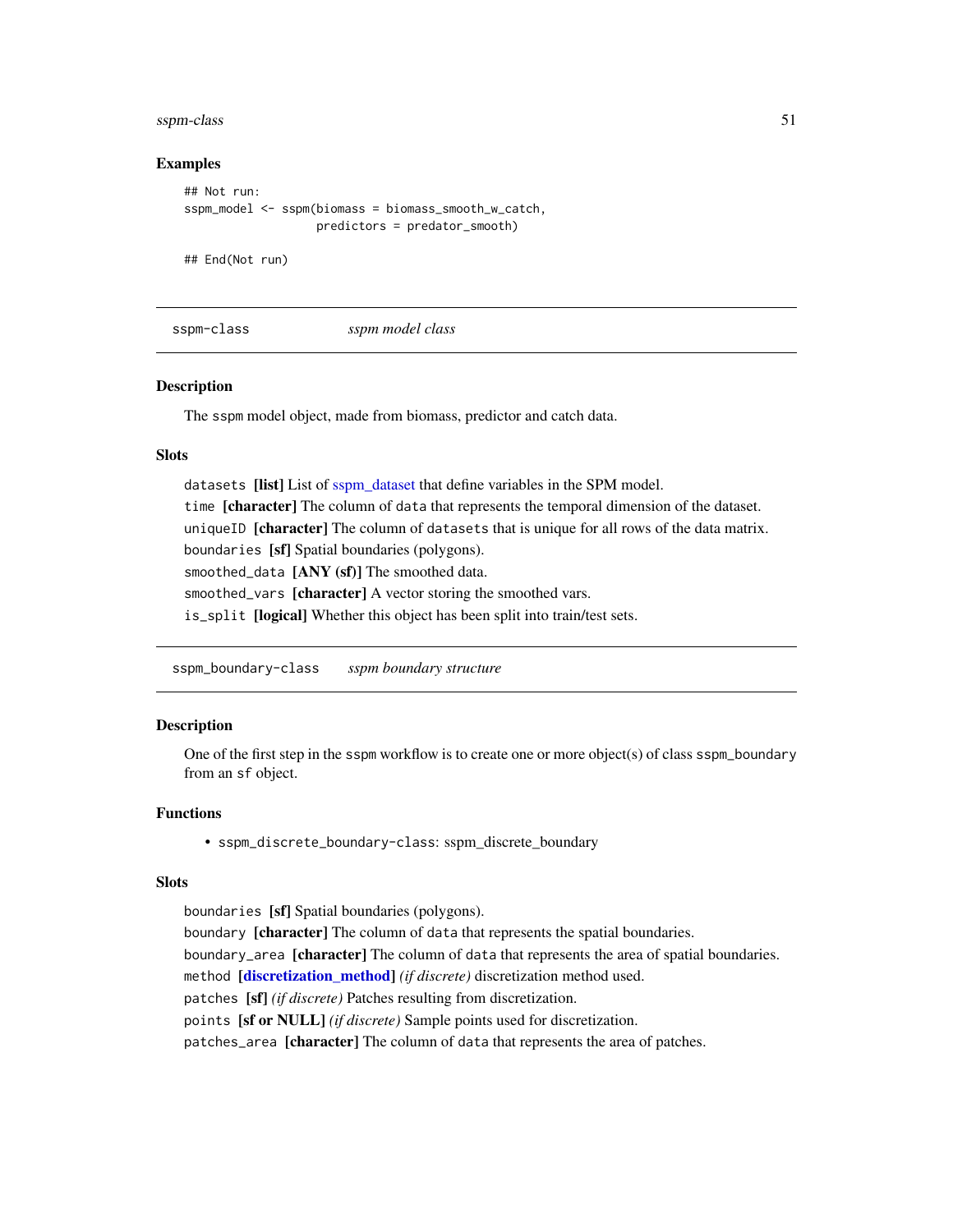<span id="page-51-1"></span><span id="page-51-0"></span>sspm\_dataset-class *sspm dataset structure*

#### Description

One of the first step in the sspm workflow is to create one or more object(s) of class sspm\_dataset from a data.frame, tibble or sf object.

#### **Slots**

name [character] The name of the dataset, default to "Biomass".

data [data.frame OR sf OR tibble] The dataset.

biomass [character] The biomass columns of data.

density [character] The biomass density columns of data.

time [character] The column of data that represents the temporal dimension of the dataset.

coords [character] The columns of data that represent the spatial dimension of the dataset: the two columns for longitude and latitude of the observations.

uniqueID [character] The column of data that is unique for all rows of the data matrix.

boundaries [sspm\_discrete\_boundary] Spatial boundaries (polygons).

formulas [list] List of [sspm\\_formula](#page-52-1) objects that specifies the smoothed variables.

smoothed\_data [ANY (sf)] The smoothed data.

smoothed\_vars [character] A vector storing the smoothed vars.

smoothed\_fit [list] The fit from smoothing the data

is\_mapped [logical] Whether the dataset has been mapped to boundaries (used internally).

<span id="page-51-2"></span>sspm\_fit-class *sspm fit*

#### **Description**

The fit object for a sspm model

#### Slots

smoothed\_data [ANY (sf)] The smoothed data.

time [character] The column of smoothed\_data that represents the temporal dimension of the dataset.

uniqueID [character] The column of smoothed\_data that is unique for all rows of the data matrix. formula [list] The [sspm\\_formula](#page-52-1) object that specifies the spm model.

boundaries [sf] Spatial boundaries (polygons).

fit [bam] The fit of the spm model.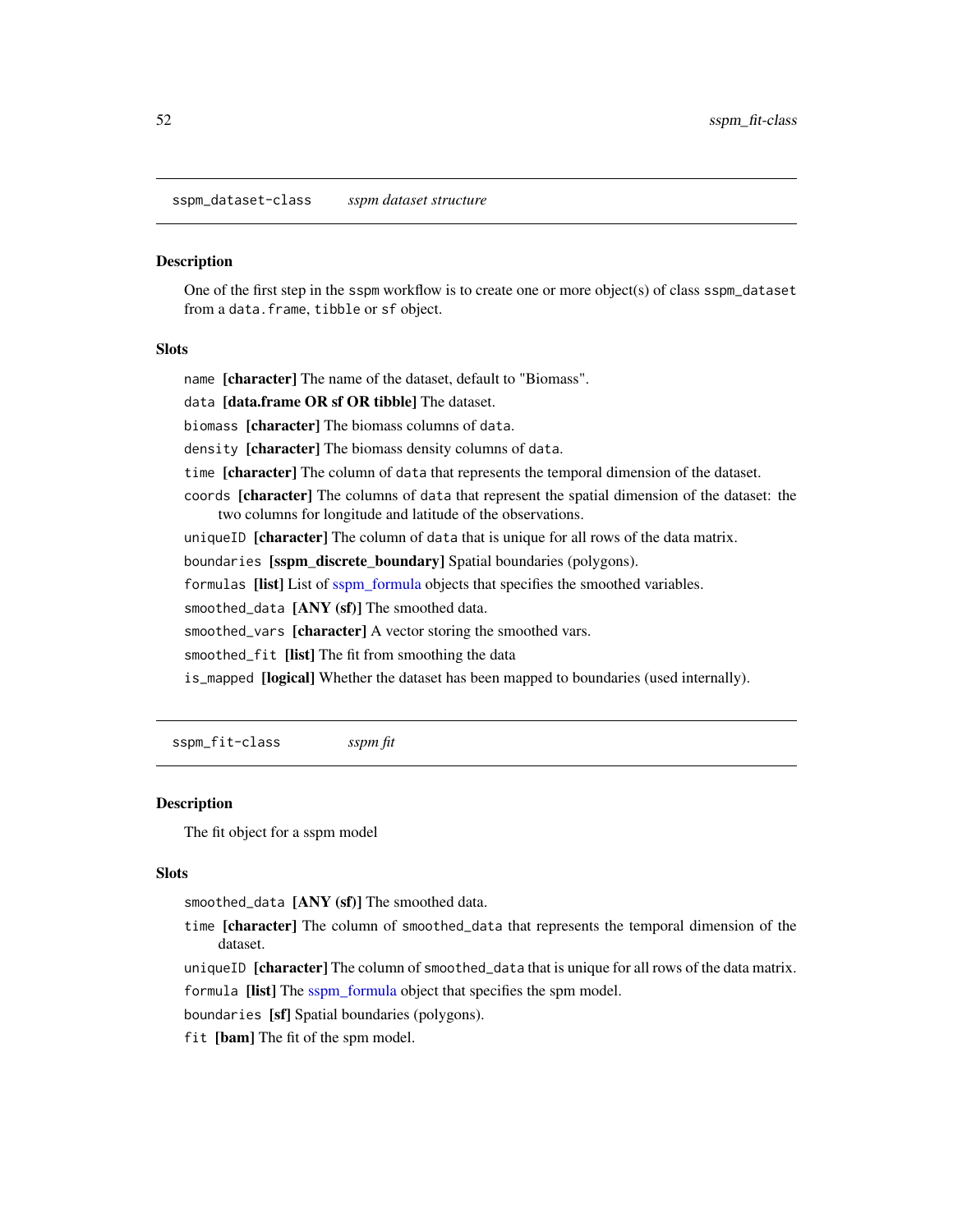### <span id="page-52-1"></span><span id="page-52-0"></span>Description

This class is a wrapper around the formula class. It is not intended for users to directly manipulate and create new objects.

#### Slots

raw\_formula [formula] The raw formula call

translated\_formula [formula] The translated formula call ready to be evaluated.

vars [list] List of relevant variables for the evaluation of the different smooths.

lag\_vars Smooth lag variables used for predictions

response [charatcer] The response variable in the formula.

is\_fitted [logical] Whether this formula has already been fitted.

#### See Also

See the mgcv function for defining smooths:  $s()$ .

<span id="page-52-2"></span>tesselate\_voronoi *Perform voronoi tesselation*

## Description

Generates voronoi polygons by first performing stratified sampling across boundary polygons, then by running the voronoisation with [st\\_voronoi\(\).](#page-0-0)

```
tesselate_voronoi(
  boundaries,
 with,
 boundary = "sfa",
  sample_surface = FALSE,
  sample_points = TRUE,
 nb_samples = NULL,
 min\_size = 1500,
 stratify = TRUE,
  seed = 1)
```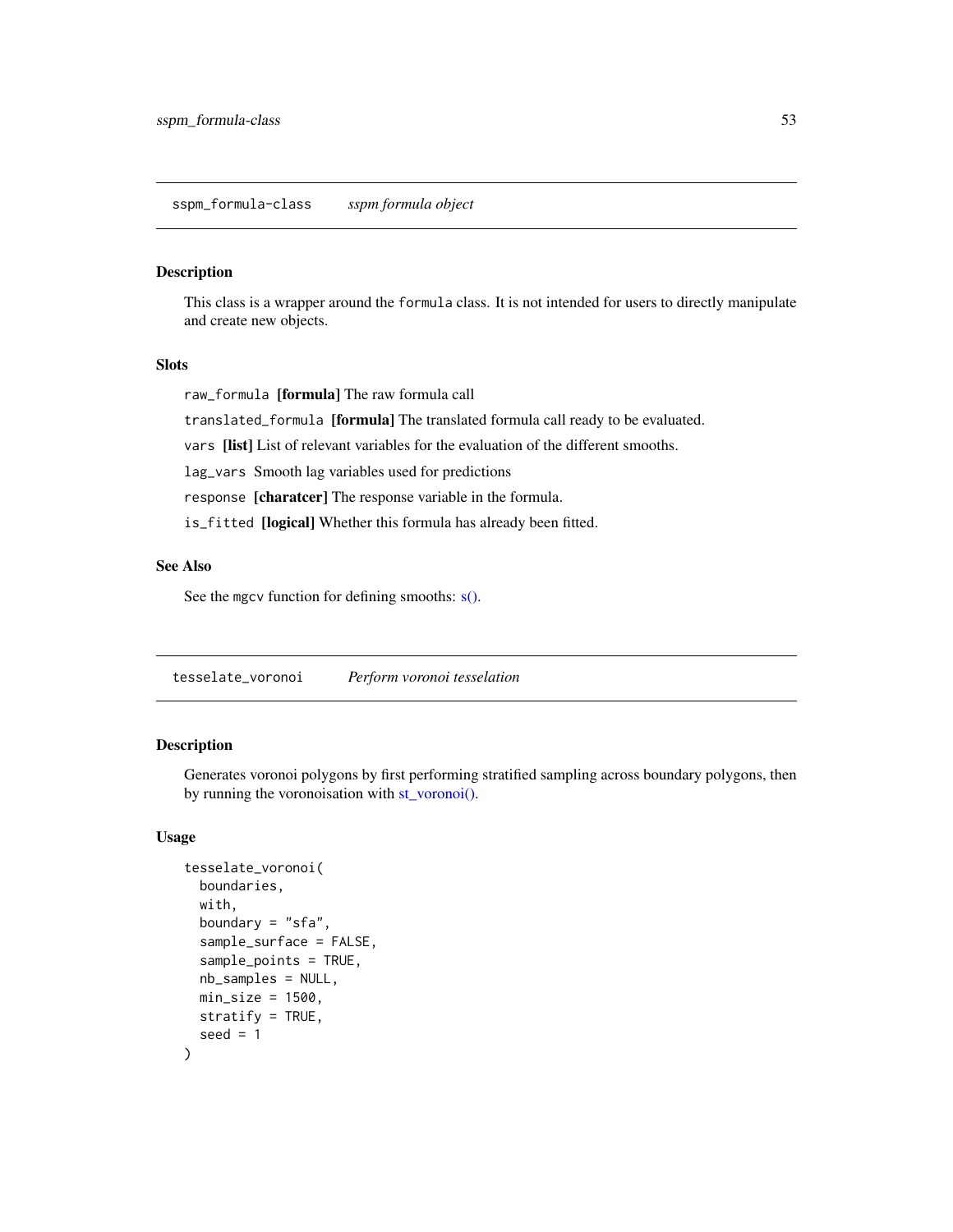## <span id="page-53-0"></span>Arguments

| boundaries     | <b>[sf]</b> The boundaries to be used.                                                                                                                                            |
|----------------|-----------------------------------------------------------------------------------------------------------------------------------------------------------------------------------|
| with           | [sf] A set of data points to use for voronoisation.                                                                                                                               |
| boundary       | <b>[character]</b> The column in boundaries that is to be used for the stratified sam-<br>pling.                                                                                  |
| sample_surface | [logical] Whether to sample the surfaces in boundaries, Default to FALSE.                                                                                                         |
| sample_points  | <b>[logical]</b> Whether to sample points from with or to take all points in with.<br>Default to TRUE.                                                                            |
| $nb$ _samples  | [named character vector] The number of samples to draw by boundary poly-<br>gons (must bear the levels of boundary as names or be a single value to be<br>applied to each level). |
| min_size       | [numeric] The minimum size for a polygon above which it will be merged (in<br>km2).                                                                                               |
| stratify       | [logical] Whether the discretization happens within the boundaries or whether<br>the whole area is to be used (default to TRUE).                                                  |
| seed           | [numeric] Passed onto set. seed(), important for reproducibility of sampling.                                                                                                     |

## Value

A named list with three elements (each an sf object): \* patches, the voronoi polygons generated \* points, the points used for the tessellation.

## Examples

```
data(borealis_simulated, package = "sspm")
data(sfa_boundaries, package = "sspm")
tesselate_voronoi(sfa_boundaries, with = borealis, sample_surface = TRUE,
                 boundary = "sfa", nb_samples = 10)
```
triangulate\_delaunay *Perform delaunay triangulation*

## Description

Generates delaunay triangles with [ct\\_triangulate\(\).](#page-0-0)

```
triangulate_delaunay(
 boundaries,
 with = NULL,boundary = "sfa",
  sample_surface = FALSE,
  sample_points = FALSE,
```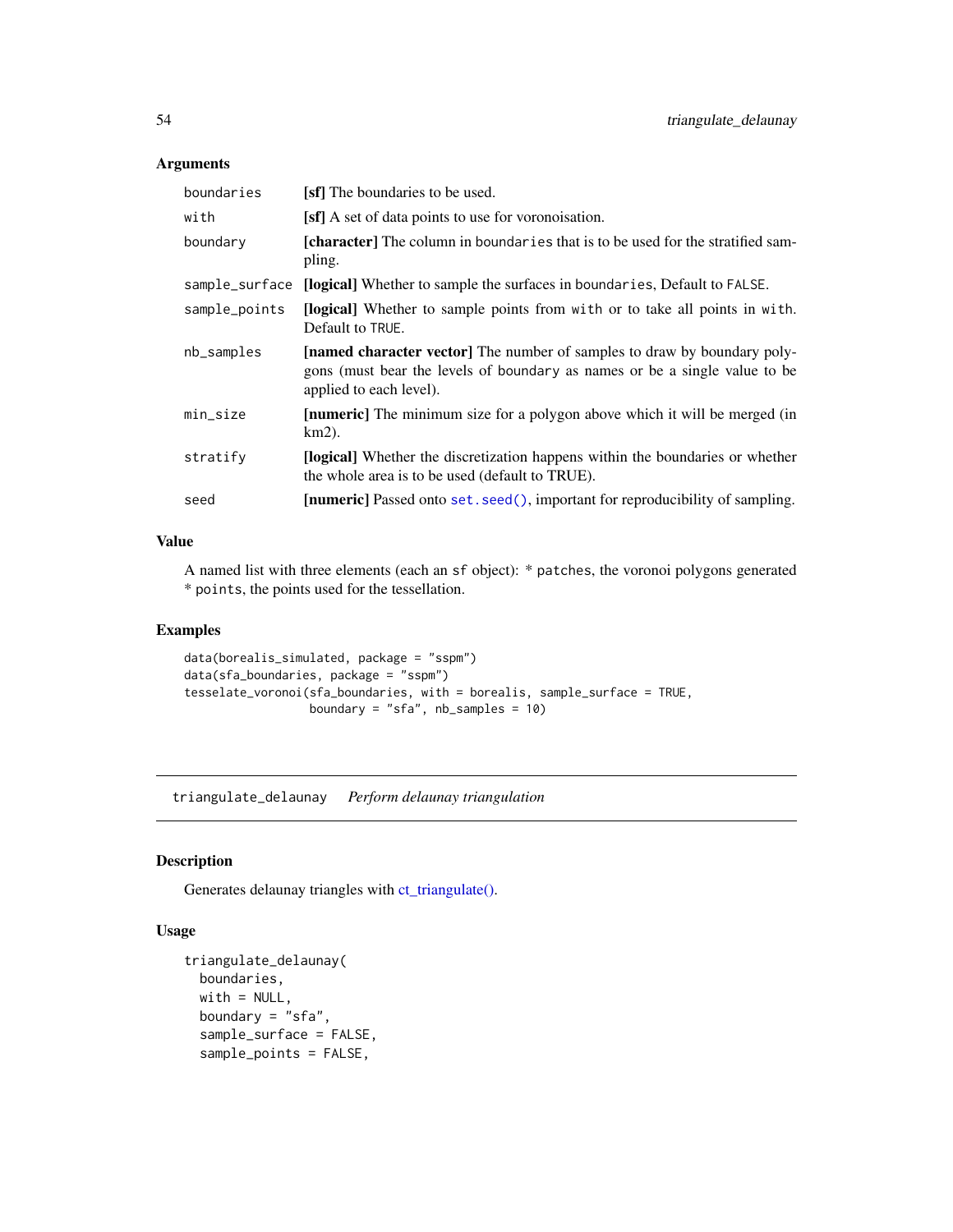```
nb_samples = NULL,
 min_size = 1000,
 seed = 1,
  ...
)
```
## Arguments

| boundaries     | [sf] The boundaries to be used.                                                                                                                                                                                                                                                                                                                              |  |
|----------------|--------------------------------------------------------------------------------------------------------------------------------------------------------------------------------------------------------------------------------------------------------------------------------------------------------------------------------------------------------------|--|
| with           | [sf] A set of data points to use for voronoisation.                                                                                                                                                                                                                                                                                                          |  |
| boundary       | [character] The column in boundaries that is to be used for the stratified sam-<br>pling.                                                                                                                                                                                                                                                                    |  |
| sample_surface | [logical] Whether to sample the surfaces in boundaries, Default to FALSE.                                                                                                                                                                                                                                                                                    |  |
| sample_points  | [logical] Whether to sample points from with or to take all points in with.<br>Default to TRUE.                                                                                                                                                                                                                                                              |  |
| nb_samples     | [named character vector] The number of samples to draw by boundary poly-<br>gons (must bear the levels of boundary as names or be a single value to be<br>applied to each level).                                                                                                                                                                            |  |
| min_size       | [numeric] The minimum size for a triangle above which it will be merged (in<br>$km2$ ).                                                                                                                                                                                                                                                                      |  |
| seed           | [numeric] Passed onto set. seed(), important for reproducibility of sampling.                                                                                                                                                                                                                                                                                |  |
| $\cdots$       | Arguments passed on to RTriangle:: triangulate                                                                                                                                                                                                                                                                                                               |  |
|                | p Planar straight line graph object; see ps1g.                                                                                                                                                                                                                                                                                                               |  |
|                | a Maximum triangle area. If specified, triangles cannot be larger than this area.                                                                                                                                                                                                                                                                            |  |
|                | q Minimum triangle angle in degrees.<br>Y If TRUE prohibits the insertion of Steiner points on the mesh boundary.                                                                                                                                                                                                                                            |  |
|                | j If TRUE jettisons vertices that are not part of the final triangulation from the                                                                                                                                                                                                                                                                           |  |
|                | output.                                                                                                                                                                                                                                                                                                                                                      |  |
|                | D If TRUE produce a conforming Delaunay triangulation. This ensures that all<br>the triangles in the mesh are truly Delaunay, and not merely constrained<br>Delaunay. This option invokes Ruppert's original algorithm, which splits<br>every subsegment whose diametral circle is encroached. It usually increases<br>the number of vertices and triangles. |  |
|                | S Specifies the maximum number of added Steiner points.                                                                                                                                                                                                                                                                                                      |  |
|                | V Verbosity level. Specify higher values for more detailed information about<br>what the Triangle library is doing.                                                                                                                                                                                                                                          |  |
|                | Q If TRUE suppresses all explanation of what the Triangle library is doing, unless<br>an error occurs.                                                                                                                                                                                                                                                       |  |

## Value

A named list with three elements (each an sf object): \* patches, the voronoi polygons generated \* points, the points used for the tessellation.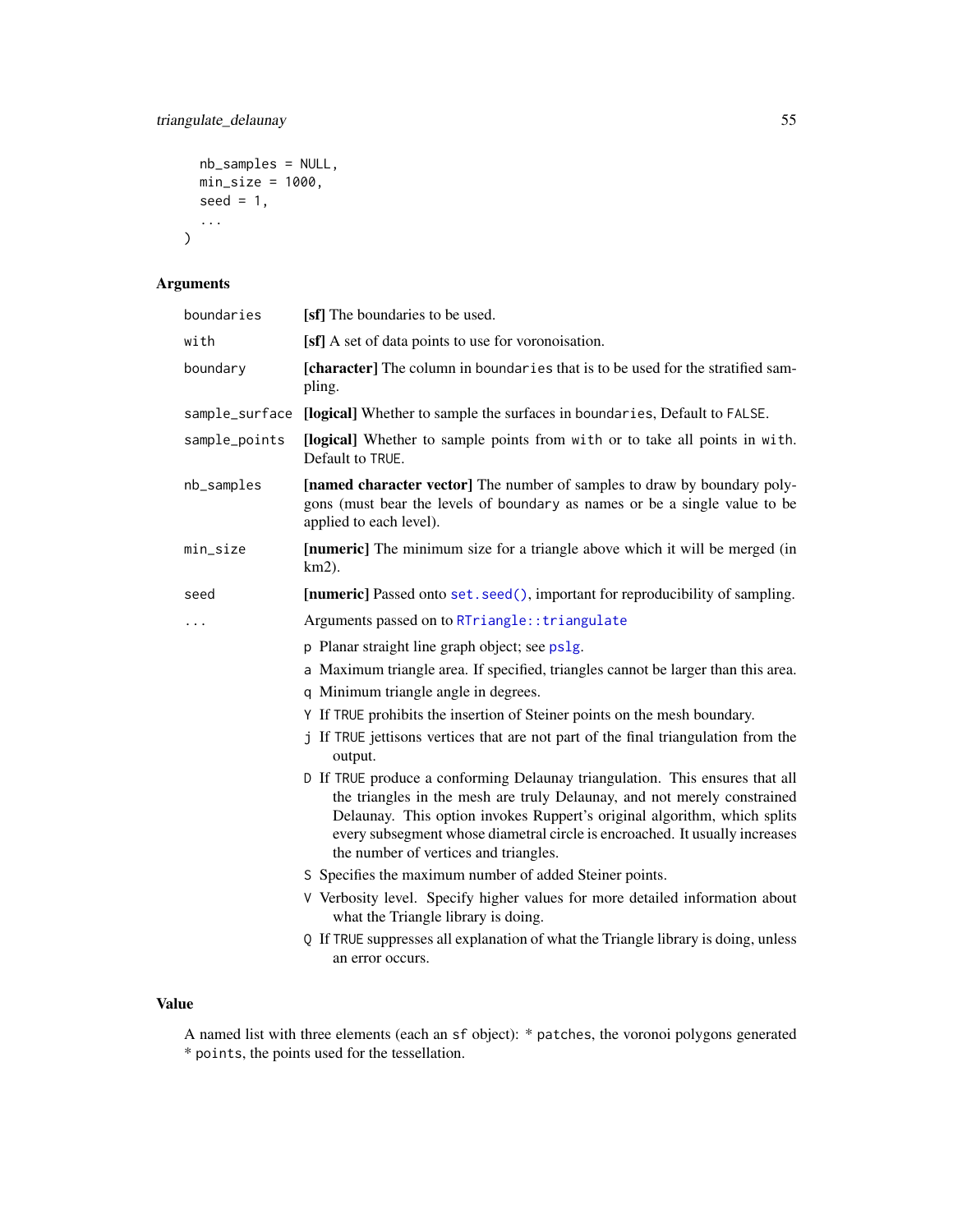## Examples

```
data(borealis_simulated, package = "sspm")
data(sfa_boundaries, package = "sspm")
triangulate_delaunay(sfa_boundaries, with = borealis, sample_surface = TRUE,
                    boundary = "sfa", nb_samples = 10)
```
\$,sspm\_boundary-method

*Extract methods*

#### Description

WIP extract variables from sspm objects

#### Usage

## S4 method for signature 'sspm\_boundary' x\$name ## S4 method for signature 'sspm\_discrete\_boundary' x\$name ## S4 method for signature 'sspm\_dataset' x\$name ## S4 method for signature 'sspm' x\$name

#### Arguments

x\$name

| $\boldsymbol{\mathsf{x}}$ | [sspm <sub>-</sub> ] An object from this package. |
|---------------------------|---------------------------------------------------|
| name                      | <b>[character]</b> The name of the column         |

#### Value

The data. frame matching the request.

## S4 method for signature 'sspm\_fit'

#### Examples

```
## Not run:
sspm_boundary$lat
sspm_dataset$biomass
```
## End(Not run)

<span id="page-55-0"></span>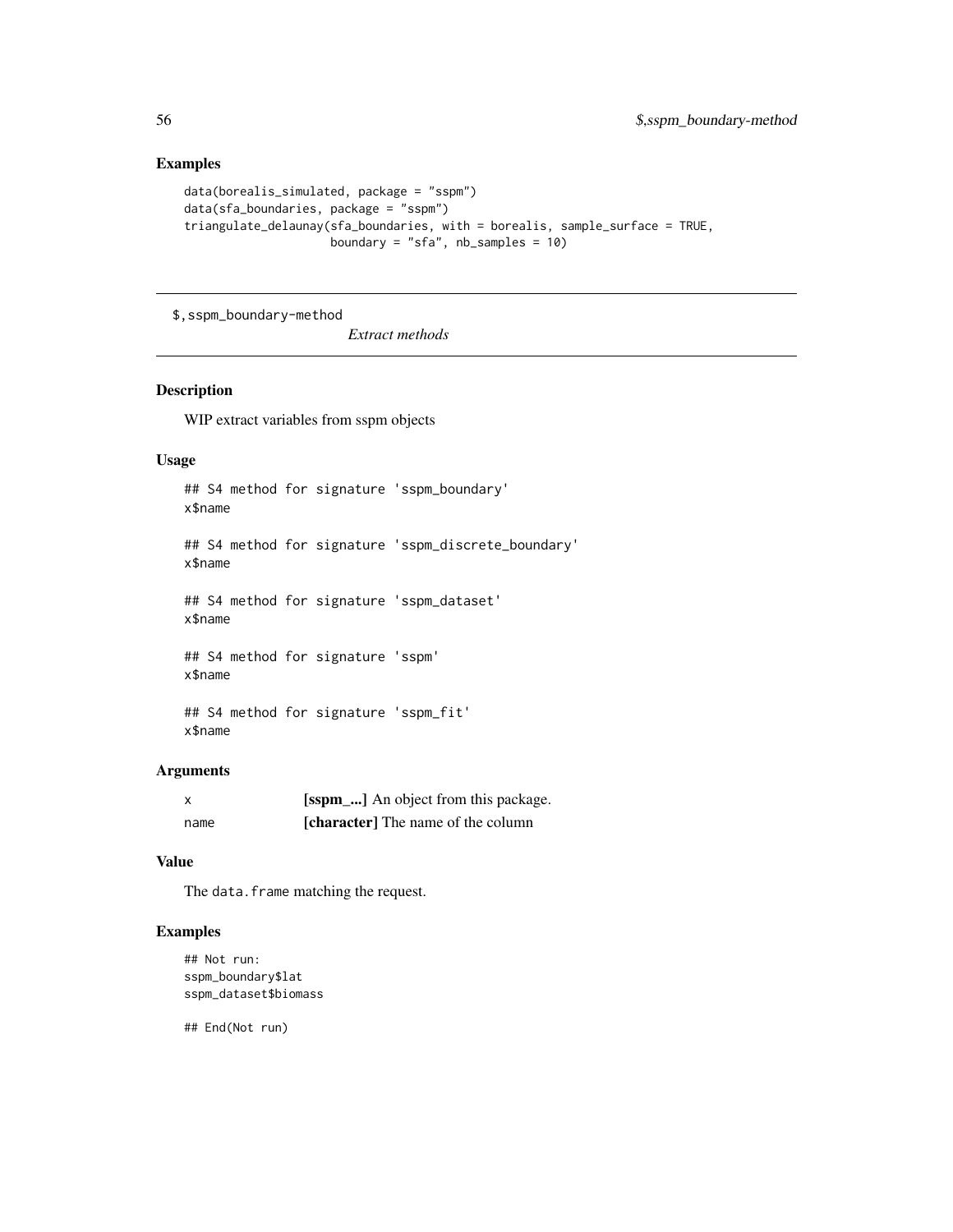# <span id="page-56-0"></span>**Index**

∗ datasets borealis\_simulated, [4](#page-3-0) catch\_simulated, [4](#page-3-0) predator\_simulated, [14](#page-13-0) sfa\_boundaries, [19](#page-18-0) \$,sspm-method *(*\$,sspm\_boundary-method*)*, [56](#page-55-0) \$,sspm\_boundary-method, [56](#page-55-0) \$,sspm\_dataset-method *(*\$,sspm\_boundary-method*)*, [56](#page-55-0) \$,sspm\_discrete\_boundary-method *(*\$,sspm\_boundary-method*)*, [56](#page-55-0) \$,sspm\_fit-method *(*\$,sspm\_boundary-method*)*, [56](#page-55-0) as\_discretization\_method, [3](#page-2-0) *(*as\_discretization\_method*)*, [3](#page-2-0) *(*as\_discretization\_method*)*, [3](#page-2-0) borealis\_simulated, [4](#page-3-0) catch\_simulated, [4](#page-3-0) ct\_triangulate(), *[54](#page-53-0)* dataset *(*raw\_formula*)*, [17](#page-16-0) dataset,sspm\_formula-method *(*raw\_formula*)*, [17](#page-16-0) dataset<- *(*raw\_formula*)*, [17](#page-16-0) dataset<-,sspm\_formula-method *(*raw\_formula*)*, [17](#page-16-0) discretization\_method, *[3](#page-2-0)*, *[10,](#page-9-0) [11](#page-10-0)*, *[38,](#page-37-0) [39](#page-38-0)*, *[51](#page-50-0)* discretization\_method-class, [5](#page-4-0) family, *[6](#page-5-0)*, *[23](#page-22-0)*, *[44](#page-43-0)* family.mgcv, *[6](#page-5-0)*, *[23](#page-22-0)*, *[44](#page-43-0)* fit\_smooths, [5](#page-4-0) fit\_smooths,sspm\_dataset,sspm\_discrete\_bounda<mark>ragm@@</mark>hod *(*fit\_smooths*)*, [5](#page-4-0) fit\_spm *(*fit\_smooths*)*, [5](#page-4-0)

fit\_spm,sspm,sspm\_formula-method *(*fit\_smooths*)*, [5](#page-4-0) formula.gam, *[7](#page-6-0)* formula\_type *(*raw\_formula*)*, [17](#page-16-0) formula\_type,sspm\_formula-method *(*raw\_formula*)*, [17](#page-16-0) formula\_type<- *(*raw\_formula*)*, [17](#page-16-0) formula\_type<-,sspm\_formula-method *(*raw\_formula*)*, [17](#page-16-0) formula\_vars *(*raw\_formula*)*, [17](#page-16-0) formula\_vars,sspm\_formula-method *(*raw\_formula*)*, [17](#page-16-0) formula\_vars<- *(*raw\_formula*)*, [17](#page-16-0) formula\_vars<-,sspm\_formula-method *(*raw\_formula*)*, [17](#page-16-0)

```
as_discretization_method,character,ANY-method
gam.control, 7, 24, 45
as_discretization_method,missing,function-met\frac{1}{2}0ml, 62344
```
gam.models, *[7,](#page-6-0) [8](#page-7-0)*, *[24](#page-23-0)*, *[46](#page-45-0)* is\_fitted *(*raw\_formula*)*, [17](#page-16-0) is\_fitted,sspm\_formula-method *(*raw\_formula*)*, [17](#page-16-0) is\_fitted<- *(*raw\_formula*)*, [17](#page-16-0) is\_fitted<-,sspm\_formula-method *(*raw\_formula*)*, [17](#page-16-0) is\_mapped *(*spm\_data*)*, [36](#page-35-0) is\_mapped,sspm\_dataset-method *(*spm\_data*)*, [36](#page-35-0)

```
is_mapped<- (spm_data), 36
is_mapped<-,sspm_dataset-method
        (spm_data), 36
is_split (spm_name), 42
```

```
is_split,sspm-method (spm_name), 42
is_split<- (spm_name), 42
```

```
is_split<-,sspm-method (spm_name), 42
```

```
map_formula, 9
```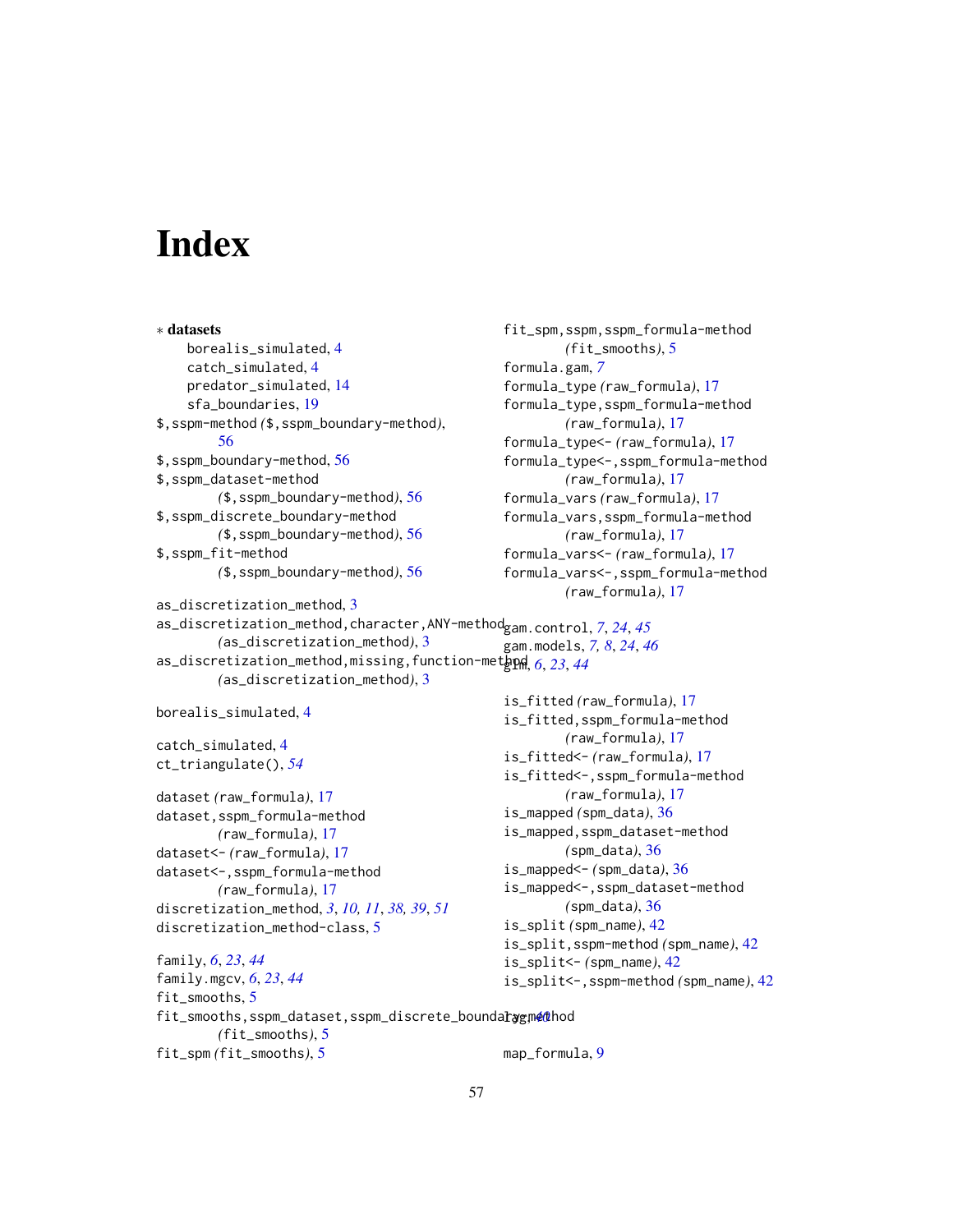map\_formula,sf,ANY,formula-method *(*map\_formula*)*, [9](#page-8-0) method\_func, [10](#page-9-0) method\_func,discretization\_method-method *(*method\_func*)*, [10](#page-9-0) method\_func<- *(*method\_func*)*, [10](#page-9-0) method\_func<-,discretization\_method-method *(*method\_func*)*, [10](#page-9-0) mgcv::bam, *[6](#page-5-0)*, *[23](#page-22-0)*, *[44](#page-43-0)* parLapply, *[8](#page-7-0)*, *[25](#page-24-0)*, *[46](#page-45-0)* plot, [11](#page-10-0) plot,sspm\_boundary,missing-method *(*plot*)*, [11](#page-10-0) plot,sspm\_dataset,missing-method *(*plot*)*, [11](#page-10-0) plot,sspm\_fit,missing-method *(*plot*)*, [11](#page-10-0) plot.sspm *(*plot*)*, [11](#page-10-0) plot\_trajectory, [13](#page-12-0) plot\_trajectory,sspm\_fit,sspm\_dataset,character,character-method *(*spm\_aggregate\_catch*)*, [28](#page-27-0) *(*plot\_trajectory*)*, [13](#page-12-0) predator\_simulated, [14](#page-13-0) predict, [15](#page-14-0) predict,sspm\_dataset-method *(*predict*)*, [15](#page-14-0) predict,sspm\_fit-method *(*predict*)*, [15](#page-14-0) predict.gam, *[10](#page-9-0)*, *[22](#page-21-0)*, *[41](#page-40-0)* predict.sspm *(*predict*)*, [15](#page-14-0) predict\_intervals, [16](#page-15-0) pslg, *[55](#page-54-0)* raw\_formula, [17](#page-16-0)

raw\_formula,sspm\_formula-method *(*raw\_formula*)*, [17](#page-16-0) raw\_formula<- *(*raw\_formula*)*, [17](#page-16-0) raw\_formula<-,sspm\_formula-method *(*raw\_formula*)*, [17](#page-16-0) RTriangle::triangulate, *[55](#page-54-0)*

#### s(), *[53](#page-52-0)*

set.seed(), *[54,](#page-53-0) [55](#page-54-0)* sfa\_boundaries, [19](#page-18-0) smooth.terms, *[22](#page-21-0)* smooth\_lag *(*smooth\_time*)*, [20](#page-19-0) smooth\_lag,ANY,sf,sspm\_discrete\_boundary-method *(*smooth\_time*)*, [20](#page-19-0) smooth\_space *(*smooth\_time*)*, [20](#page-19-0) smooth\_space,sf,sspm\_discrete\_boundary-method *(*smooth\_time*)*, [20](#page-19-0) spm\_biomass\_vars *(*spm\_data*)*, [36](#page-35-0) spm\_biomass\_vars,sspm\_dataset-method *(*spm\_data*)*, [36](#page-35-0) spm\_biomass\_vars<- *(*spm\_data*)*, [36](#page-35-0) spm\_biomass\_vars<-,sspm\_dataset-method *(*spm\_data*)*, [36](#page-35-0) spm\_boundaries *(*spm\_name*)*, [42](#page-41-0) spm\_boundaries,sspm-method *(*spm\_name*)*, [42](#page-41-0) spm\_boundaries,sspm\_boundary-method,

smooth\_space\_time *(*smooth\_time*)*, [20](#page-19-0) smooth\_space\_time,sf,sspm\_discrete\_boundary-method *(*smooth\_time*)*, [20](#page-19-0) smooth\_time, [20](#page-19-0) smooth\_time,sf,sspm\_discrete\_boundary-method *(*smooth\_time*)*, [20](#page-19-0) spm, [23](#page-22-0) spm,sspm,formula-method *(*spm*)*, [23](#page-22-0) spm,sspm,missing-method *(*spm*)*, [23](#page-22-0) spm\_ *(*spm\_name*)*, [42](#page-41-0) spm\_aggregate, [26](#page-25-0) spm\_aggregate,sspm\_dataset,missing-method *(*spm\_aggregate*)*, [26](#page-25-0) spm\_aggregate,sspm\_dataset,sspm\_discrete\_boundary-method *(*spm\_aggregate*)*, [26](#page-25-0) spm\_aggregate,sspm\_fit,ANY-method *(*spm\_aggregate*)*, [26](#page-25-0) spm\_aggregate\_catch, [28](#page-27-0) spm\_aggregate\_catch,sspm\_dataset,sspm\_dataset,character,ch spm\_as\_boundary, [30](#page-29-0) spm\_as\_boundary,ANY,missing,ANY,ANY-method *(*spm\_as\_boundary*)*, [30](#page-29-0) spm\_as\_boundary,missing,ANY,ANY,ANY-method *(*spm\_as\_boundary*)*, [30](#page-29-0) spm\_as\_boundary,sf,character,ANY,ANY-method *(*spm\_as\_boundary*)*, [30](#page-29-0) spm\_as\_boundary,sf,character,missing,missing-method *(*spm\_as\_boundary*)*, [30](#page-29-0) spm\_as\_dataset, [31](#page-30-0) spm\_as\_dataset,data.frame,ANY,ANY,ANY,character-method *(*spm\_as\_dataset*)*, [31](#page-30-0) spm\_as\_dataset,data.frame,ANY,ANY,ANY,list-method *(*spm\_as\_dataset*)*, [31](#page-30-0)

spm\_as\_dataset,data.frame,ANY,ANY,ANY,missingOrNULL-method

*(*spm\_as\_dataset*)*, [31](#page-30-0) spm\_as\_dataset,sf,ANY,ANY,ANY,ANY-method *(*spm\_as\_dataset*)*, [31](#page-30-0)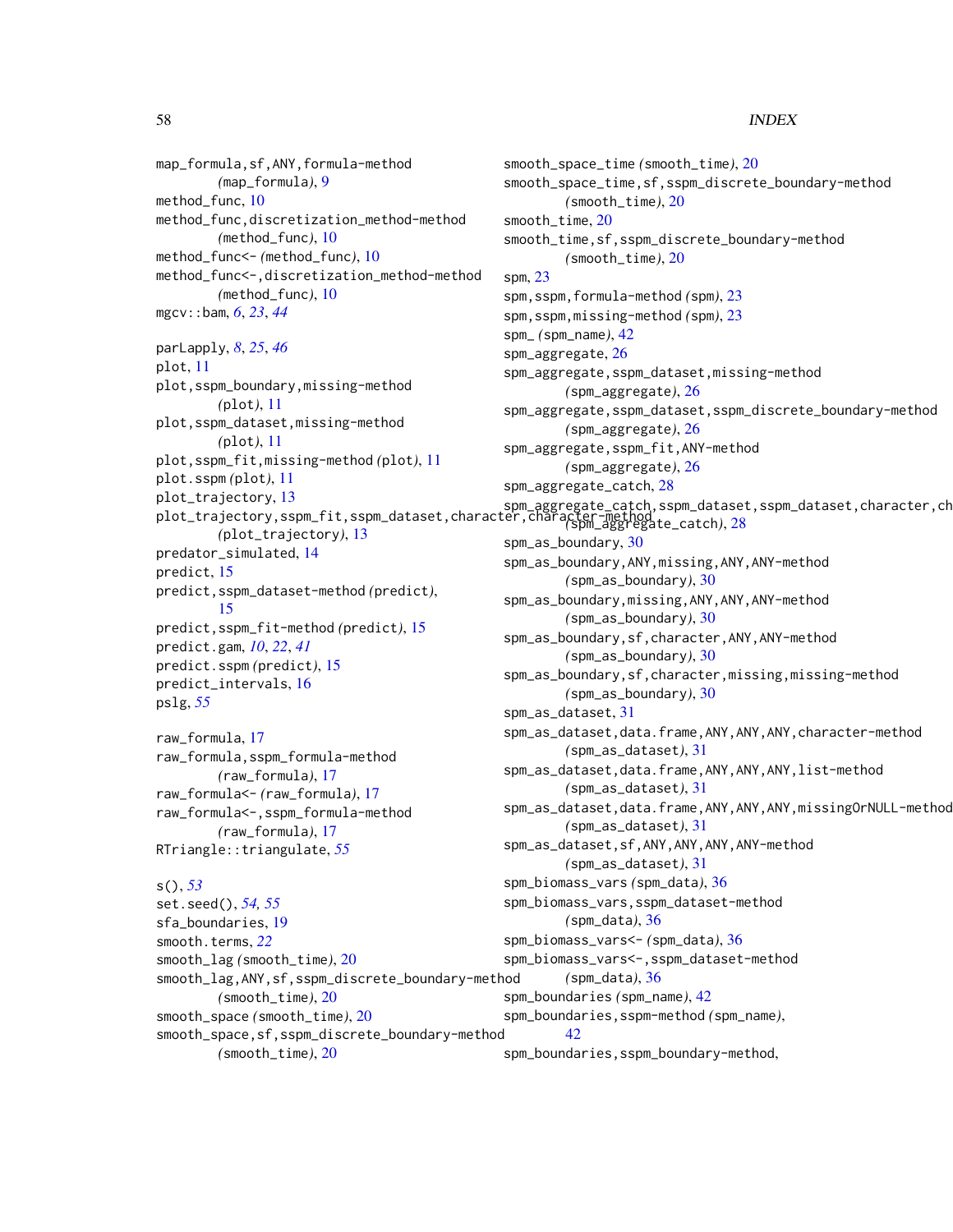[34](#page-33-0)

[48](#page-47-0)

[34](#page-33-0)

spm\_boundaries,sspm\_dataset-method *(*spm\_data*)*, [36](#page-35-0) spm\_boundaries,sspm\_fit-method

spm\_boundaries<-,sspm\_boundary-method

spm\_boundaries<-,sspm\_dataset-method

spm\_boundaries<- *(*spm\_name*)*, [42](#page-41-0) spm\_boundaries<-,sspm-method *(*spm\_name*)*, [42](#page-41-0)

*(*spm\_data*)*, [36](#page-35-0)

*(*spm\_unique\_ID,sspm\_fit-method*)*,

*(*spm\_boundaries,sspm\_boundary-method*)*, spm\_coords\_col,sspm\_dataset-method *(*spm\_data*)*, [36](#page-35-0) spm\_coords\_col<- *(*spm\_data*)*, [36](#page-35-0) spm\_coords\_col<-,sspm\_dataset-method *(*spm\_data*)*, [36](#page-35-0) spm\_data, [36](#page-35-0) spm\_data,sspm\_dataset-method *(*spm\_data*)*, [36](#page-35-0) spm\_data<- *(*spm\_data*)*, [36](#page-35-0) spm\_data<-,sspm\_dataset-method *(*spm\_data*)*, [36](#page-35-0) spm\_datasets *(*spm\_name*)*, [42](#page-41-0) spm\_datasets,sspm-method *(*spm\_name*)*, [42](#page-41-0) spm\_datasets<- *(*spm\_name*)*, [42](#page-41-0) spm\_datasets<-,sspm-method *(*spm\_name*)*, [42](#page-41-0)

*(*spm\_data*)*, [36](#page-35-0)

## spm\_boundaries<-,sspm\_fit-method *(*spm\_unique\_ID,sspm\_fit-method*)*, [48](#page-47-0) spm\_boundary *(*spm\_boundaries,sspm\_boundary-method*)*, [34](#page-33-0) spm\_boundary,sspm\_boundary-method *(*spm\_boundaries,sspm\_boundary-method*)*, [34](#page-33-0) spm\_boundary,sspm\_fit-method *(*spm\_unique\_ID,sspm\_fit-method*)*, [48](#page-47-0) spm\_boundary<- *(*spm\_boundaries,sspm\_boundary-method*)*, [34](#page-33-0) spm\_boundary<-,sspm\_boundary-method *(*spm\_boundaries,sspm\_boundary-method*)*, [34](#page-33-0) spm\_boundary<-,sspm\_fit-method *(*spm\_unique\_ID,sspm\_fit-method*)*, [48](#page-47-0) spm\_density\_vars *(*spm\_data*)*, [36](#page-35-0) spm\_density\_vars,sspm\_dataset-method

spm\_boundary\_area *(*spm\_boundaries,sspm\_boundary-method*)*, [34](#page-33-0) spm\_boundary\_area,sspm\_boundary-method *(*spm\_boundaries,sspm\_boundary-method*)*, spm\_discretize,sspm\_boundary,discretization\_method,ANY-method [34](#page-33-0) spm\_boundary\_area<- *(*spm\_boundaries,sspm\_boundary-method*)*, [34](#page-33-0) spm\_boundary\_area<-,sspm\_boundary-method *(*spm\_boundaries,sspm\_boundary-method*)*, spm\_discretize,sspm\_discrete\_boundary,ANY,ANY-method [34](#page-33-0) spm\_coords\_col *(*spm\_data*)*, [36](#page-35-0) spm\_density\_vars<- *(*spm\_data*)*, [36](#page-35-0) spm\_density\_vars<-,sspm\_dataset-method *(*spm\_data*)*, [36](#page-35-0) spm\_discret\_method *(*spm\_boundaries,sspm\_boundary-method*)*, [34](#page-33-0) spm\_discret\_method,sspm\_discrete\_boundary-method *(*spm\_boundaries,sspm\_boundary-method*)*, [34](#page-33-0) spm\_discret\_method<- *(*spm\_boundaries,sspm\_boundary-method*)*, [34](#page-33-0) spm\_discret\_method<-,sspm\_discrete\_boundary-method *(*spm\_boundaries,sspm\_boundary-method*)*, [34](#page-33-0) spm\_discretize, *[3](#page-2-0)*, [38](#page-37-0) spm\_discretize,sspm\_boundary,ANY,missing-method *(*spm\_discretize*)*, [38](#page-37-0) spm\_discretize,sspm\_boundary,character,ANY-method *(*spm\_discretize*)*, [38](#page-37-0) *(*spm\_discretize*)*, [38](#page-37-0) spm\_discretize,sspm\_boundary,function,ANY-method *(*spm\_discretize*)*, [38](#page-37-0) spm\_discretize,sspm\_boundary,missing,ANY-method *(*spm\_discretize*)*, [38](#page-37-0) *(*spm\_discretize*)*, [38](#page-37-0) spm\_formulas *(*spm\_data*)*, [36](#page-35-0)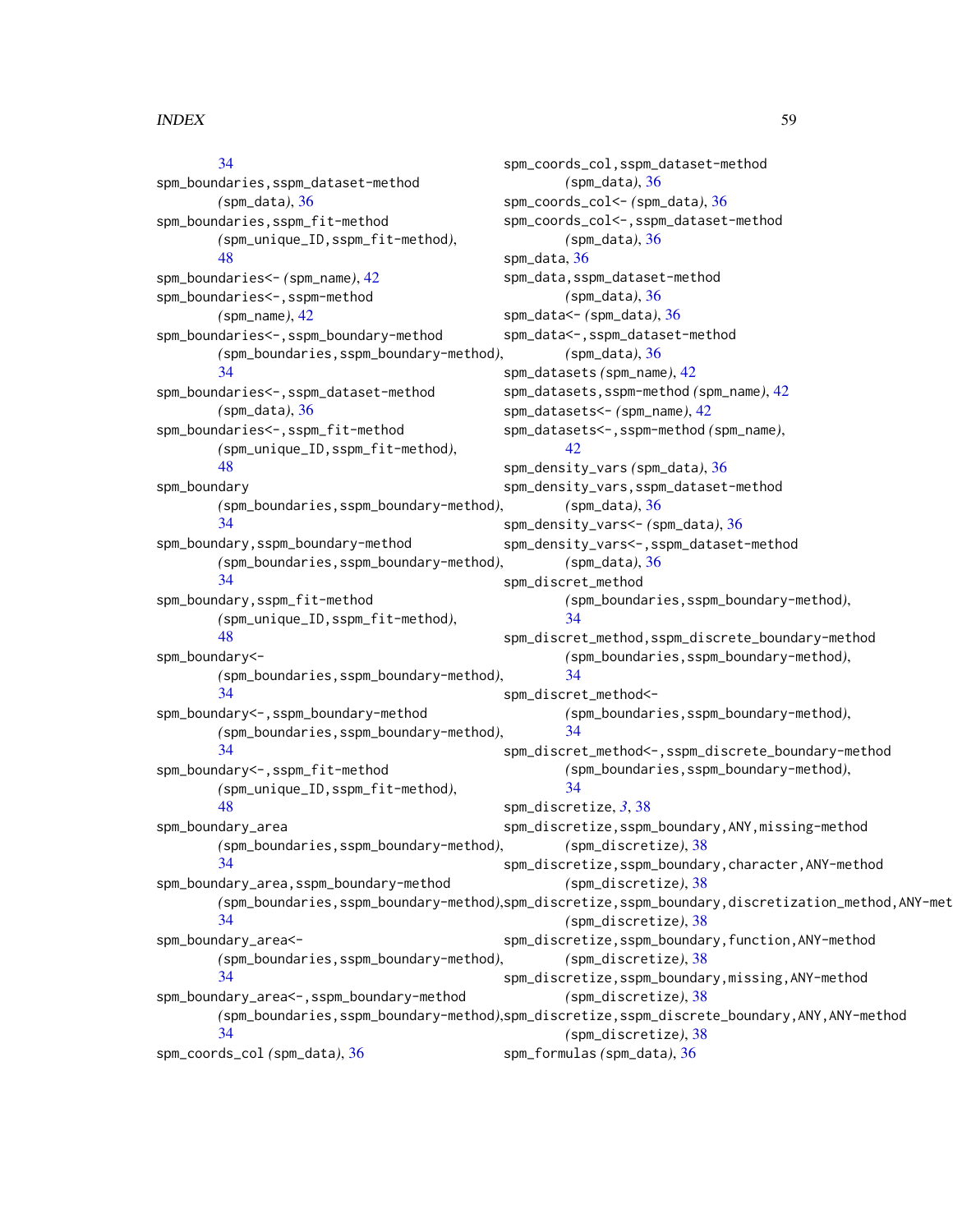spm\_formulas,sspm\_dataset-method *(*spm\_data*)*, [36](#page-35-0) spm\_formulas,sspm\_fit-method *(*spm\_unique\_ID,sspm\_fit-method*)*, [48](#page-47-0) spm\_formulas<- *(*spm\_data*)*, [36](#page-35-0) spm\_formulas<-,sspm\_dataset-method *(*spm\_data*)*, [36](#page-35-0) spm\_formulas<-,sspm\_fit-method *(*spm\_unique\_ID,sspm\_fit-method*)*, [48](#page-47-0) spm\_get\_fit *(*spm\_unique\_ID,sspm\_fit-method*)*, [48](#page-47-0) spm\_get\_fit,sspm\_fit-method *(*spm\_unique\_ID,sspm\_fit-method*)*, [48](#page-47-0) spm\_get\_fit<- *(*spm\_unique\_ID,sspm\_fit-method*)*, [48](#page-47-0) spm\_get\_fit<-,sspm\_fit-method *(*spm\_unique\_ID,sspm\_fit-method*)*, [48](#page-47-0) spm\_lag, [40](#page-39-0) spm\_lag,sspm-method *(*spm\_lag*)*, [40](#page-39-0) spm\_lag,sspm\_fit-method *(*spm\_lag*)*, [40](#page-39-0) spm\_lagged\_vars *(*raw\_formula*)*, [17](#page-16-0) spm\_lagged\_vars,sspm\_formula-method *(*raw\_formula*)*, [17](#page-16-0) spm\_lagged\_vars<- *(*raw\_formula*)*, [17](#page-16-0) spm\_lagged\_vars<-,sspm\_formula-method *(*raw\_formula*)*, [17](#page-16-0) spm\_methods, *[3](#page-2-0)*, *[39](#page-38-0)*, [41](#page-40-0) spm\_name, [42](#page-41-0) spm\_name,discretization\_method-method *(*method\_func*)*, [10](#page-9-0) spm\_name,sspm\_dataset-method *(*spm\_data*)*, [36](#page-35-0) spm\_name<- *(*spm\_name*)*, [42](#page-41-0) spm\_name<-,discretization\_method-method *(*method\_func*)*, [10](#page-9-0) spm\_name<-,sspm\_dataset-method *(*spm\_data*)*, [36](#page-35-0) spm\_patches [34](#page-33-0)

spm\_patches,sspm\_discrete\_boundary-method

## [34](#page-33-0)

*(*spm\_boundaries,sspm\_boundary-method*)*, spm\_smooth,sspm\_dataset,formula,sspm\_discrete\_boundary-method spm\_patches<- *(*spm\_boundaries,sspm\_boundary-method*)*, [34](#page-33-0) spm\_patches<-,sspm\_discrete\_boundary-method *(*spm\_boundaries,sspm\_boundary-method*)*, [34](#page-33-0) spm\_patches\_area *(*spm\_boundaries,sspm\_boundary-method*)*, [34](#page-33-0) spm\_patches\_area,sspm\_discrete\_boundary-method *(*spm\_boundaries,sspm\_boundary-method*)*, [34](#page-33-0) spm\_patches\_area<- *(*spm\_boundaries,sspm\_boundary-method*)*, [34](#page-33-0) spm\_patches\_area<-,sspm\_discrete\_boundary-method *(*spm\_boundaries,sspm\_boundary-method*)*, [34](#page-33-0) spm\_points *(*spm\_boundaries,sspm\_boundary-method*)*, [34](#page-33-0) spm\_points,sspm\_discrete\_boundary-method *(*spm\_boundaries,sspm\_boundary-method*)*, [34](#page-33-0) spm\_points<- *(*spm\_boundaries,sspm\_boundary-method*)*, [34](#page-33-0) spm\_points<-,sspm\_discrete\_boundary-method *(*spm\_boundaries,sspm\_boundary-method*)*, [34](#page-33-0) spm\_response *(*raw\_formula*)*, [17](#page-16-0) spm\_response,sspm\_formula-method *(*raw\_formula*)*, [17](#page-16-0) spm\_response<- *(*raw\_formula*)*, [17](#page-16-0) spm\_response<-,sspm\_formula-method *(*raw\_formula*)*, [17](#page-16-0) spm\_smooth, [44](#page-43-0) spm\_smooth,ANY,ANY,missing-method *(*map\_formula*)*, [9](#page-8-0) spm\_smooth,ANY,ANY,sspm\_boundary-method *(*map\_formula*)*, [9](#page-8-0) spm\_smooth,ANY,missing,ANY-method *(*map\_formula*)*, [9](#page-8-0) *(*spm\_smooth*)*, [44](#page-43-0) spm\_smooth\_methods, [47](#page-46-0)

*(*spm\_boundaries,sspm\_boundary-method*)*, spm\_smoothed\_data *(*spm\_name*)*, [42](#page-41-0)